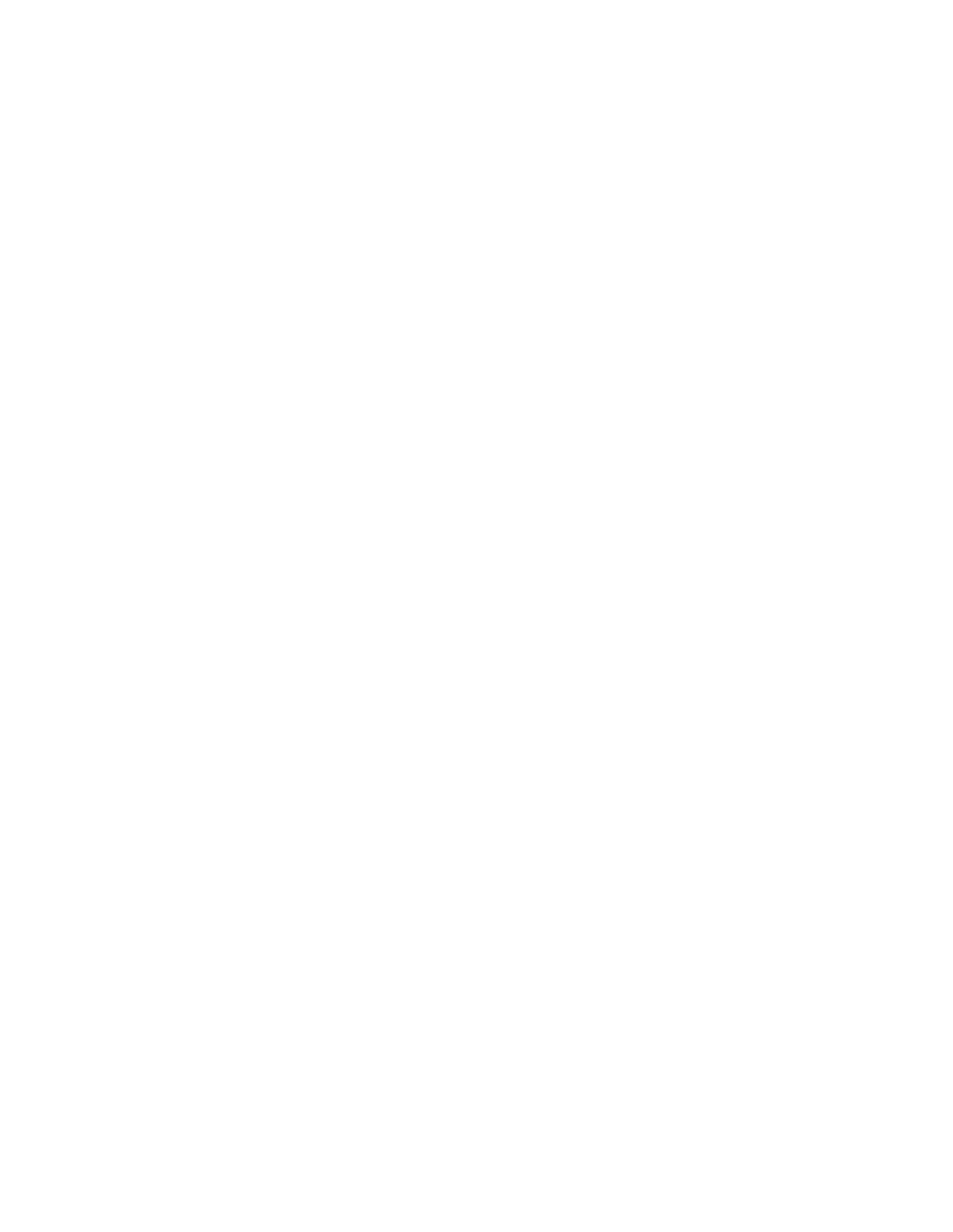# **TABLE OF CONTENTS**

| Section I:      | Introduction: National Trends in Gun-Related Violence5                    |  |
|-----------------|---------------------------------------------------------------------------|--|
| Section II:     | New Findings on Firearms and Violence in Public Housing9                  |  |
| Section III:    | <b>Conclusion and Policy Implications:</b>                                |  |
| Appendix I      |                                                                           |  |
| Appendix II     | State by State Breakdown of Gun-Related Deaths37                          |  |
|                 |                                                                           |  |
|                 | Appendix IV List of 100 Largest Housing Authorities, by Number of Units43 |  |
| Appendix V      | Identifying Key Areas for Improved Crime Analysis47                       |  |
| <b>Endnotes</b> |                                                                           |  |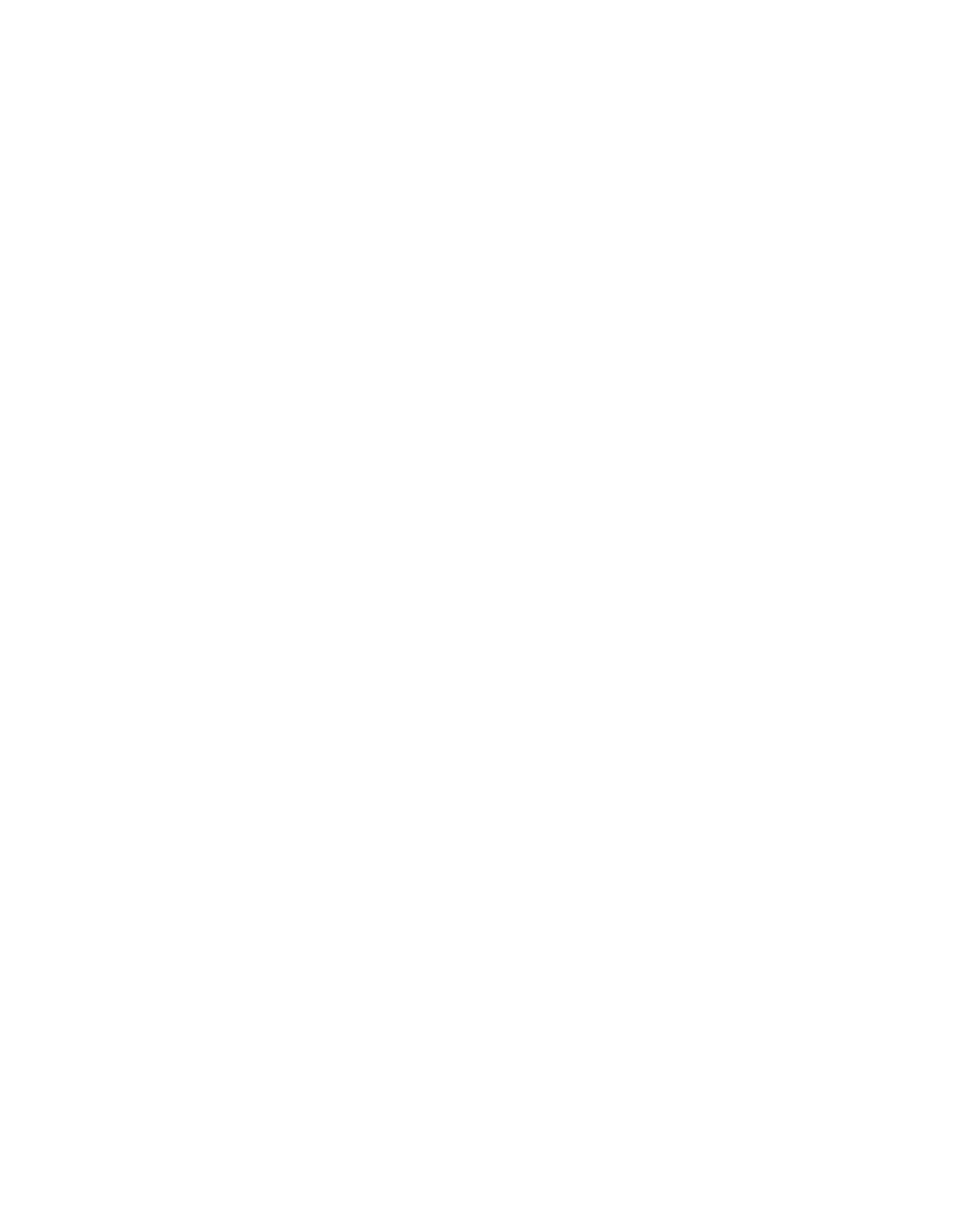# **IN THE CROSSFIRE: The Impact of Gun Violence on Public Housing Communities**

## **EXECUTIVE SUMMARY**

The U.S. Department of Housing and Urban Development (HUD) is responsible for administering a stock of 1.12 million public units located in 14,000 developments owned and managed by some 3,200 State and local public housing authorities (PHA). This extensive system was developed under the United States Housing Act of 1937, which established a Federal commitment to provide, "decent, safe, and sanitary" housing for low-income families. As part of this responsibility HUD is charged with maintaining secure and livable public housing communities.

Gun violence has affected neighborhoods across the country. Sadly, as the events of the past year have demonstrated, the tragedies associated with gun violence are not confined to particular regions or locales. All areas of the country have felt the effects of this continuing problem, from upscale suburban neighborhoods to central cities to relatively remote rural areas. As the effects of gun violence are felt in neighborhoods across the country, public housing residents in those communities are also threatened.

As mandated by statute, HUD bears a unique responsibility to ensure that residents of areas assisted by Federal housing funds live in decent and safe neighborhoods. Accordingly, HUD has implemented several critical anti-crime and anti-violence efforts in public housing. These efforts, along with other Federal, State, and local initiatives, have contributed to large decreases in crime and gun-related activity within public housing authorities. Nevertheless, the continued easy availability of firearms and the prevalence of firearm-related violence continues to threaten neighborhoods and communities throughout the Nation, including communities for which HUD has a particular interest.

This report is the first-ever comprehensive analysis of gun-related violence in public housing communities. Using newly available data from both HUD and the Bureau of Justice Statistics, this report examines the scope and magnitude of gun-related violence in and around public housing. It also addresses many of the costs associated with gun violence—both the financial costs imposed on housing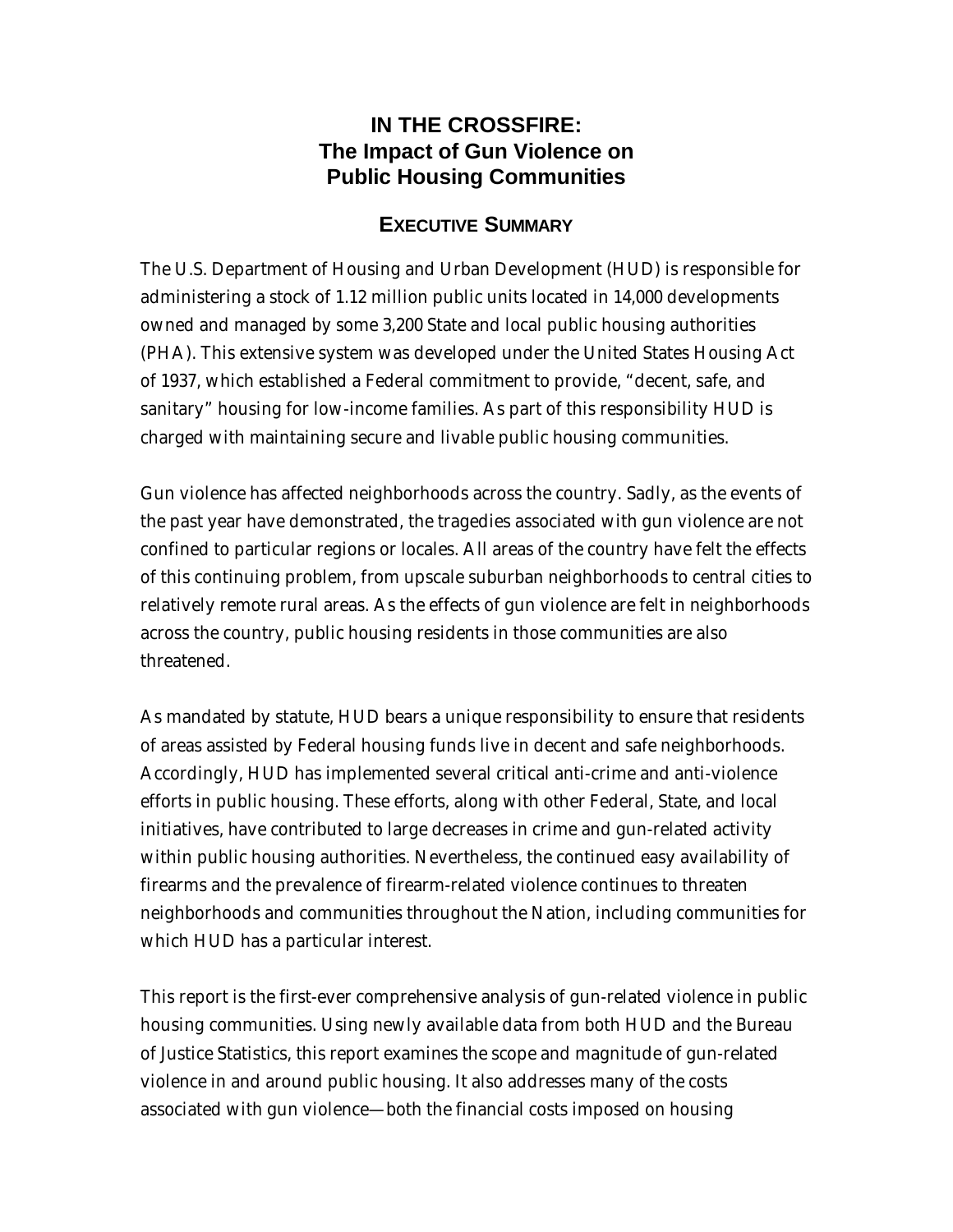authorities that are struggling to administer effective security measures and the social costs borne by the residents.

This report has six key findings:

**FINDING 1: Across the Nation, public housing has experienced declining crime rates. Indeed, many housing authorities have seen greater reductions in crime rates than the cities in which they are located.** An analysis of detailed crime-trend data for 55 public housing authorities receiving HUD Public Housing Drug Elimination Program (PHDEP) funds found that the crime rate declined in twothirds of the authorities (37 of the 55) between 1994 and 1997. Twenty-eight public housing authorities saw their crime rate decline faster than their surrounding municipality. Crime declined in four public housing authorities despite crime rate increases within the surrounding municipality.

**FINDING 2: Despite the overall progress, gun-related crime remains a serious problem in public housing. Persons residing in public housing are over twice as likely to suffer from firearm-related victimization as other members of the population.** There is a strong correlation between income and violent crime; thus the low-income population in public housing is especially vulnerable to gun violence.<sup>1</sup>

Gun-related violence poses a direct threat to the 2.6 million residents of public housing – including over 1 million children and 360,000 elderly persons. In 1998, there were an estimated 360 gun-related homicides in 66 of the Nation's 100 largest public housing authorities --- an average of nearly one gun-related homicide per day. The problem of gun violence however, is not confined to the largest public housing authorities: in a larger group of more than 550 housing authorities, there were an estimated 296 gun-related homicides in public housing authorities across the country in the first 6 months of 1999 alone.

**FINDING 3: Gun violence poses a threat to public housing residents in cities of all sizes. In fact, residents of public housing in smaller and medium-sized metropolitan areas experienced rates of gun violence similar to those in larger metropolitan areas.** According to preliminary analysis of newly available data from the National Crime Victimization Survey, residents of public housing in metro areas of less than 500,000 residents have the same or higher rates of gun violence victimization as public housing residents in larger metro areas with more than 1 million residents. Moreover, public housing residents in smaller-sized metro areas experience higher rates of firearm victimization relative to non-public housing residents in their metro areas than the equivalent ratio for public housing residents in larger metro areas.

**FINDING 4: Beyond crime and violence, firearms are a significant source of physical and financial damage in American communities.** Nationally, there were 18,500 unintentional injuries, 1,400 unintentional deaths, and 17,566 suicides caused by firearms in 1997 alone. While there are limited data available showing similar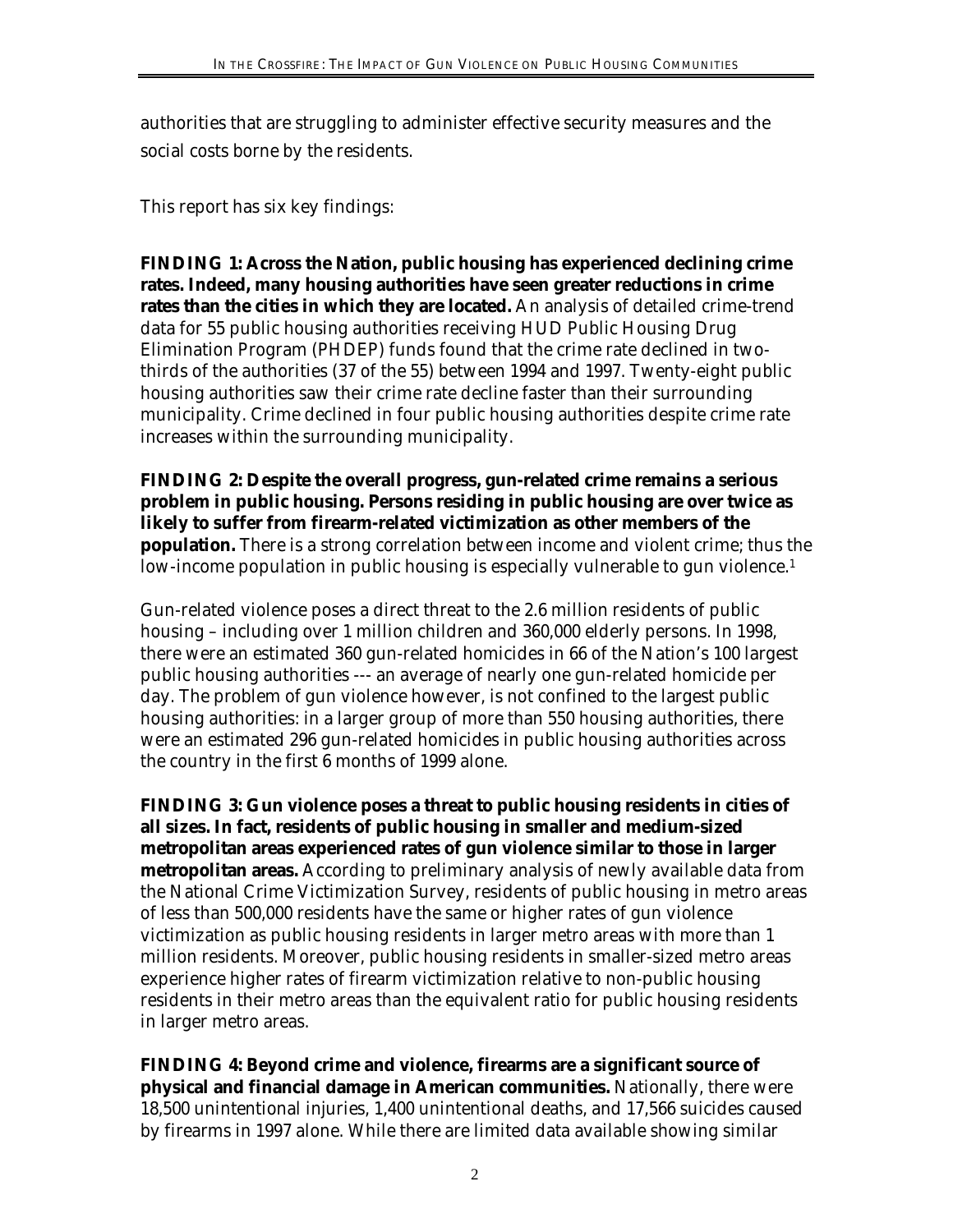rates of unintentional injuries, deaths, and suicides in public housing, it is estimated that nearly 200 unintentional injuries occur in public housing communities each year. Numerous examples of accidental shootings and unintended weapon discharges indicate the prevalence of this problem.

**FINDING 5: In response to the growing recognition of the need for improved safety for residents, public housing authorities have spent well over \$4 billion on crime reduction and prevention efforts since 1990.** These expenditures on crime reduction and prevention initiatives have diverted limited Federal, State, and local budgets from affordable housing, modernization, and capital needs.

**FINDING 6: The damage imposed by gun violence goes beyond the lives lost and injuries inflicted.** In a study of large public housing authorities, one in five residents reported feeling unsafe in their neighborhood. Exposure to gun violence can shatter feelings of safety and security. Often, children exposed to gun violence present symptoms of post traumatic stress disorder similar to those observed in children exposed to war and major disasters.

It is important to reiterate that crime and violence are problems that impact communities throughout the Nation. This report presents new information to meet the challenges of reducing crime and violence in our public housing communities. It is widely recognized that incidents of crime and violence in public housing communities are often undercounted and at times not counted at all. Thus, the findings in this report are intended to provide a stepping stone for improved crimeanalysis techniques and a foundation for more sophisticated evaluation efforts in the future.

The findings in this report are based on analysis of new data primarily from three sources:

- **The National Crime Victimization Survey** with data collected by the Bureau of the Census on behalf of the Department of Justice's Bureau of Justice Statistics?;
- **Narrative Reports** from HUD's PHDEP grantees; and
- HUD's new **Semi-Annual Performance Reporting System** which collects electronic reports from all public housing authorities that receive PHDEP funds.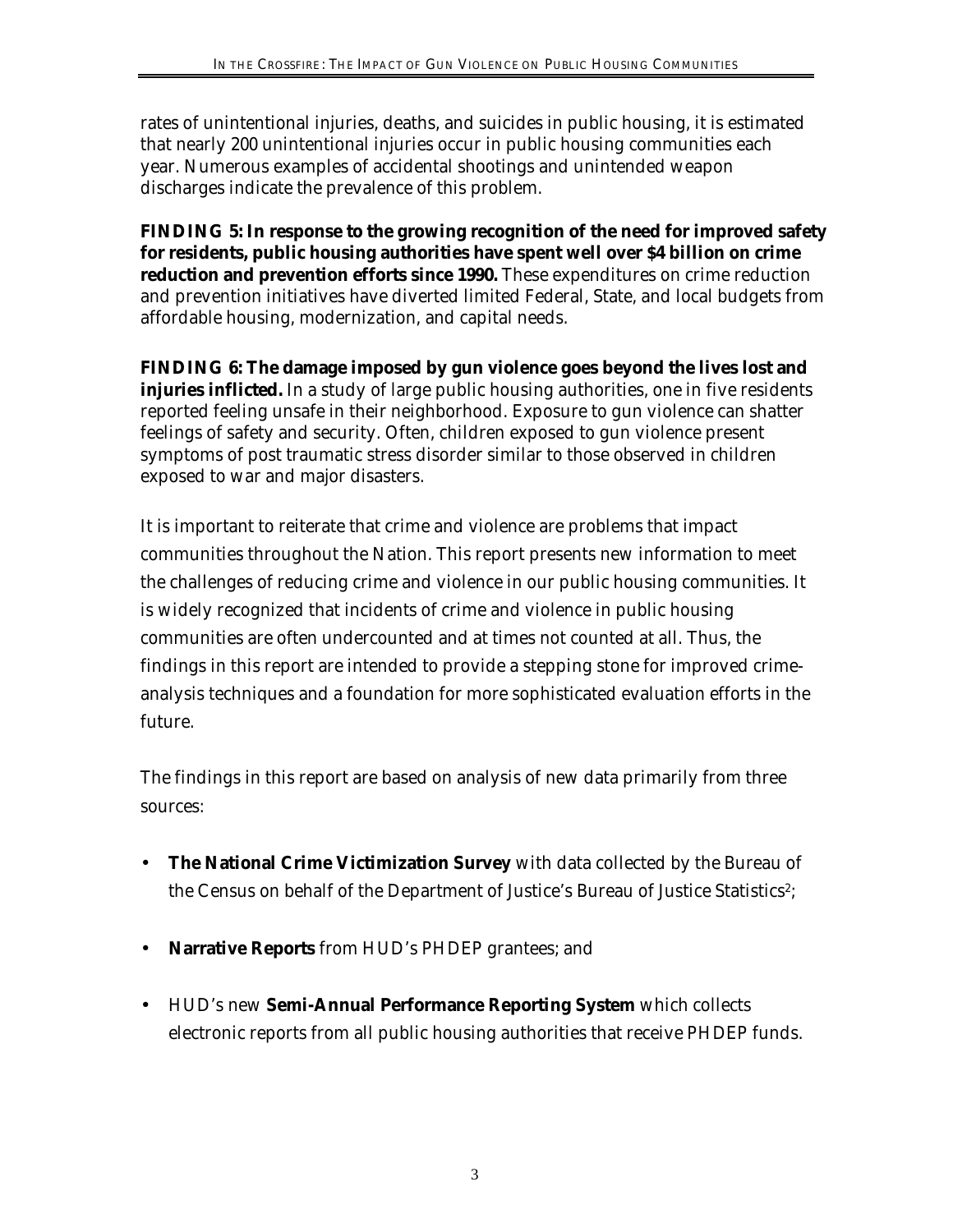As the specific concerns and needs of the 2.6 million residents of public housing are better understood, more effective responses can be developed to help fulfill our responsibility to ensure the well-being and safety of these families. Indeed, the President's Budget for FY2001 includes important new provisions to combat gun violence in public housing communities.

The President's FY2001 Budget includes an increase in the Public Housing Drug Elimination Program, from \$310 million, to \$345 million. This \$35 million increase will provide resources to local communities to develop crime reduction and prevention strategies tailored to meet their local needs. This funding increase will support:

- **An increase in formula grants** to support local anti-crime strategies, including increased law enforcement presence, community policing, increased security personnel, coordinated tenant patrols, physical security improvements and crime prevention programs for at-risk youth; and
- **A Community Gun Safety and Violence Reduction Initiative**, which will address the problem of gun violence, both criminal and accidental, through: improved local gun violence analysis, including Geographic Information Systems technology to enable local responses targeted to at-risk areas; education and outreach, using a variety of media, to better involve members of the community in developing effective strategies to counteract the hazards posed by firearms; and innovative performance-based community gun violence reduction and prevention efforts; and
- **Crime Prevention Through Environmental Design**, which will help PHAs to incorporate architectural design features that promote safety and security

The Department of Housing and Urban Development bears a unique responsibility to ensure that the 2.6 million residents of public housing are safe and secure in their homes. Tracking national trends, crime has come down significantly in public housing. Despite these positive trends, housing authorities and their residents continue to face challenges in their efforts to combat gun violence. This report identifies the scope and magnitude of the problems of gun violence in our public housing communities.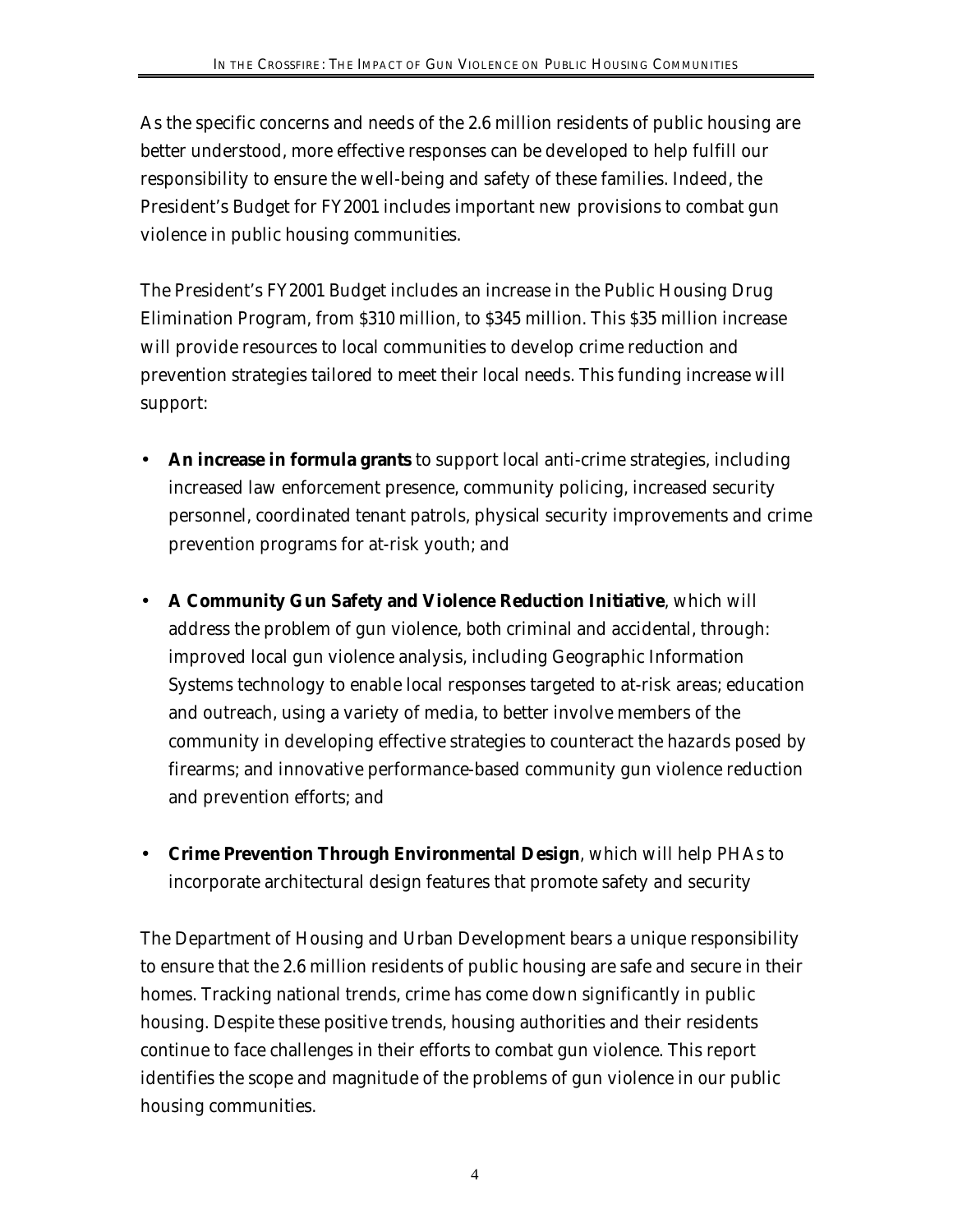# **SECTION I: INTRODUCTION: NATIONAL TRENDS IN GUN-RELATED VIOLENCE**

Overall, the Nation's public housing system has experienced significant improvement in crime rates. Recent HUD analysis of 100 of the largest housing authorities receiving grants from the Department's Drug Elimination Program has confirmed declining crime rates in the vast majority of Public Housing Authorities.<sup>3</sup>

Public housing authorities and their residents, however, continue to experience significant gun violence. The widespread availability of and easy access to firearms, particularly among youthful offenders<sup>4</sup>, have fueled crime rates in public housing communities that are higher than national averages and are often higher than crime rates in the surrounding municipalities. Gun-related crimes disproportionately impact low- and moderate-income neighborhoods near public housing developments. For too many of the Nation's 2.6 million residents of public housing, the continuing high incidence of gun-related violence imposes a devastating number of deaths, as well as injuries and physical and psychic trauma. These effects are particularly destructive for the over 1 million children and 360,000 elderly residents of public housing.<sup>5</sup> Recent examples of the tragic consequences of gun violence in public housing are reported in Appendix I.

The availability of guns and the prevalence of gun-related violence raises important concerns for HUD in regard to its statutory mandate to provide decent, safe, and affordable housing for low- and moderate-income families. This report examines the scope and magnitude of firearm-related violence in and around the Nation's public housing. In doing so, it also addresses many of the costs associated with this phenomenon, both the financial costs imposed on housing authorities that are working to administer effective security measures, as well as the social costs borne by the residents in terms of lives, injuries, and the loss of a sense of community.

The increasing availability of cheap and more lethal firearms has been accompanied by a dramatic growth in gun-related crimes committed by an increasingly younger population of offenders.<sup>6</sup> This growth in gun-related violence has exacted a toll on many of the Nation's public housing communities. The costs of this violence, in both human and financial terms, are major, imposing a significant barrier to the ability of State and local governments and the Nation's communities to provide decent and safe neighborhoods for an entire generation of children. Expenditures for safety and

5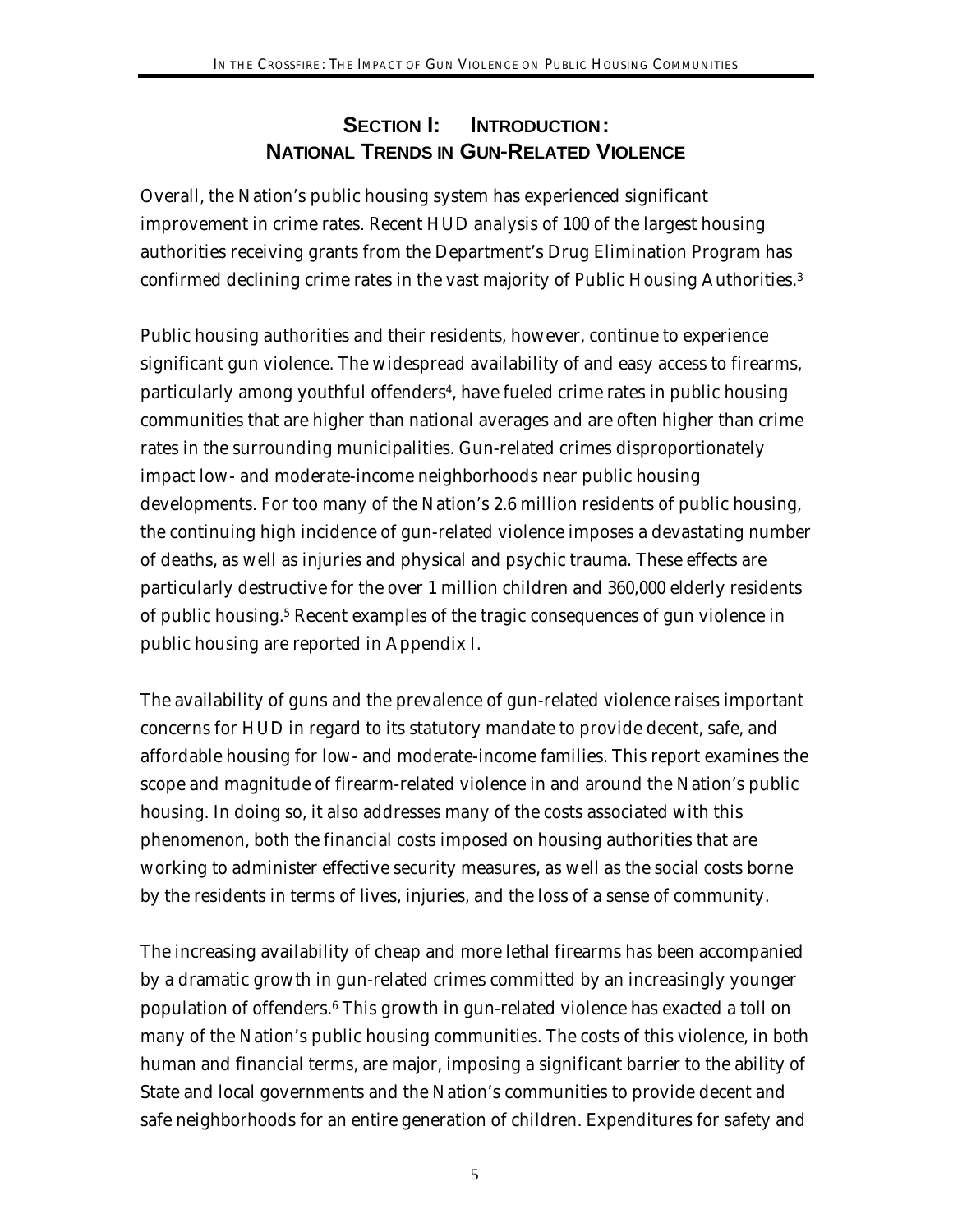security measures, including additional police officers, tenant patrols, fencing, lighting, and security cameras are consuming high levels of Federal, State, and local housing budgets.

The impact that guns have on the everyday lives of Americans continues to generate intense and passionate debate, especially regarding the proper role of government in responding to gun violence. It is not the purpose of this report to take sides in this debate. Civil discourse and rational policy discussion, however, require a thorough examination of available data and evidence. Thus, the findings in this report are offered as an effort toward informing this debate and encouraging further discussion.

## **National Overview**

In order to assess the impact of firearm-related criminal activity and accidental injury in public housing, it is useful to examine the larger national experience. For the Nation as a whole, there are three key areas of analysis that shed light on how guns are impacting our communities: the increasing stock of weapons, the extent of gun-related injuries, and the proliferation of these potentially deadly products among the Nation's youth.

The United States is unique among the world's industrialized nations in terms of the prevalence of private gun ownership.<sup>7</sup> The U.S. is also unique among the world's leading nations in terms of rates of firearm-related criminal violence and the threat of accidental injury from firearms. Recent research provides evidence of a correlation between the presence of large numbers of firearms and violence events. Indeed, one study found that the presence of lethal weapons, by itself, increased the likelihood, that violence would be used to settled disputes.<sup>8</sup> The Centers for Disease Control's (CDC) National Center for Injury Prevention and Control reported that, in 1997, there were 32,436 firearm-related deaths nationwide.<sup>9</sup> See Appendix II for a state by state breakdown of these nationwide statistics.

Between 1985 and 1991, the U.S. saw increases in the number of violent crimes committed with firearms, particularly among the youth population. During this period, the homicide rate for adolescents under the age of 18 tripled. In fact, all of the additional homicides committed by juveniles during this period were gun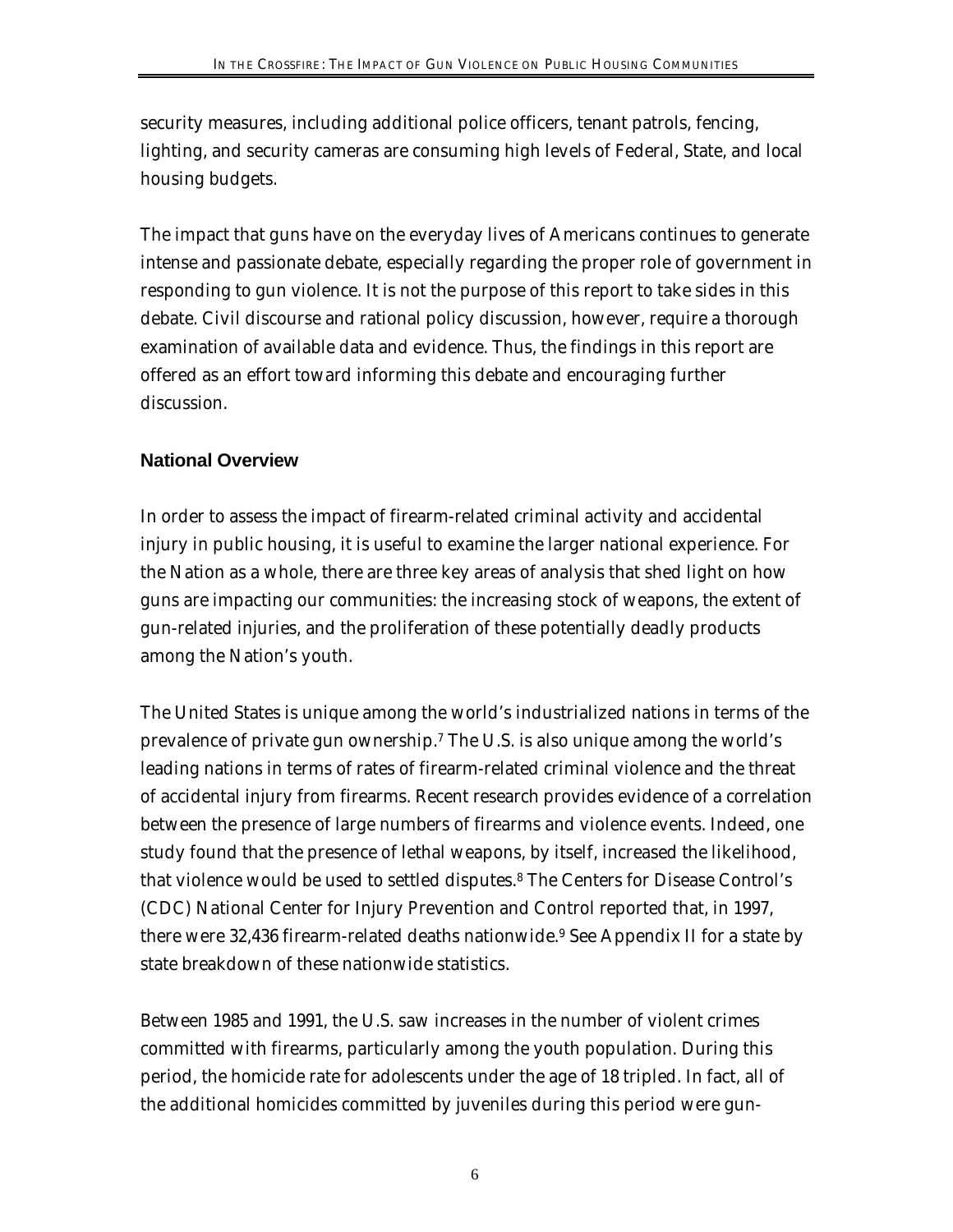related. Between 1985 and 1991, the number of gun-related homicides more than doubled—with no accompanying growth in non-gun homicides.<sup>10</sup>

Over the last seven years, the Nation has seen extraordinary declines in violent crime rates, including crimes committed with firearms. Overall, after experiencing the longest continuous drop on record, the national crime rate is at its lowest point in 25 years. According to the latest FBI Uniform Crime Reporting (UCR) System data, the violent crime rate fell seven percent in 1998 alone, reflecting an overall 27 percent decline since 1993. The homicide rate is down more than 25 percent since 1993 and is at its lowest point since 1967. Juvenile violent crime arrests dropped eight percent in 1998. These dramatic decreases in the crime rate have been almost entirely due to a decrease in crimes committed with guns. Since 1993, there has been a more than 35-percent drop in gun-related crime and a 57-percent decrease in juvenile gun homicide offenders.

Numerous studies indicate that a variety of factors may have contributed to the drop in crime and violence in America's communities. Possible contributing factors include changes in legislation and law enforcement practices; improvements associated with violence prevention programs; improvements in economic conditions; the aging population; and the decline of the crack cocaine market. At the Federal level, several positive steps implemented by the Clinton-Gore Administration have helped contribute to these trends, including:<sup>11</sup>

- Federal funding to allow localities to put 100,000 more police on the streets. This Federal initiative, known as the COPS Program, includes grants to increase community policing in high-crime and underserved neighborhoods.
- The Brady Handgun Violence Prevention Act (Public Law 103-159), which requires background checks for the purchase of firearms. To date, this important law has stopped more than 470,000 felons, fugitives, and domestic abusers from purchasing firearms.
- The Violent Crime Control and Law Enforcement Act of 1994 (Public Law 103- 322), which banned 19 of the deadliest assault weapons and their copies, keeping assault weapons off our streets.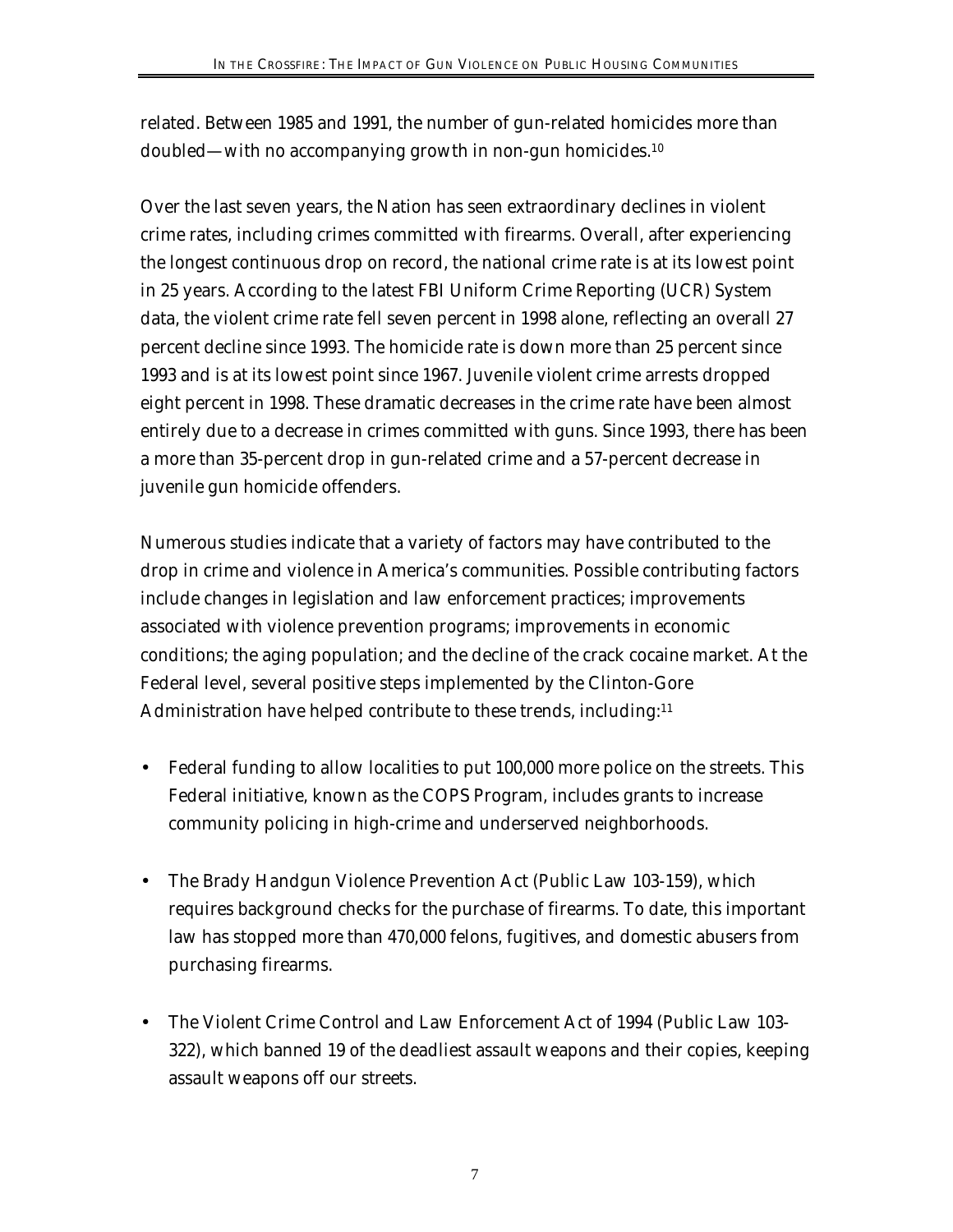• HUD initiatives aimed at reducing crime and preventing violence in public housing communities. These include the Public Housing Drug Elimination Program (PHDEP) and the "One Strike and You're Out" provisions of the Housing Opportunity Program Extension Act of 1996. Details of these and other efforts are discussed later in the report.

While these trends are encouraging, much work remains to ensure the further reduction of crime and violence. There is strong evidence that many communities continue to suffer unacceptably high—and disproportionate—crime levels. Moreover, homicides and firearms violence remain heavily concentrated in urban centers. In fact, according to a 1997 analysis, over half of all homicides in the U.S. occur in 66 cities, with one-quarter of all homicides further concentrated in 8 cities.<sup>12</sup> The disproportionate impact of gun-related crimes on individual communities requires significant additional efforts aimed at further reduction in the crime rate and a redoubled commitment to reducing violence. The next section of this report focuses in greater detail on the experience of public housing communities across the Nation with gun-related violence.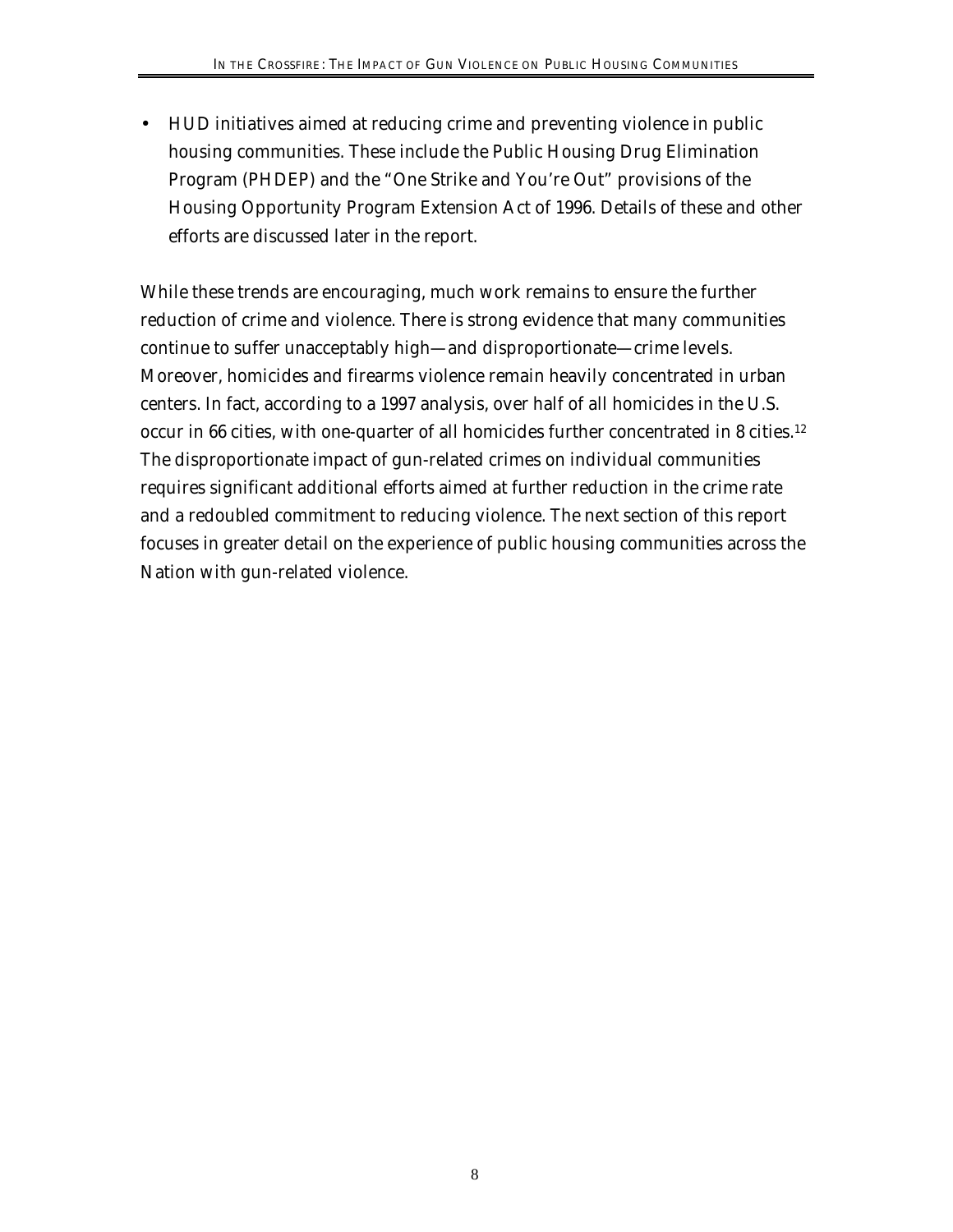# **SECTION II: NEW FINDINGS ON FIREARMS AND VIOLENCE IN PUBLIC HOUSING**

The availability of firearms and the prevalence of firearm-related violence raises important concerns for HUD with regard to its statutory mandate to provide decent, safe, and affordable housing for low- and moderate-income families. The findings in this section of the report review the progress that HUD, working with local public housing authorities, has made in crafting effective strategies to reduce gun-related violence in public housing. This section also addresses the scope of the problem and examines the costs of gun-related violence, both in the human terms of injuries, crimes, and fatalities as well as the financial costs borne by local housing agencies in implementing effective crime-control strategies.

Since the early 1990s, the rate of violent crimes, particularly homicides, has decreased in the U.S. And as with most places across America, public housing communities have benefited from this downward trend. However, gun violence remains a substantial problem.

Newly available data on which the findings in this report are based were obtained from three primary sources described in detail in Appendix III: (1) the National Crime Victimization Survey, with data collected by the Census Bureau for the Bureau of Justice Statistics; (2) narrative reports from Public Housing Drug Elimination Program grantees; (3) HUD's new Semi-Annual Performance Reporting System. These newly available data allow this first-time analysis of gun-related crime trends and conditions for residents of public housing. The analysis results in six major findings.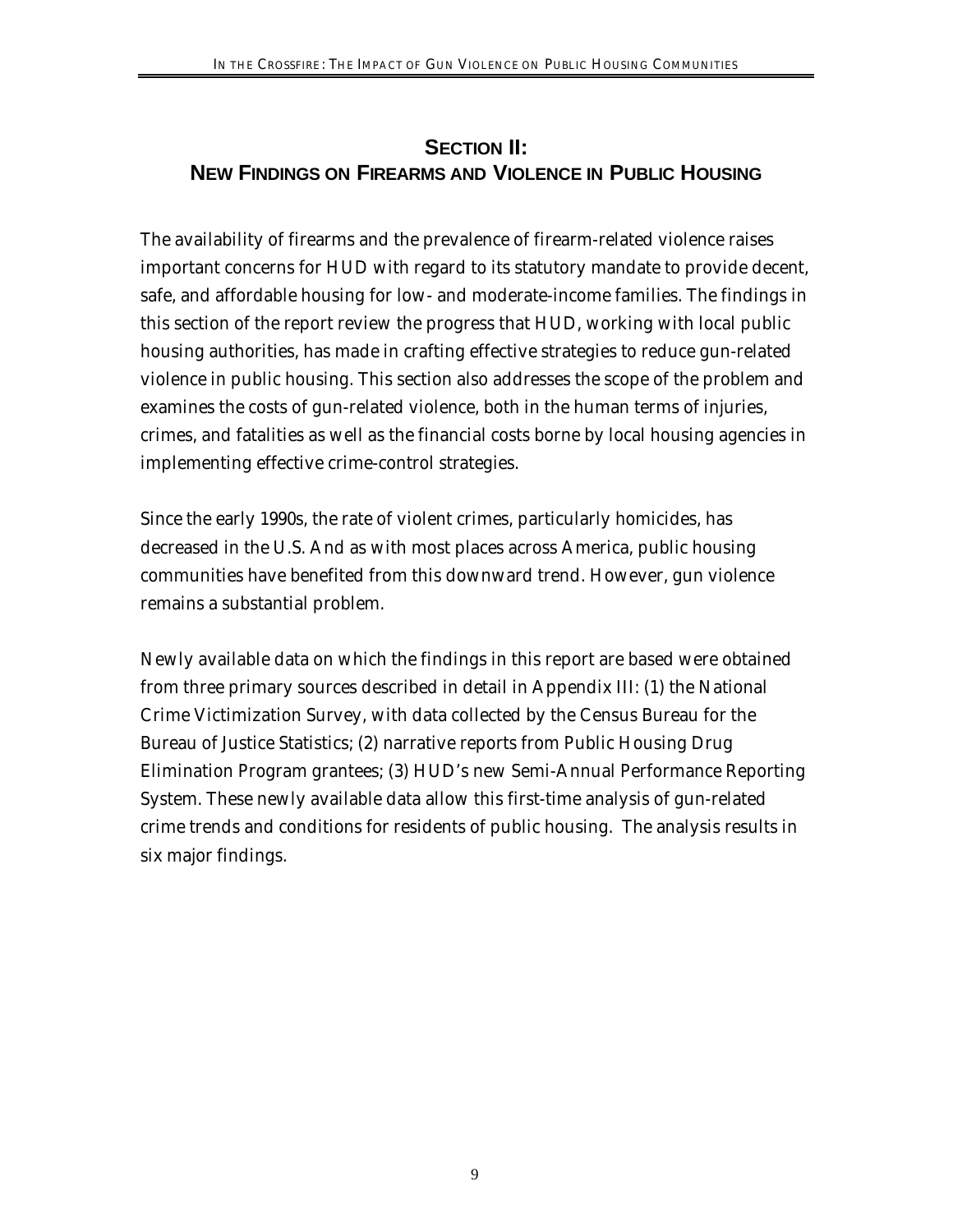**FINDING 1: Across the Nation, public housing residents have experienced declining crime rates. Indeed, many housing authorities have seen greater reductions in crime rates than the cities in which they are located.** An analysis of detailed crime trend data for 55 public housing authorities receiving HUD Public Housing Drug Elimination Program (PHDEP) funds found that the crime rate declined in two-thirds of the authorities (37 of the 55) between 1994 and 1997. Twenty-eight public housing authorities saw their crime rate decline faster than their surrounding municipality. Crime declined in four public housing authorities despite crime rate increases within the surrounding municipality.

Analysis of crime trends at 55 housing authorities receiving Public Housing Drug Elimination Program funds, representing a total of 389,711 units (about one-fourth of the national inventory), shows that 37 out of 55 housing authorities experienced crime reductions between 1994 and 1997. Among the PHAs that experienced the largest declines were the Oakland, CA Housing Authority(38.95 percent), Seattle WA(32.34 percent), San Antonio, TX(31.02 percent), the Cincinnati, OH(30.93 percent), Greenville, SC(85.23 percent), Pawtucket, RI (65.38 percent), Rockford, IL $(64.52$  percent), and the Galveston, TX $(58.24$  percent).<sup>13</sup>

Out of the 47 public housing authorities with comparable data, a large proportion saw their crime rates decline *at a faster rate* than the surrounding metropolitan jurisdiction.14 Twenty-eight of the 47, or nearly 60 percent of the housing authorities experienced reductions in their share of jurisdiction-wide crime over the 1994–1997 period. These housing authorities include the Indianapolis Housing Authority (50.27 percent), the San Antonio Housing Authority (34.03 percent), the Housing Authority of Seattle (29.37 percent), the Housing Authority of the City of Pittsburgh (18.42 percent), and the Rochester Housing Authority (6.85 percent). Four of these authorities had crime decreases while the surrounding city's crime rate increased. These four public housing authorities were Indianapolis, IN, San Antonio, TX, Austin, TX and Montgomery, AL.

Among the PHAs with declining crime rates, there are numerous examples of effective community-based crime reduction and prevention strategies. In Birmingham, Alabama, the local public housing authority established a partnership with the police department using PHDEP funds to provide additional security and investigative services and foot patrols in targeted communities. Over the last several years, assaults in public housing developments fell 27 percent, from 533 in 1992 to 389 in 1996. In Utah, the Housing Authority of the County of Salt Lake used PHDEP funds to operate a community policing program that includes foot patrols, crime

10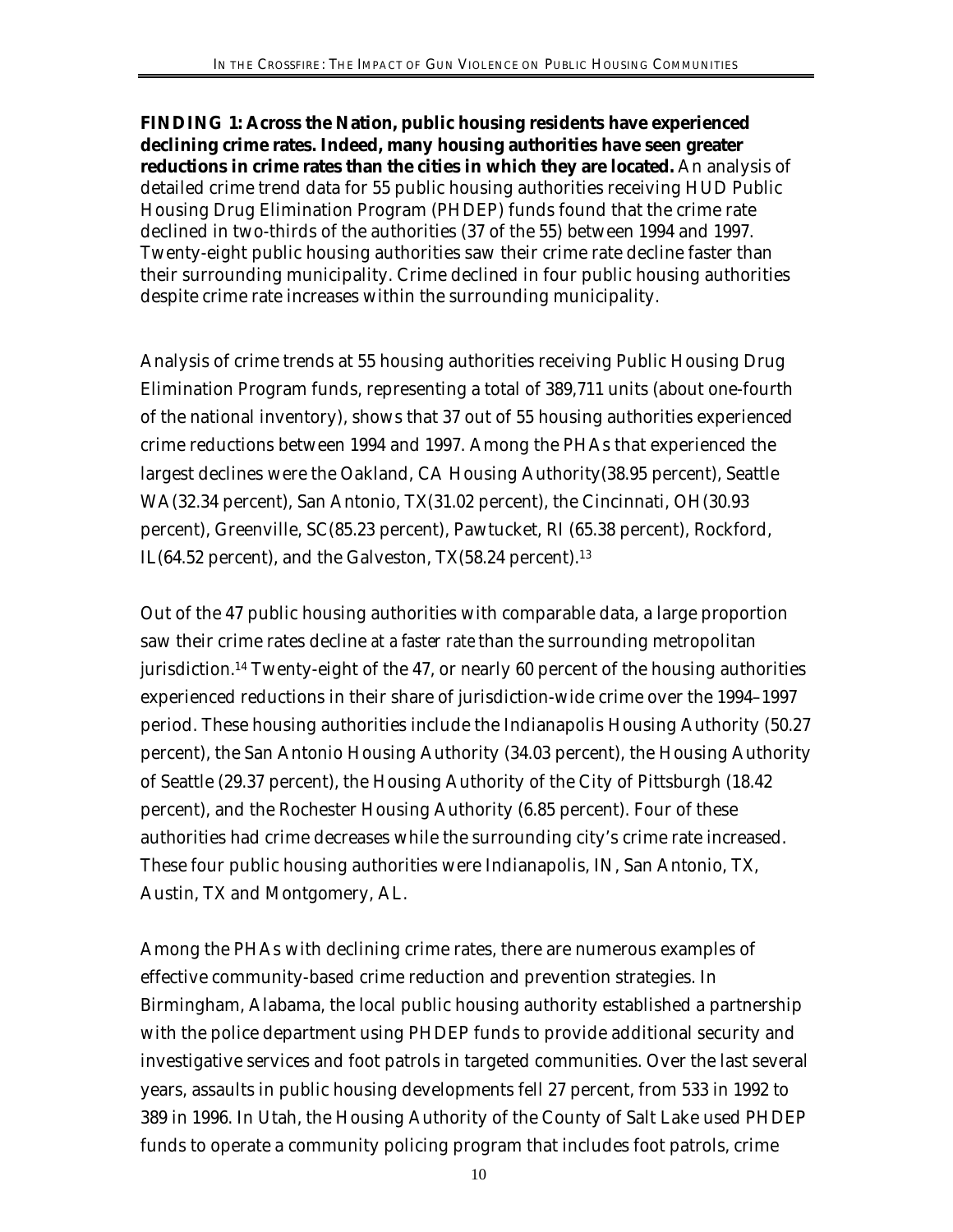prevention demonstrations, and screening of new applicants' backgrounds. Between 1995 and 1996 alone, residents' calls to police for service fell by 30 percent. The Fort Worth, Texas Housing Authority used PHDEP funding to hire additional security personnel and off-duty police officers to add foot patrols, coordinate regular crime prevention workshops, monitor a resident crime/drug hotline, and work with the local police department to train resident patrols. Between 1993 and 1997, these programs helped reduce violent crimes (defined by the FBI as Part I Crimes) by 37 percent, from 536 in 1993 to 340 in 1997.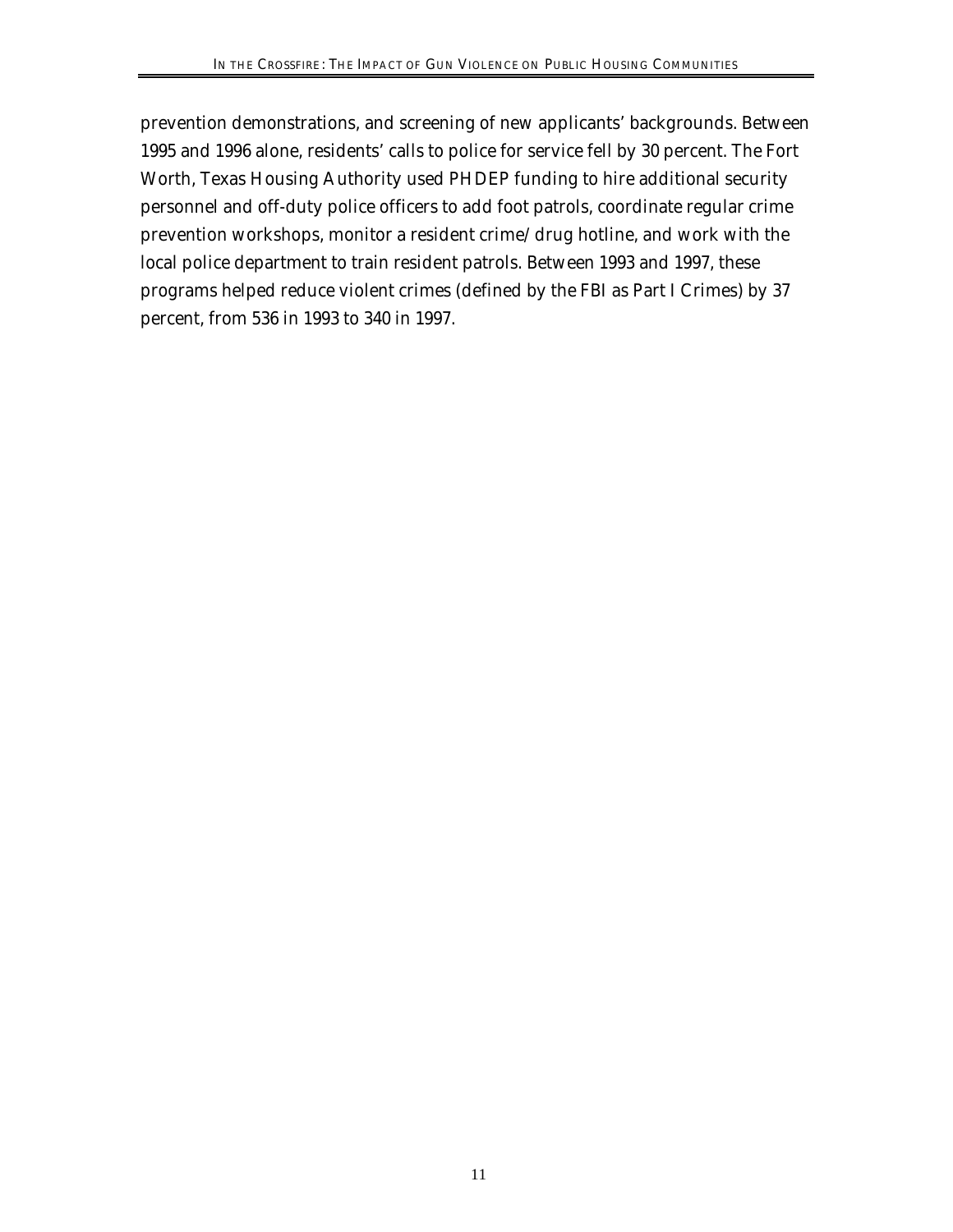## **Exhibit 1**

## **Both Public Housing Authorities and the Cities in Which They Are Located Have Seen Reductions in Crime Between 1994 and 1997**



Source: HUD Office of Public and Indian Housing, Community Safety and Conservation Division, analysis files of crime trends and comparisons for grantees of the Public Housing Drug Elimination Program, March 1999

Note: Average crime numbers for both Public Housing Authorities and cities in which they are located are for 47 between 1994 and 1997.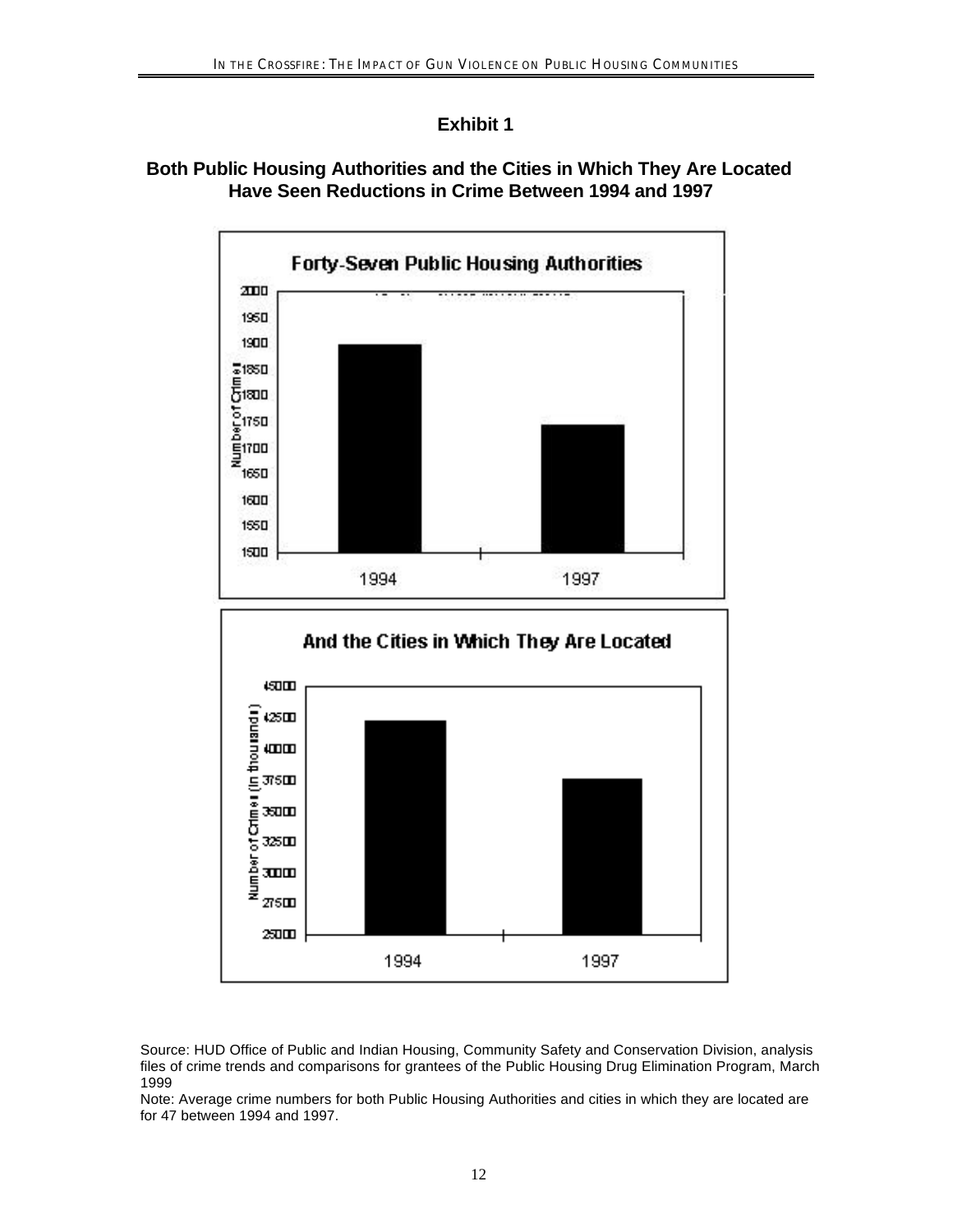Recent decreases in public housing community crime rates may also be attributable to other HUD crime-reduction strategies. These efforts include the "One Strike and You're Out" provisions that HUD implemented as part of the Housing Opportunity Program Extension Act of 1996 (Public Law 104-120). This law requires public housing authorities to implement strong tenant screening, admissions, and evictions rules that mandate exclusion from public housing and lease termination for persons who engage in criminal activity, including drug-related activity. HUD has also implemented other anti-crime initiatives, including: the Youth Violence Prevention Program (in conjunction with the CDC), which provides alternatives to violence, focusing on at-risk youth; the Grassroots Youth Intervention Demonstration, helping young people living in public housing avoid involvement with gangs, drugs, and criminal activity; and the Operation Safe Home initiative, which coordinates Federal, State, and local law enforcement agencies and which to date has confiscated 2,862 weapons (primarily firearms) and resulted in over 20,000 arrests. PHAs regularly cooperate in multi-agency crime reduction efforts through the U.S. Justice Department's Weed and Seed Program and join law enforcement agencies in anticrime efforts in High Intensity Drug-Trafficking Areas.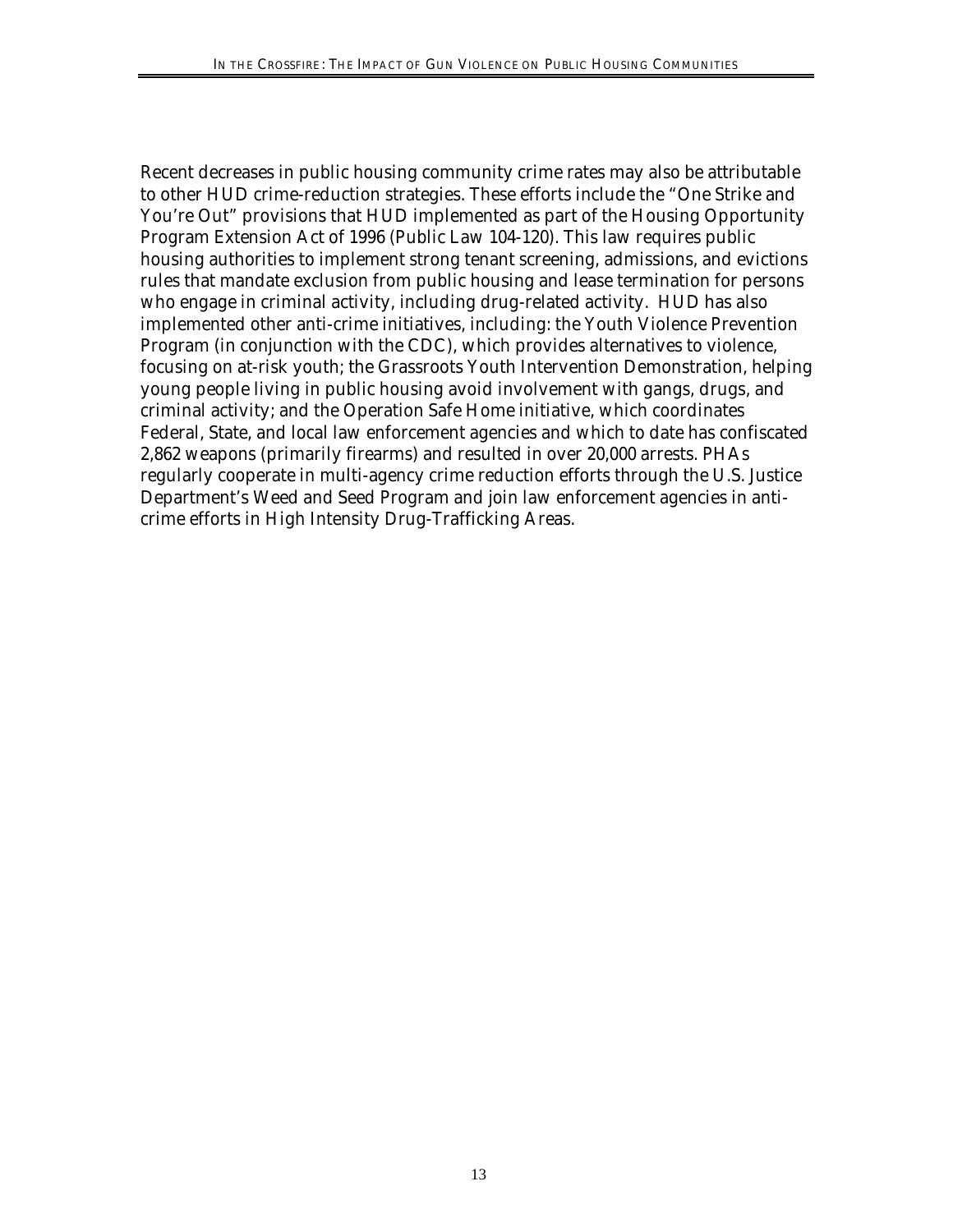**FINDING 2: Despite the overall progress, gun-related crime remains a serious problem in public housing. Persons residing in public housing are over twice as likely to suffer from firearm-related victimization as other members of the population.** There is a strong correlation between income and violent crime; thus the low-income population in public housing is especially vulnerable to gun violence.<sup>15</sup>

Gun-related violence poses a direct threat to the 2.6 million residents of public housing – including over 1 million children and 360,000 elderly persons. In 1998, there were an estimated 360 gun-related homicides in 66 of the Nation's 100 largest public housing authorities (listed in Appendix IV)---an average of nearly one gunrelated homicide per day. The problem of gun violence however, is not confined to the largest public housing authorities: in a larger group of more than 550 housing authorities, there were an estimated 296 gun-related homicides in public housing authorities across the country in the first 6 months of 1999 alone.

• *Finding 2A:* **Persons receiving housing assistance were over twice as likely to suffer from firearm-related victimization as other members of the population. Additional analysis indicates that the rate of violence victimization for persons receiving housing assistance is not significantly different from those persons residing in rental housing with similar income backgrounds.<sup>16</sup>**

Preliminary analysis of newly available data from the National Crime Victimization Survey (NCVS), with data collected by the Census Bureau for the Bureau of Justice Statistics, reveals important facts concerning the incidence of crimes involving the use of firearms and the disproportionate impact of such crimes on residents of public housing. According to the NCVS, persons receiving housing assistance were estimated to be over twice as likely to suffer victimization as other members of the population (see Exhibit 2). The annual rate of victimization between 1995 and 1997 for residents of public housing was 10 per 1,000 persons. The rate for persons not in public housing was 4 per 1,000. Thus, residents of public housing were at much greater risk of being the victim of a firearm-related crime. Since the NVCS, does not include homicides, it is likely to undercount the overall impact of gun violence <sup>17</sup>

These findings support the contention that public housing residents are suffering greatly from the effects of firearm-related crimes and in numbers out of proportion to their overall representation in society as a whole.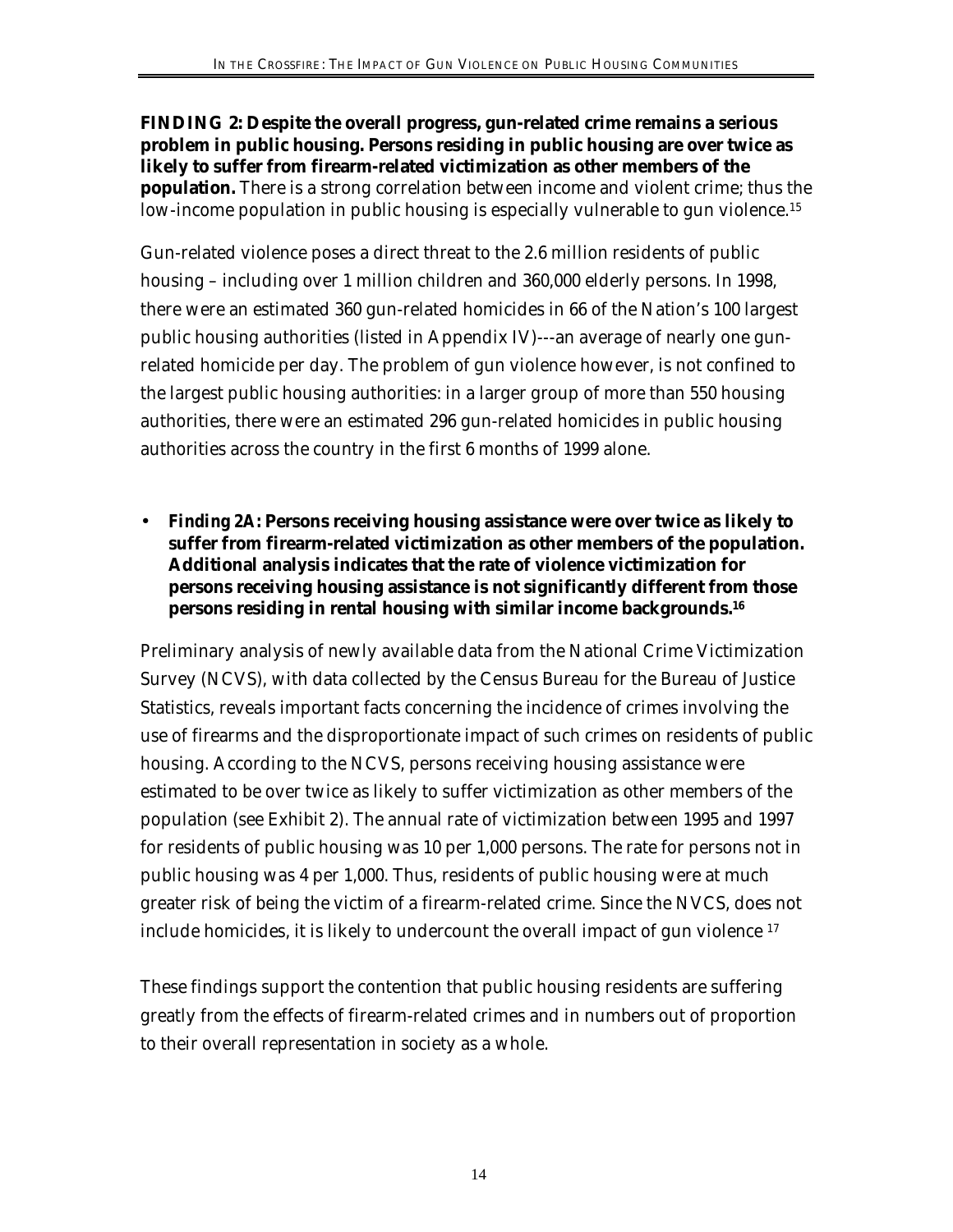



Source: National Crime Victimization Survey, Bureau of Justice Statistics, 1995-1997, preliminary data.

## • *Finding 2B:* **In 1998, there were an estimated 360 gun-related homicides in 66 of the Nation's 100 largest public housing authorities --- an average of nearly one gun-related homicide per day.**

Available crime data from 66 of the 100 largest public housing authorities (PHA) shows that there were 514 reported homicides located on PHA grounds in 1997. By applying the national rate of firearm-related homicides out of total homicides (approximately 70 percent), it is estimated that 360 of the 514 reported homicides involved the use of a firearm. Indeed, the low number of reporting PHAs and subsequent follow-up surveys almost assuredly means that this is an underestimate. For example, only 66 of 100 PHAs in this category were able to provide comprehensive crime data specifically located on housing authority property due to local police department reporting methods that do not take into account location in public housing. In addition, a HUD telephone survey of PHA security directors indicates that, for many PHAs, guns were used in homicides at rates far above the 70-percent national rate.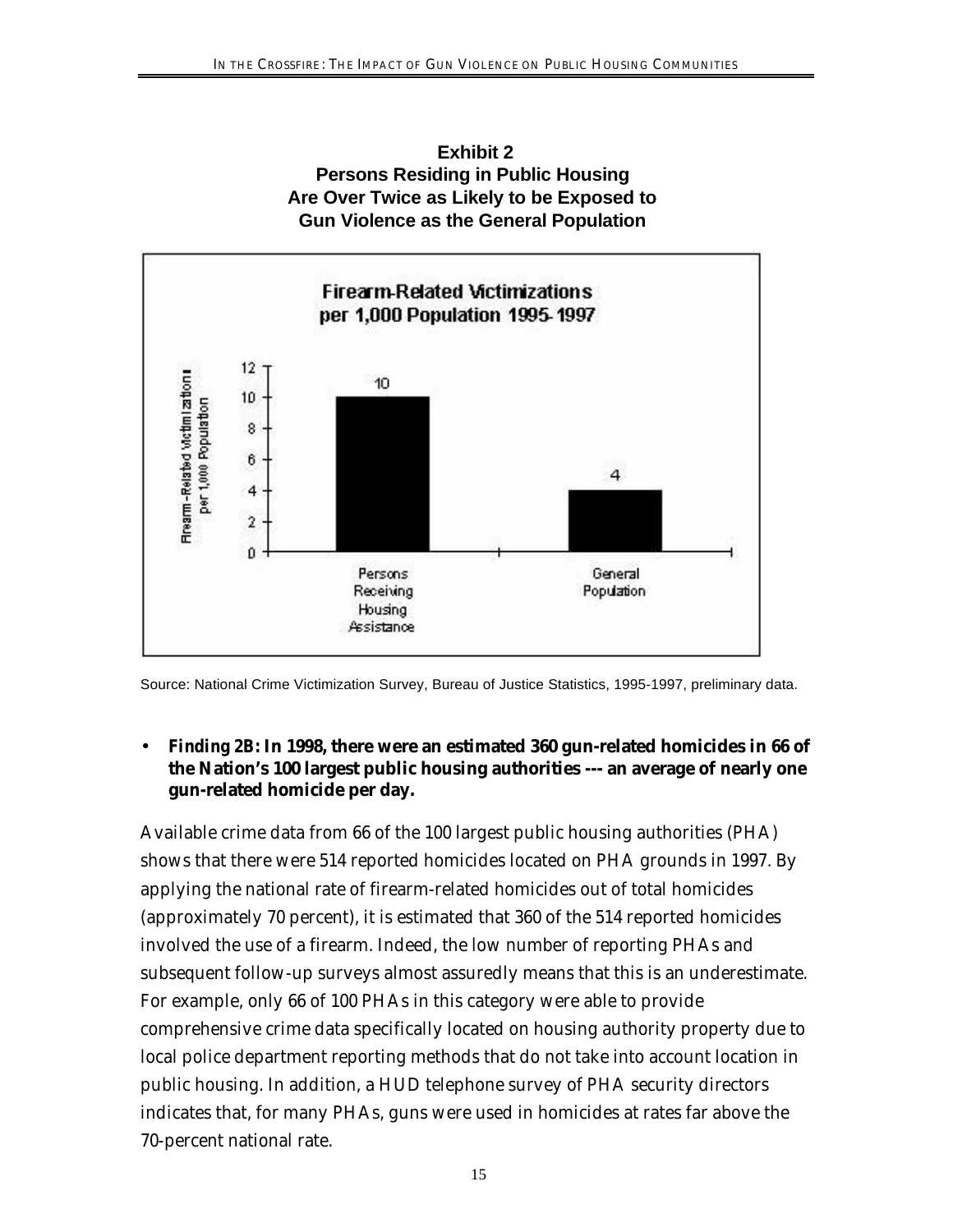Among the housing authorities reporting this level of detailed crime data with high numbers of reported homicides were Chicago (43 murders), Washington, D.C. (49 murders), Los Angeles (37 murders), New Orleans (44 murders), New York City (98 murders), Detroit (56 murders), and Houston (15 murders). The numbers cited by city are included in the aggregate total of 514 homicides and they include non-gunrelated crimes.

• *Finding 2C:* **The problem of gun violence is not confined to the largest public housing communities. In a larger group of more than 550 housing authorities, there were an estimated 296 gun-related homicides in public housing communities across the country in the first 6 months of 1999.**

HUD's Office of Public and Indian Housing (PIH) collects data on the incidence of firearm-related violence in and around public housing. These data support preliminary evidence from the NCVS that the communities in and around public housing are more likely to suffer from gun-related violence than the cities in which they are located.

Beginning January 1, 1999, HUD's Office of Community Safety and Conservation Division began requiring PHAs that received funding under the Public Housing Drug Elimination Program to submit semiannual reports electronically, using a new, Internet-based reporting system. This new "PHDEP Semiannual Performance Reporting System" replaced the previous narrative progress reports, which were paper-based. The system was part of the HUD 2020 Management Reform Plan, under which all Divisions of HUD were to "establish new performance-based systems for HUD programs, operations, and employees," consistent with the Government Performance and Results Act of 1993.

PHA Semiannual Performance Reports are required to include: crime data; measurable goals for their PHDEP-supported activities; the number of full-time equivalent law enforcement and security service personnel funded under PHDEP and other HUD funds; and annual resident survey results. The first electronic reports were submitted on July 30, 1999.

The results of this electronic data gathering effort reveal a large number of crimes, many of which are gun-related. In the 6-month period covered, 559 public housing authorities reported the following number and types of crimes that occurred on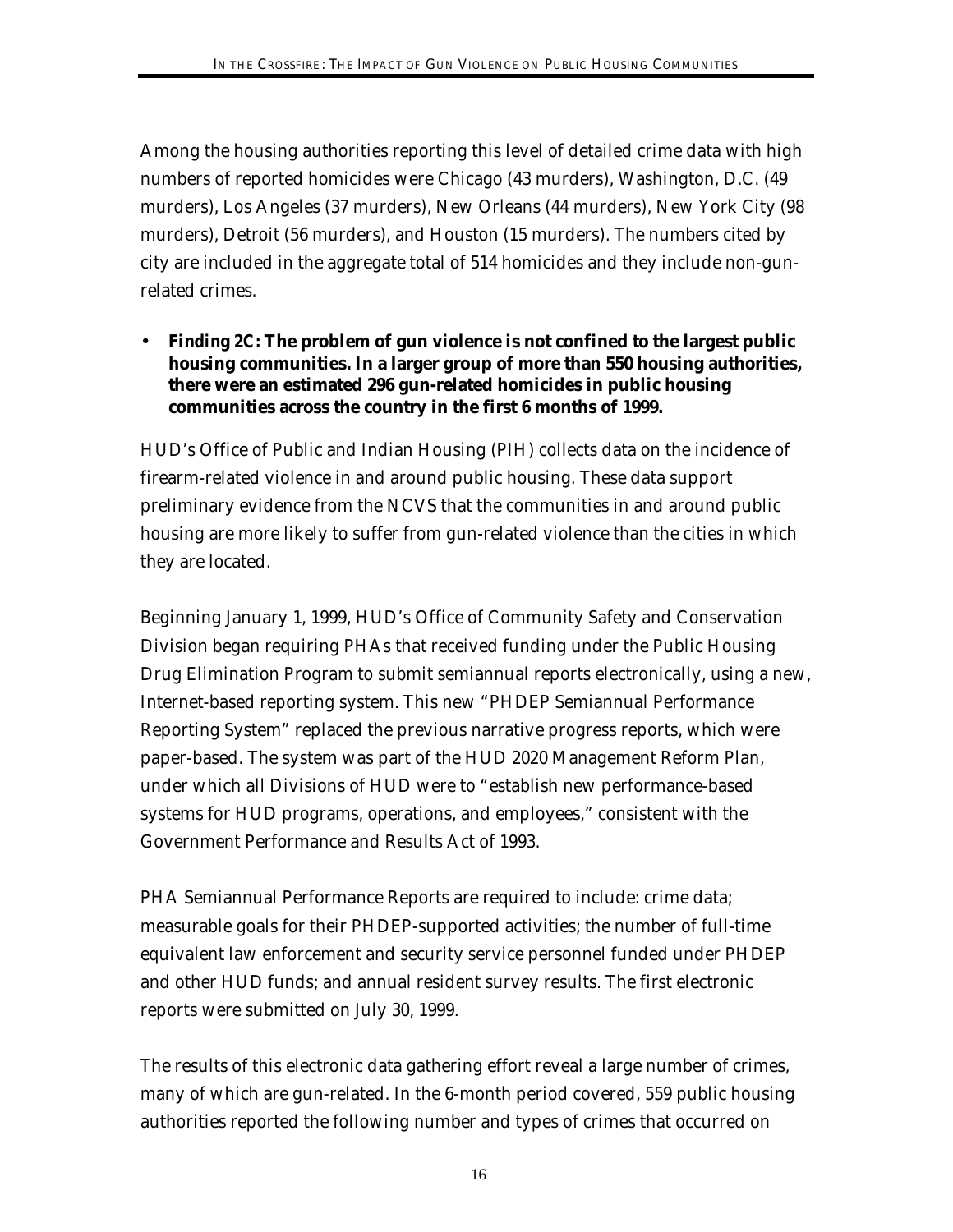housing authority grounds: 423 homicides; 1,610 rapes; 8,382 robberies; 20,766 aggravated assaults; 28,777 burglaries; and 19,254 auto thefts (see Table 1). While public housing authorities generally do not distinguish between gun-related and other types of crimes, it is possible to estimate the number of gun-related crimes in several key categories using national data from the FBI Uniform Crime Reporting (UCR) System. The FBI estimates that approximately 70 percent of homicides, 23 percent of aggravated assaults, and 40 percent of robberies were committed with the use of guns. Using these ratios, we estimate that approximately 296 homicides, 4,776 aggravated assaults, and 3,352 robberies were committed with the use of guns in public housing developments in the first 6 months of 1999. Thus, this period saw over 8,400 serious violent crimes committed with guns (defined by the FBI Uniform Crime Reporting system as Part I Crimes) in the 559 housing authorities reporting, on an annual basis this represents over 16,000 serious gun crimes in public housing. This figure is a conservative estimate and does not include gun-related crimes that are classified as "weapons violations." The 559 public housing authorities also reported a total of 7,007 weapons violations in the first 6 months of 1999 alone.<sup>18</sup>

#### **Table 1 Total Reported Crimes in Selected Categories for 559 Public Housing Authorities in the First Six Months of 1999**

| <b>Type of Crime</b>      | <b>Number of Crimes</b> |
|---------------------------|-------------------------|
| Homicide                  | 423                     |
| Rape                      | 1,610                   |
| Robbery                   | 8,382                   |
| <b>Aggravated Assault</b> | 20,766                  |
| <b>Burglary</b>           | 28,777                  |
| Auto Theft                | 19.254                  |
| <b>Weapons Violations</b> | 7,007                   |

Source: PHDEP Semi-Annual Reporting System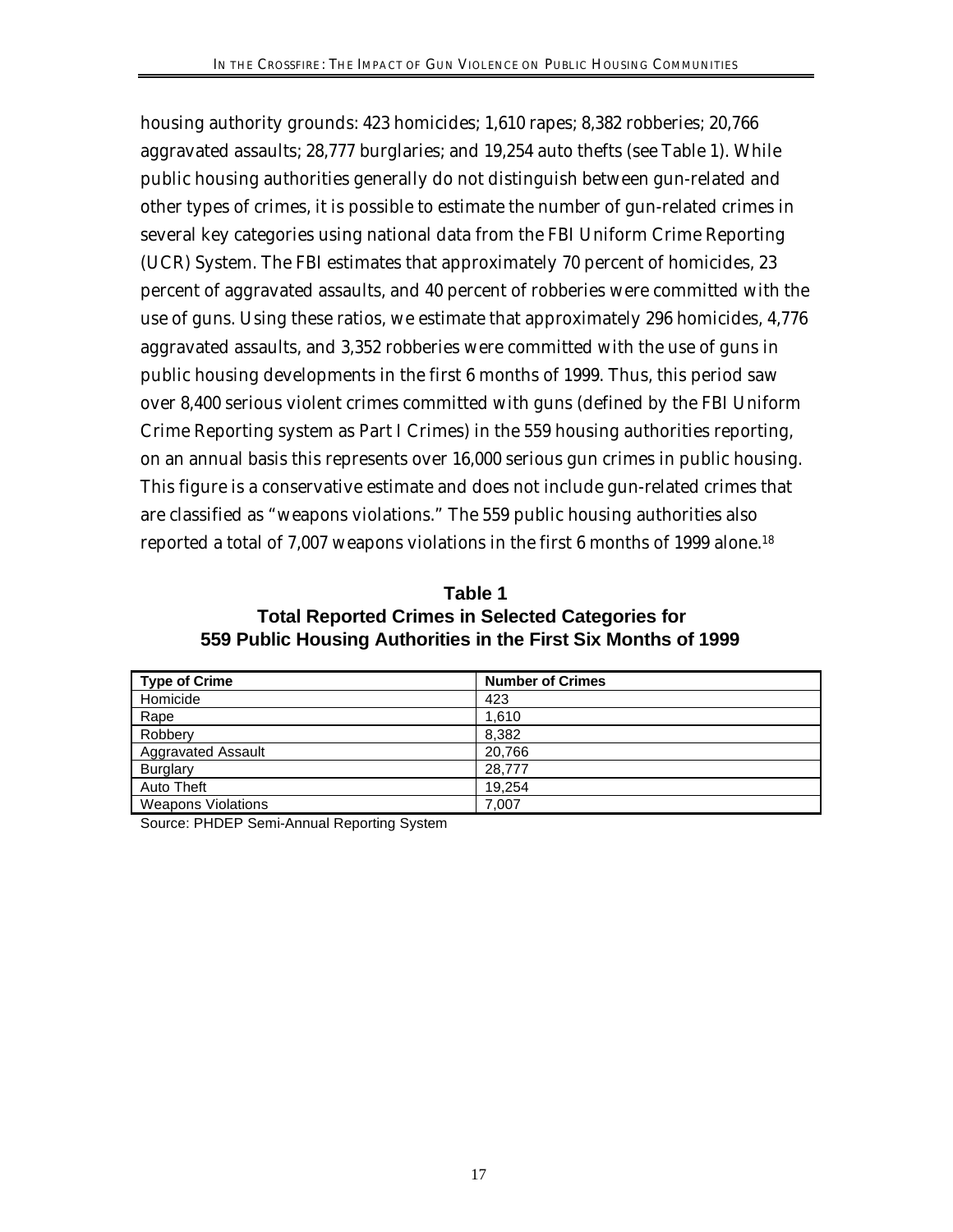**FINDING 3: Gun violence poses a threat to public housing residents in cities of all sizes. In fact, residents of public housing in smaller and medium-sized metropolitan areas experienced rates of gun violence similar to those in larger metropolitan areas.** According to preliminary analysis of newly available data from the National Crime Victimization Survey (NCVS), residents of public housing in metro areas of less than 500,000 residents have the same or higher rates of gun violence victimization as public housing residents in larger metro areas. Moreover, public housing residents in smaller-sized metro areas experience higher rates of firearm-victimization relative to non-public housing residents in their metro areas than the equivalent ratio for public housing residents in larger metro areas.

As reported in Table 2, analysis of newly available data from the NCVS shows that residents in metro areas with less than 100,000 total population experienced a firearm-related victimization rate estimated to be 14 per 1,000. Public housing residents in mid-sized metropolitan areas with populations between 100,000 and 499,000 experienced an estimated firearm-related victimization rate of 27 per 1,000. By contrast, public housing residents in metro areas with greater than 1,000,000 population experienced a firearm victimization rate estimated to be 11 per 1,000.

In addition, preliminary analysis of the NCVS data shows that public housing residents in smaller-sized metro areas experience higher rates of firearmvictimization relative to non-public housing residents in their metro areas than do their larger metro area counterparts. In fact, public housing residents in metro areas with less than 500,000 population are about three times more likely to be victims of gun violence (27 per 1,000 as compared to 9 per 1,000). By contrast, public housing residents in larger metro areas (greater than 500,000 in population) experience firearm-related victimization rates that are roughly equal to victimization rates for non-public housing residents of those same areas. For instance, as shown in Table 2, public housing residents in areas with 100,000 to 500,000 population experienced firearm-related victimizations at an estimated rate of 27 per 1,000, while non-public housing residents in those areas had a rate of only 9 per 1,000. By contrast, public housing residents in areas with 500,000 to 999,999 population had an estimated firearm victimization rate of 10 per 1,000, while non-public housing residents in those areas had about the same victimization rate of 11 per 1,000. These ratios suggest that public housing residents in smaller metro areas are at higher relative risk than those in larger areas relative to non-public housing residents in their respective jurisdictions.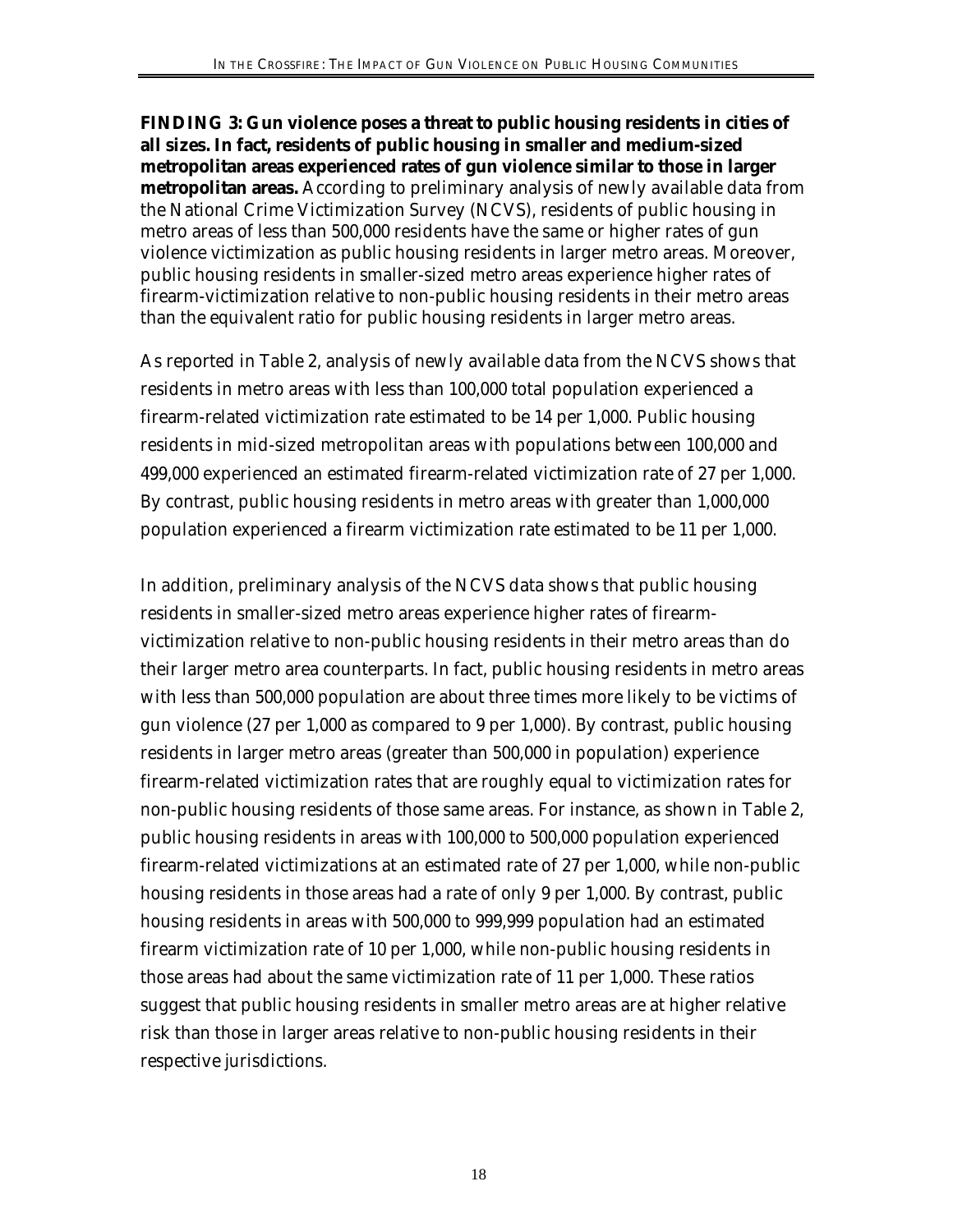| Table 2                                                                          |
|----------------------------------------------------------------------------------|
| <b>Estimated Annual Average Rates of Violent Victimization and Victimization</b> |
| by An Offender with a Firearm, 1995–1997                                         |

|                                | <b>Violent Victimizations per 1,000</b><br>Persons Age 12 and Older |                                                     |                        | Persons Age 12 and Older | <b>Firearm Victimizations per 1,000</b>             |                               |
|--------------------------------|---------------------------------------------------------------------|-----------------------------------------------------|------------------------|--------------------------|-----------------------------------------------------|-------------------------------|
| Type of<br><b>Jurisdiction</b> | All<br><b>Residents</b>                                             | <b>Public</b><br><b>Housing</b><br><b>Residents</b> | All other<br>residents | All<br><b>Residents</b>  | <b>Public</b><br><b>Housing</b><br><b>Residents</b> | All other<br><b>Residents</b> |
| Total, U.S.                    | 42                                                                  | 76                                                  | 41                     | 4                        | 10                                                  | 4                             |
| <b>Central City</b><br>of MSA  | 55                                                                  | 93                                                  | 54                     | 7                        | 16                                                  | 7                             |
| Under<br>100,000               | 43                                                                  | 88                                                  | 42                     | 5                        | 14                                                  | 5                             |
| 100,000 to<br>499,999          | 64                                                                  | 110                                                 | 63                     | 9                        | 27                                                  | 9                             |
| 500,000 to<br>999,999          | 100                                                                 | 132                                                 | 99                     | 11                       | 10                                                  | 11                            |
| 1 million or<br>more           | 50                                                                  | 72                                                  | 49                     | 8                        | 11                                                  | 8                             |

Source: Bureau of Justice Statistics, estimates from NCVS data 1995-1997

Nationwide, public housing authorities have had a great deal of success in reducing crime rates and violence within their developments. Nevertheless, crime and violence continue at unacceptable levels. This finding clearly demonstrates that these problems are not isolated in large urban centers. The high rate of firearmrelated victimization in public housing in smaller communities is an indication that these problems are not confined to large urban areas.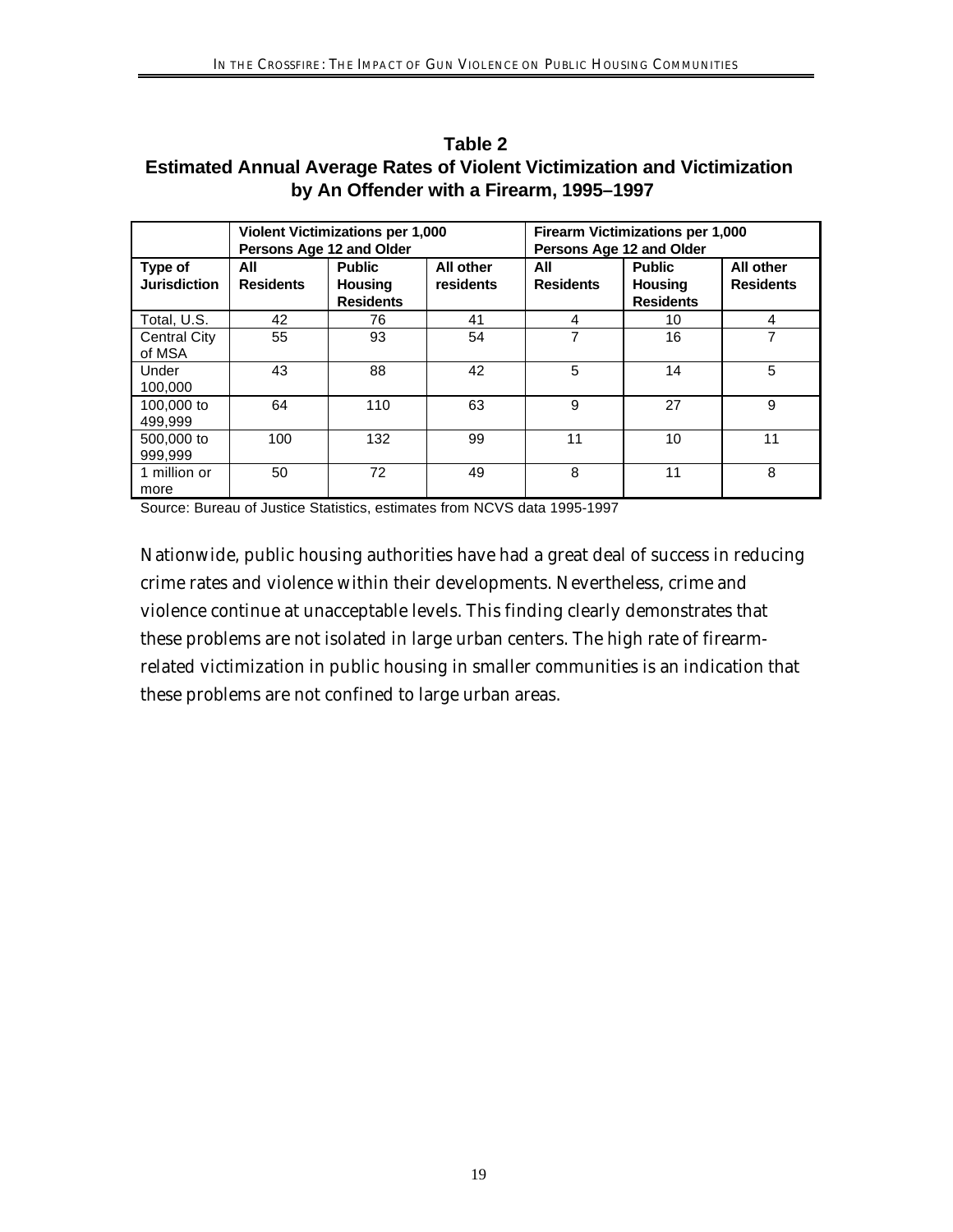**FINDING 4: Beyond crime and violence, firearms are a significant source of physical and financial damage in American communities.** Nationally, there were 18,500 unintentional injuries, 1,400 unintentional deaths, and 17,566 suicides caused by firearms in 1997 alone. While there are limited data available showing similar rates of unintentional injuries, deaths, and suicides in public housing, it is estimated that nearly 200 unintentional injuries occur in public housing communities each year. In addition, numerous examples of accidental shootings and unintended weapon discharges indicate the prevalence of this problem.

It is important that we examine not only the impact that gun-related homicides have on our communities, but also those incidents of non-criminal gun-related violence. As noted above, firearm deaths from accident and suicides occur with greater frequency than deaths from the criminal use of guns. The annual incidence of unintentional firearm-related injuries far outpaces accidental firearm-related deaths at the rate of more than ten to one. As the following examples from public housing communities across the country illustrate, the intention to do harm need not be present for guns to inflict serious and irreparable consequences to residents, their families, and the entire community.

In 1999, an 18 year old living in public housing in the Bronx, NY, was accidentally shot by his cousin with a gun the cousin thought was on safety. The victim is now paralyzed from the chest down receiving 24-hour nursing care. Also, in 1999, in a Memphis, TN, public housing community, a 9-year old boy was accidentally shot in the back as a nearby teenager pulled a gun's slide back in an attempt to eject a bullet from its chamber. A year earlier, Memphis was home to yet another accidental firearm tragedy when a 4-year old boy was critically injured by a handgun that fell from a shelf and discharged.

Other examples include a 5-year old boy in Richmond, VA, who was shot when a family member threw a pistol over a fence across the street from where the boy lived; and the accidental death of a child in Cypress, FL, who was killed when a 3 year old playmate found a gun in the boy's home. Sadly, these tragic incidents are but a few of the numerous cases of unnecessary injury and death in public housing communities attributed to firearms. Additional examples are provided in Appendix I.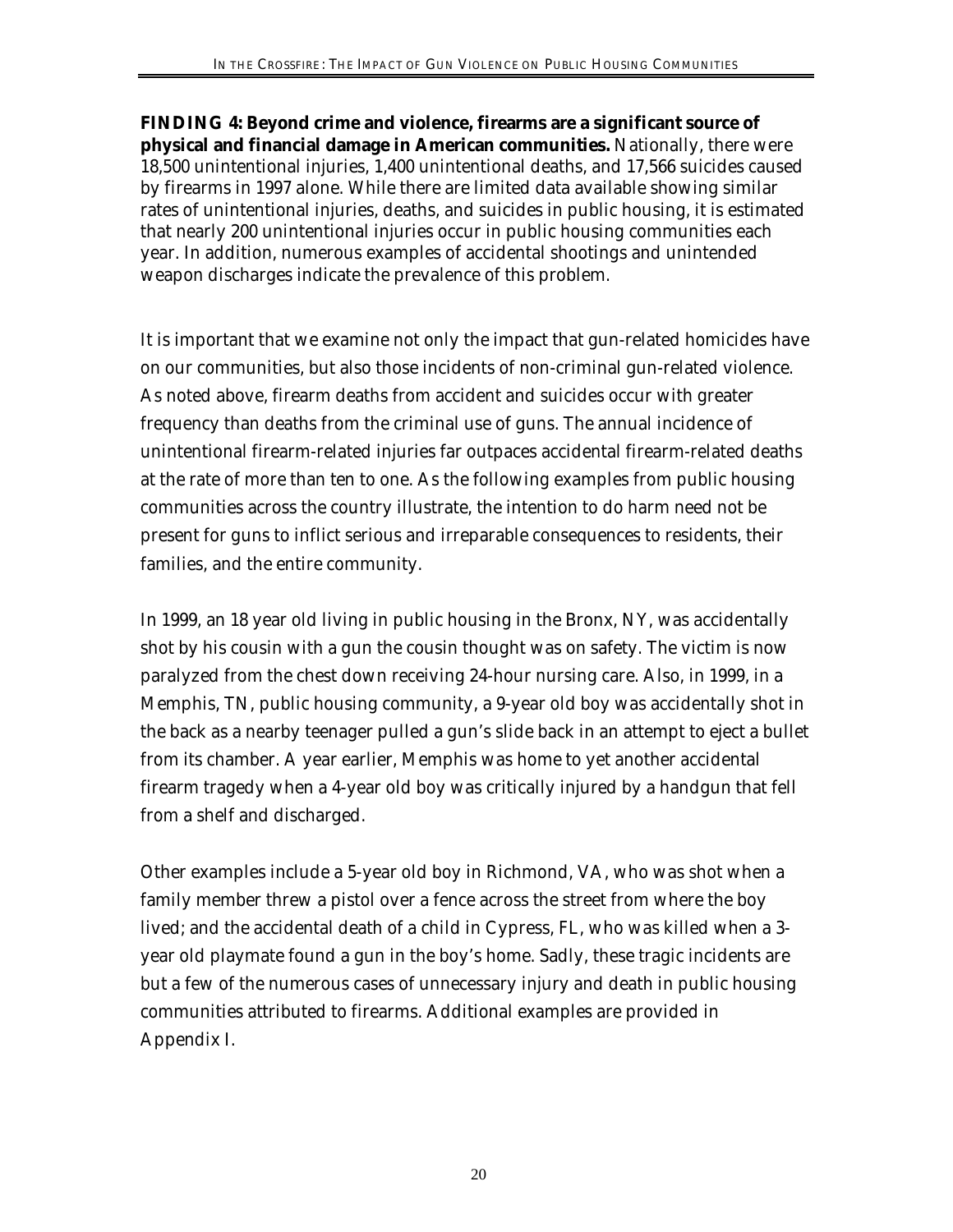**FINDING 5: In response to a growing recognition of the need for improved safety for residents, public housing authorities have spent well over \$4 billion on crime reduction and prevention efforts since 1990.** These significant expenditures on crime reduction and prevention initiatives have diverted limited Federal, State, and local budgets from affordable housing, modernization and capital needs.

Enormous annual expenditures on anti-crime and security efforts are being borne by the Nation's public housing authorities. Due to the nature of the annual PHA reporting system, which often does not distinguish security-related expenses from general operating and major renovation efforts, precise crime-related expenditures are difficult to generate. Therefore, the figures presented in this finding for security related expenses are likely to be underestimates. Clearly, the epidemic of guns and crime that continues to hit our Nation's public housing communities is draining off enormous sums of money which otherwise would be available for the continued repair, operating, and modernization efforts that are necessary to improve the quality of life for the millions of residents of these developments.

To determine total housing authority expenditures for safety and security, several key HUD programs were analyzed. The most significant programs in terms of funding for security-related costs are: (1) the Public Housing Drug Elimination Program; (2) Operating Subsidies, provided through the Performance Funding System formula; and (3) the Comprehensive Grant Program, which funds modernization and other capital expenses.

• **Since 1990, public housing authorities have spent over \$4 billion on crime reduction and prevention efforts.**

Nationwide, from 1990 through 1999, public housing authorities implemented a wide variety of community-based crime control programs. HUD funds were essential to this effort and have included over \$2 billion in Public Housing Drug Elimination Program funds, over \$1.2 billion in operating subsidies and tenant rental income, and over \$800 million in Comprehensive Grant program funds. Each of these three key areas of crime reduction funding is discussed in detail below.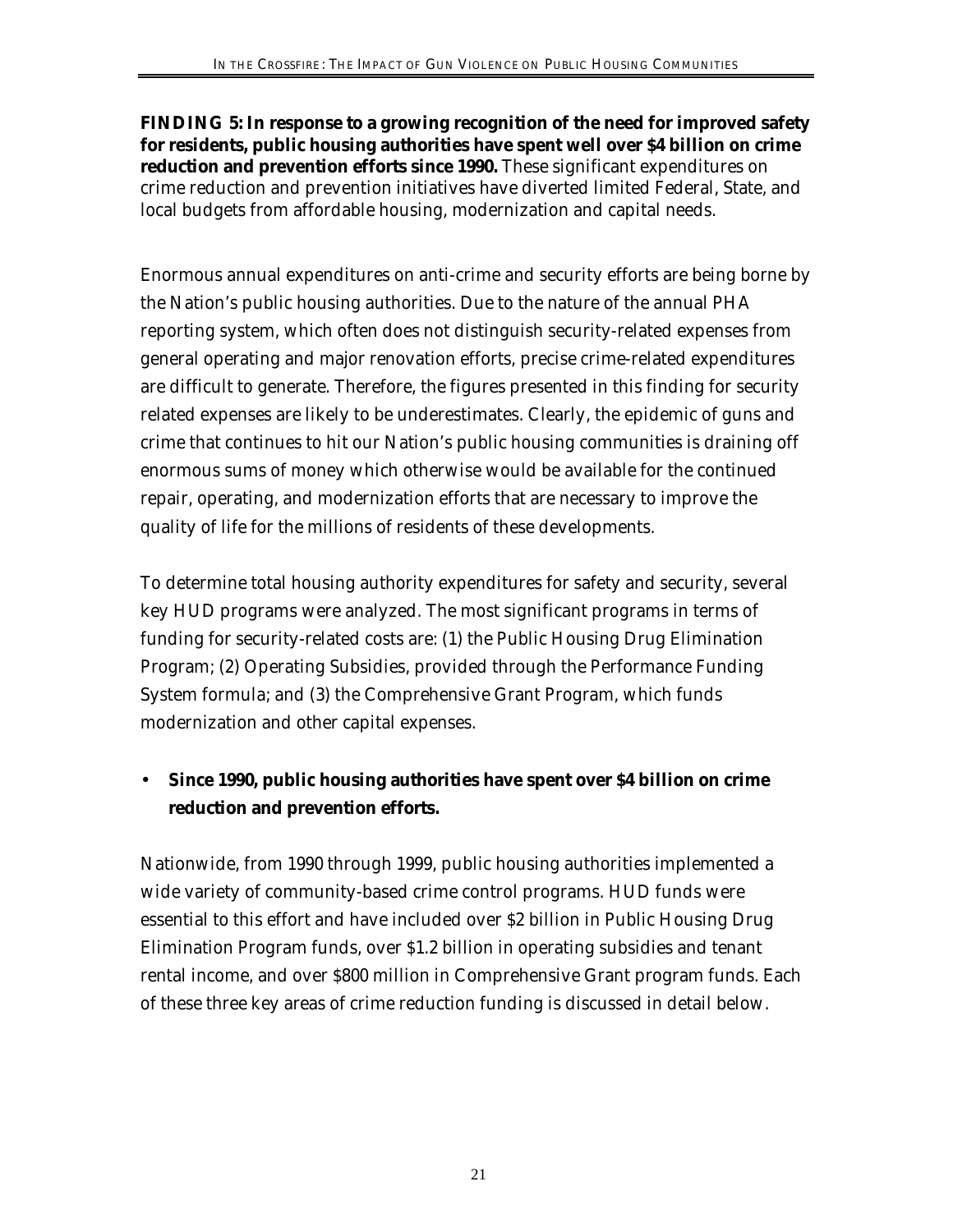## **Public Housing Drug Elimination Program**

By far, the largest source of Federal funding for anti-crime programs in public housing is the Public Housing Drug Elimination Program. PHDEP was established by the Anti-Drug Abuse Act of 1988 (Public Law 100-690). This critical program provides funds to empower residents to turn the tide against violent and drugrelated crime in their own communities. Funding from these grants is put to a wide variety of uses, including employment of security personnel and investigators; reimbursement of local law enforcement agencies for additional security; physical improvements to enhance security; tenant patrols; drug- and crime-prevention programs; and security and drug-prevention programs operated by resident management corporations, incorporated resident councils, and resident organizations. Housing authorities applying for PHDEP funds develop comprehensive anti-crime strategies with resident and community input and involvement.

In FY1998, HUD awarded over \$243 million in PHDEP grants. In FY1997, over \$250 million was awarded for PHDEP (see Table 3). Since its inception, PHDEP has provided more than \$2 billion in grants to local housing authorities. Despite these significant funding levels, demand for the program continues to outpace the dollar amounts Congress has appropriated for the program. For example, in FY1997, prior to the establishment of an annual formula allocation, out of 889 applications received, HUD was only able to fund 717. In FY1998, the number of applications increased by almost 100—to a total of 975. Out of these 975 applications, HUD was only able to fund 748. In FY1999, at the direction of Congress through the enactment of amendments to the Anti-Drug Abuse Act of 1988, HUD established an annual formula allocation system for the program. Since that time, demand for funds for local anti-crime efforts continues to exceed available funding for the program.

In 1998, Congress recognized the need to refocus efforts to combat violent crime in and around the Nation's public housing communities by amending the PHDEP authorizing act to specifically target that program to combating and preventing drug-related "*and violent*" crimes (emphasis added). Congress further amended the act to state that, "the Federal Government should provide support for effective safety and security measures to combat drug-related *and violent crime*, primarily in and around public housing projects with severe crime problems" (emphasis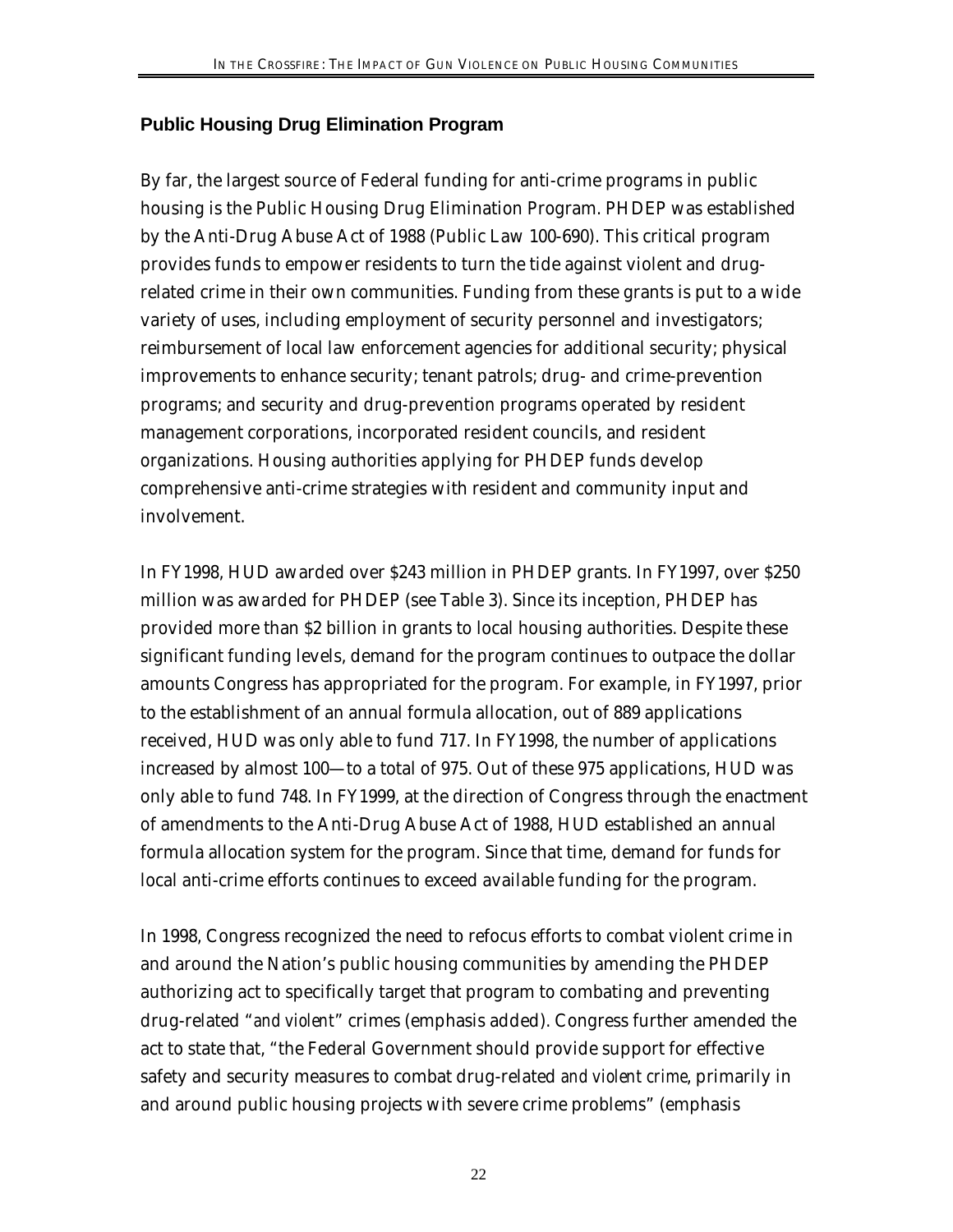added).19 These amendments recognized the importance of safety and prevention efforts in public housing specifically targeted to serious violent crimes.

While direct security costs, such as law enforcement, security personnel, and physical safety improvements, make up a large majority of PHDEP program uses, a significant percentage of funds has been used for prevention efforts. By providing alternatives to violence and opportunities for adolescents, such programs help address the underlying "risk factors" leading to involvement in crime and drug activity.

| Year | <b>Number of Grants</b> | <b>Total Funding</b> |
|------|-------------------------|----------------------|
| 1999 | not yet available       | \$243,000,000        |
| 1998 | 748                     | \$243,736,400        |
| 1997 | 717                     | \$250,380,000        |
| 1996 | 665                     | \$259,000,000        |
| 1995 | 526                     | \$250,340,000        |
| 1994 | 520                     | \$228,880,000        |
| 1993 | 439                     | \$145,530,000        |
| 1992 | 426                     | \$140,550,000        |
| 1991 | 496                     | \$140,780,000        |

**Table 3 Funding for HUD's Drug Elimination Program, 1990-1999**

Source: HUD Office of PIH

Funding represents direct grants to PHAs and does not include additional funding through technical assistance.

## **Operating Subsidies and Tenant Rents**

Public housing authorities fund their annual program operations from budgets mainly composed of combined funds from HUD operating subsidies and from amounts collected in tenant rents. Increasingly, these annual budgets have included amounts for security and crime prevention activities. HUD provides operating subsidies to public housing authorities through the Performance Funding System formula that is designed to fund the difference between operating expenses and tenant rental income.

Operating expenses typically include such items as routine maintenance and repairs, staff and administrative costs, and necessary operating reserves. PHA annual budgets, based on HUD operating subsidies and tenant rents, also fund significant crime reduction activities, including protective services (law enforcement, security personnel, and guards), physical improvements (fences, lighting, and controlled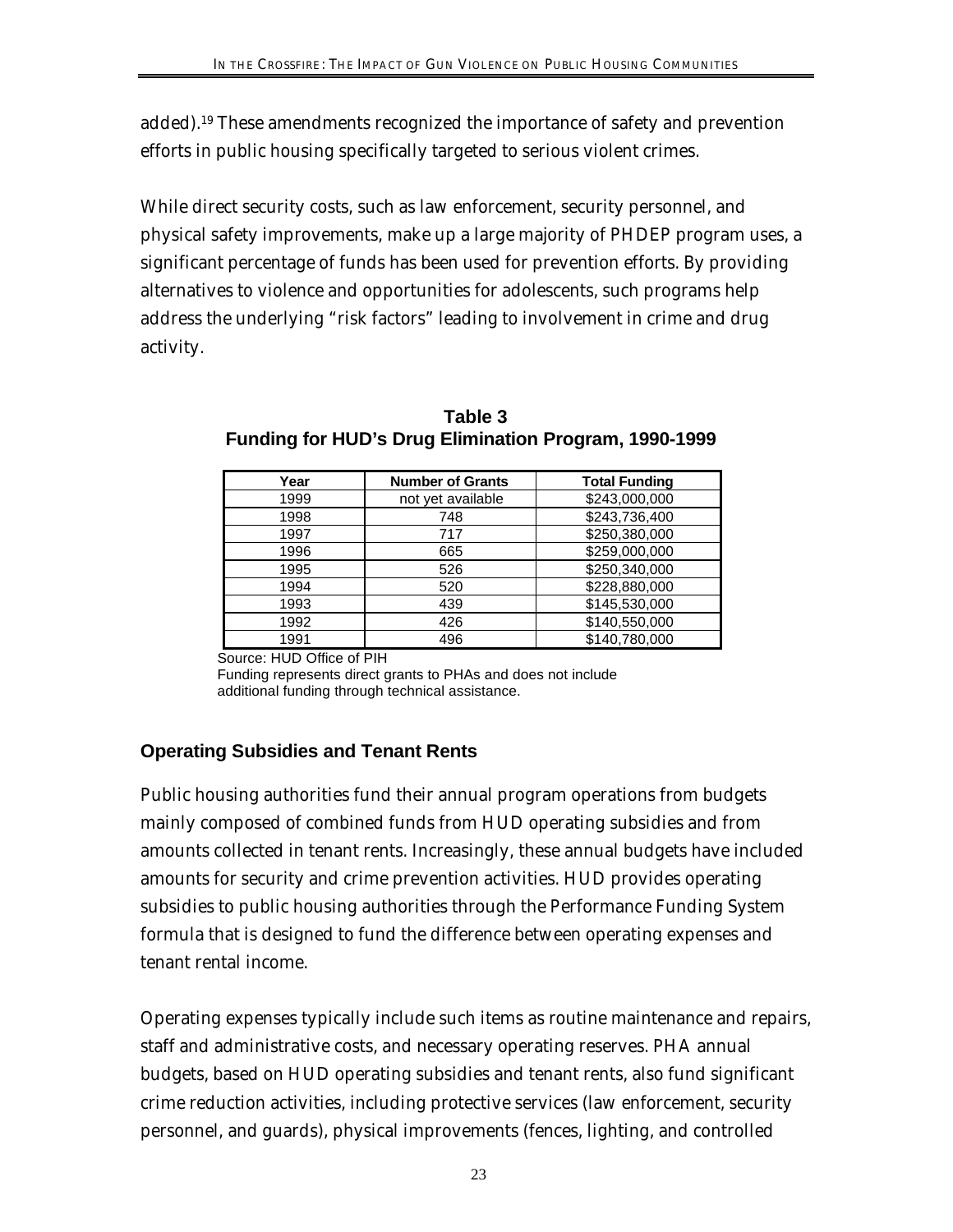building entry systems), tenant patrols, and resident services aimed at preventing crime.

Between 1990 and 1999, housing authorities spent over \$1.2 billion in amounts from HUD operating subsidies and tenant rental income for protective security and safety measures. According to audited financial statements, PHA spending from these sources grew from \$108 million in 1990 to almost \$160 million in 1998—an increase of almost 50 percent (see Table 4). While precise figures for 1999 are not yet available due to differing fiscal years used by the 3,200 local PHAs across the country, it is expected that security spending will at least rival the previous year's level.

| <b>Total Safety and Security Expenditures</b> |  |  |  |  |
|-----------------------------------------------|--|--|--|--|
| from PFS and Tenant Rental Income, 1990-1998  |  |  |  |  |
|                                               |  |  |  |  |

**Table 4**

| <b>Fiscal Year</b> | Amount        |
|--------------------|---------------|
|                    |               |
| 1998               | \$159 million |
| 1997               | \$133 million |
| 1996               | \$136 million |
| 1995               | \$121 million |
| 1994               | \$121 million |
| 1993               | \$116 million |
| 1992               | \$117 million |
| 1991               | \$112 million |
| 1990               | \$108 million |

# **Comprehensive Grant Program**

In addition to security costs incurred by Public Housing Agencies through PHDEP grants and operating subsidies, housing agencies are also expending vast sums of money for physical improvements in an effort to reduce the incidence of crime, drugs, and firearm-related violence. These physical improvements, which can include security fences, lighting, security cameras, and controlled building entry systems are generally paid for from HUD's Capital Grant Program (CGP).

The CGP provides modernization funding on a formula basis to approximately 900 PHAs with 250 or more units. Eligible PHAs prepare comprehensive plans assessing their physical and management improvement needs every 6 years. Under this program, up to 20 percent of their annual formula grant may be used by the HA to fund management improvements needed to upgrade the operation of their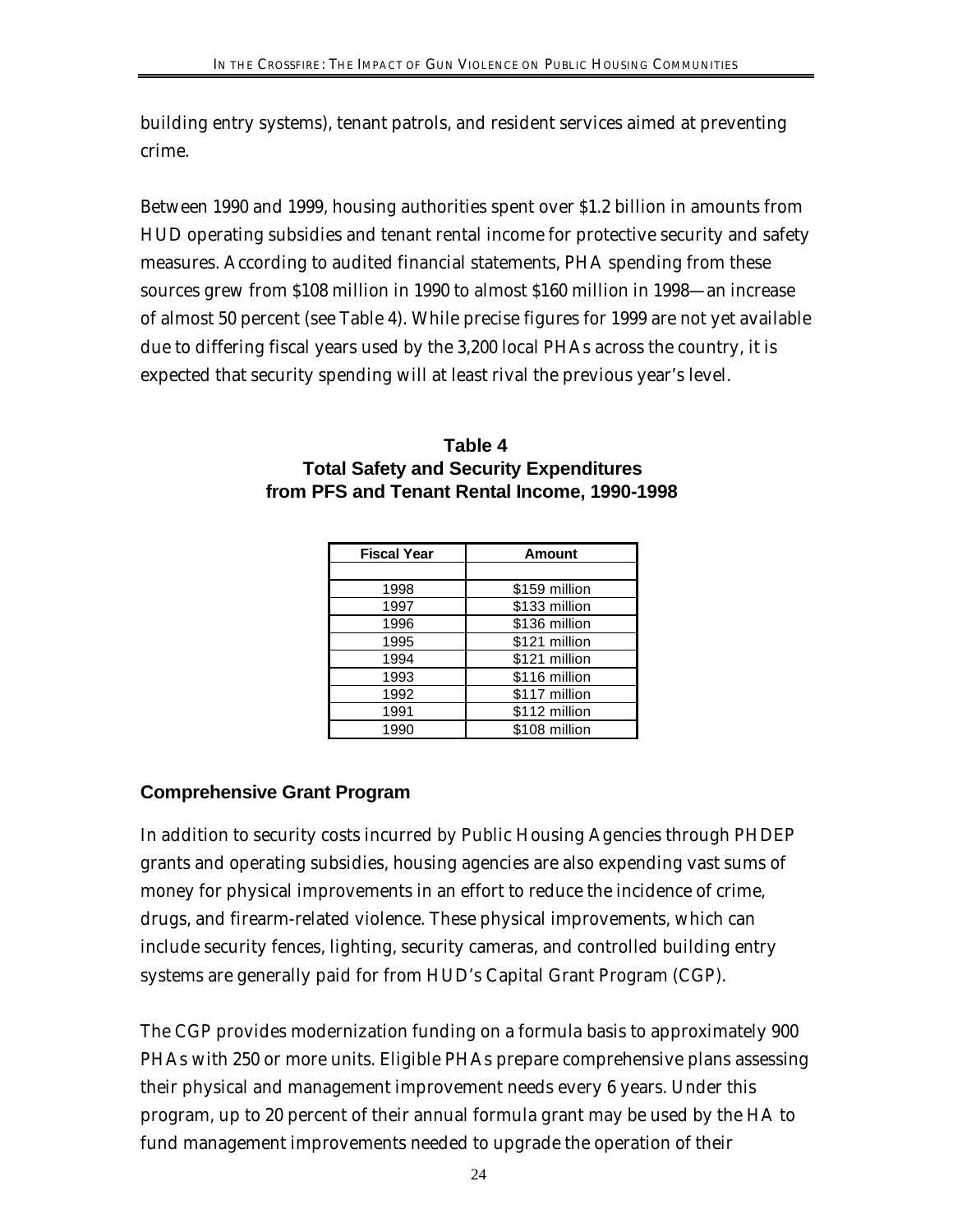developments, sustain physical improvements, or correct management deficiencies. Such management improvements often include staff costs for security personnel, investigators, and other security-related needs. Accordingly, PHAs have used CGP funding for a wide variety of local crime control efforts. Based on review of annual PHA Performance and Evaluation reports, it is estimated that total expenditures on security costs from CGP are in excess of \$800 million since 1990. Again, due to reporting difficulties, it is likely that the data on CGP underestimates the total amount spent on security from this program.

# • **By 1998, public housing authorities were spending at least \$500 million per year on crime reduction and prevention activities.**

Since 1990, public housing authority anti-crime expenditures have grown steadily. By 1998, the latest year for which full data are available, these expenditures well exceeded \$500 million per year. The largest source of funding for public housing crime reduction programs in 1998 was, by far, the PHDEP program, which provided over \$240 million. In addition, operating subsidies and tenant rental income provided almost \$160 million in funding for security, primarily protective services. The Comprehensive Grant program provided over \$100 million in funding for security cost uses as well. These figures are an underestimate of total spending related to safety and protective services because housing authorities derive additional income from State and local sources, as well as other Federal programs such as the Comprehensive Grant program, that provide significant funding for security measures.

These costs have diverted scarce resources from the HUD annual budget at a time when only one in four families that are eligible for housing assistance actually receive it and when backlogged public housing modernization needs have been estimated at over \$20 billion. In addition, there is significant evidence that crime directly contributes to the decline of physical conditions. Indeed, this was a major finding of the National Commission on Severely Distressed Public Housing, cochaired by Congressman Bill Green (R-NY) and established by the HUD Reform Act of 1989 (Public Law 101-235), which issued its Final Report to Congress and the Secretary of HUD in August 1992.20 The Commission was tasked with a detailed examination of severely inadequate housing conditions in some of the Nation's worst public housing developments, assessing causes of such conditions and making recommendations for improvement. Along with high vacancy rates and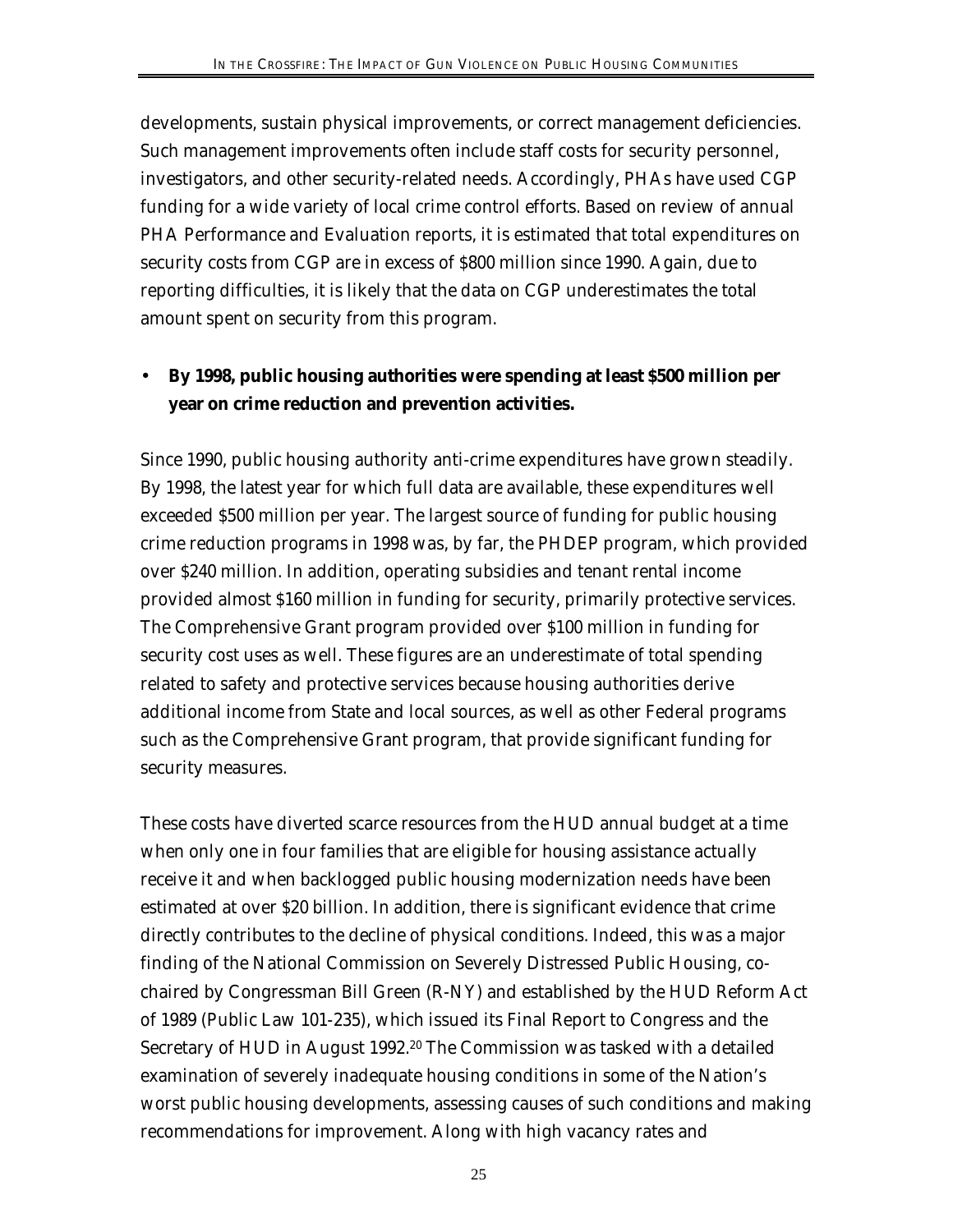management difficulties, the Commission cited high crime rates—particularly crime rates in developments which exceeded the city-wide crime rate—as one of the most significant indicators of whether a building was likely to have severe modernization needs.<sup>21</sup>

### **Table 5 PHA Spending on Security and Protective Services from Operating Subsidies and Tenant Rental Income**

| <b>Four Quarters Ending 9/30/98</b> |                                                |         | Four Quarters Ending 9/30/99 |                         |  |
|-------------------------------------|------------------------------------------------|---------|------------------------------|-------------------------|--|
| <b>Housing</b>                      | <b>Per Unit Monthly</b><br><b>Expenditures</b> |         | <b>Expenditures</b>          | <b>Per Unit Monthly</b> |  |
| <b>Authority</b>                    |                                                | Cost    |                              | Cost                    |  |
|                                     |                                                |         |                              |                         |  |
| <b>Baltimore</b>                    | \$6,284,697                                    | \$31.15 | \$7,793,111                  | \$38.67                 |  |
| Philadelphia                        | \$8,136,955                                    | \$31.52 | \$6,122,168                  | \$29.55                 |  |
| Atlanta                             | \$407,061                                      | \$3.37  | \$1,365,173                  | \$11.62                 |  |
| City of Los                         | \$3,044,315                                    | \$30.35 | \$3,458,156                  | \$35.19                 |  |
| Angeles                             |                                                |         |                              |                         |  |
| <b>Boston</b>                       | \$2,634,625                                    | \$20.53 | \$3,060,867                  | \$22.23                 |  |
| Syracuse, NY                        | \$446,133                                      | \$16.44 | \$449,235                    | \$16.11                 |  |
|                                     |                                                |         |                              |                         |  |
| <b>National Total</b>               | \$159,000,000                                  | \$8.23  | \$133,000,000                | \$10.53                 |  |

Source: PIH, Statement of Operating Receipts and Expenditures (SORE) data

#### **Table 6 Capital Fund Expenditures of Selected Housing Authorities for Security-Related Improvements**

| <b>Housing Authority</b> | <b>Comp. Grant Security</b><br>Expenditures-FY1998 | <b>Comp. Grant Security</b><br>Expenditures-FY1999 |
|--------------------------|----------------------------------------------------|----------------------------------------------------|
| <b>Baltimore City</b>    | \$1,560,376                                        | \$1,513,000                                        |
| New York City            | \$13,602,780                                       | \$18,342,979                                       |
| City of Los Angeles      | \$1,000,000                                        | \$850,000                                          |
| Atlanta                  | \$3,613,361                                        | \$2,254,857                                        |
| <b>Boston</b>            | \$843,650                                          | \$1,054,519                                        |
| Chicago                  | \$14,349,725                                       | \$17,232,169                                       |

Source: PIH, Housing Authority Annual Performance and Evaluation Reports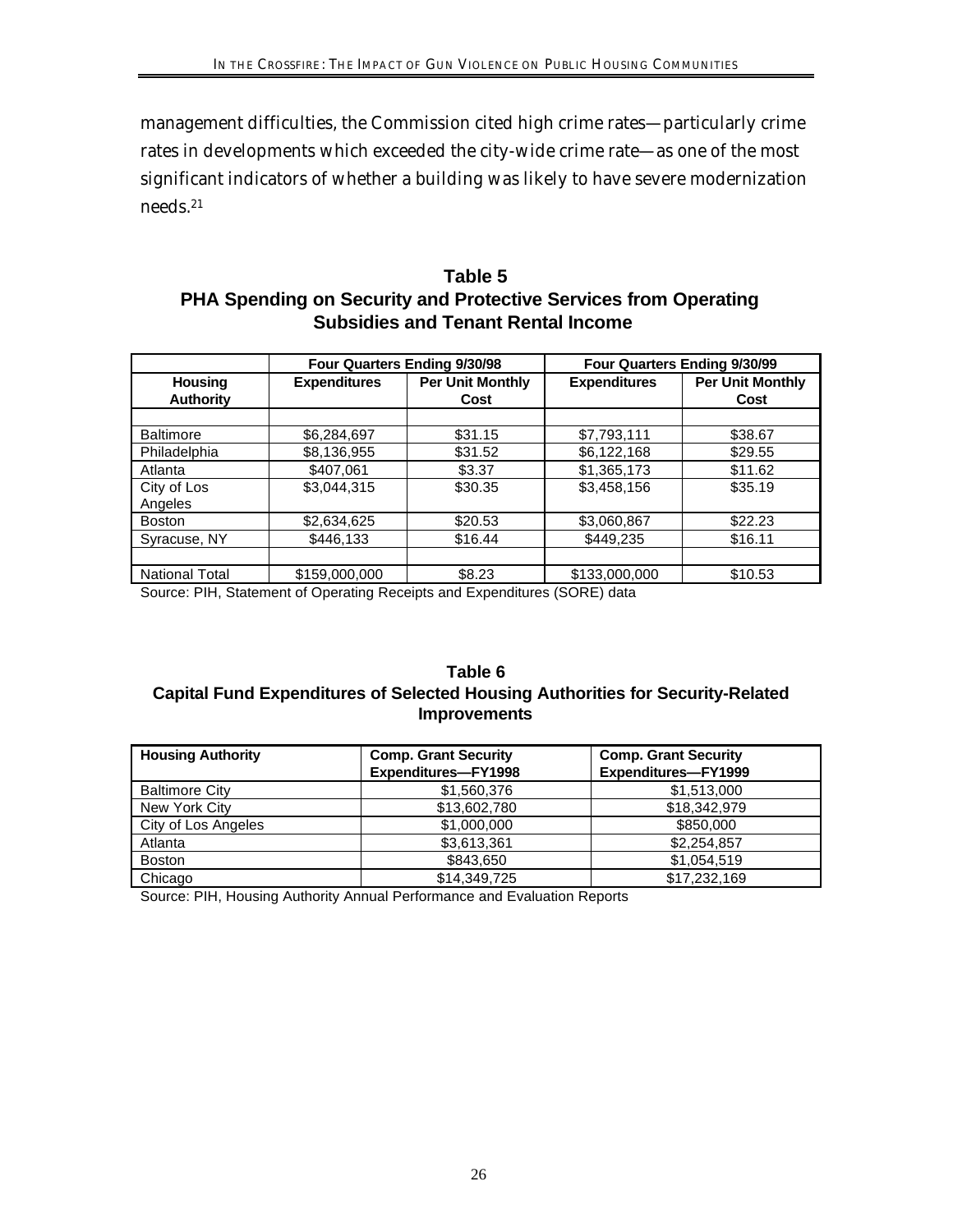**FINDING 6: The damage imposed by gun violence goes beyond the lives lost and injuries inflicted.** In a study of large public housing authorities, one in five residents reported feeling unsafe in their neighborhood. Exposure to gun violence can shatter feelings of safety and security as well. Often, children exposed to gun violence present symptoms of post traumatic stress disorder similar to those observed in children exposed to war and major disasters.

One of the most damaging imprints that gun violence leaves is its devastation of community. As many researchers note, perceptions of crime and violence that elicit fear among members of a community can create isolation and distrust. The fear that arises from perceptions of violence and crime can destroy communities. Fear of harm and injury are important consequences of gun violence in public housing and surrounding communities.

The damage inflicted by firearms goes beyond the lives lost and injuries inflicted. Exposure to gun violence can shatter feelings of safety and security that are the cornerstones of emotional well-being and psychological stability. Studies of individuals, especially children, exposed to gun violence in their neighborhoods suggest that such experiences leave deep emotional and psychological scars. Sadly, children exposed to gun violence often present symptoms of post-traumatic stress disorder (PTSD) similar to those observed in children exposed to war and major disasters. A study of middle school students from both suburban and urban communities demonstrates that emotional trauma associated with exposure to violence affects children from different backgrounds, regardless of socioeconomic status.<sup>22</sup>

In order to assess the impact of crime and violence on public housing residents' perceptions of safety, this section reviews available evidence from surveys of public housing residents concerning how safe they feel in their homes, buildings, and communities. In 1994 HUD surveyed public housing residents on crime and crime prevention issues. This 1994 HUD crime survey provides insights into the perceptions of residents concerning crime problems in their communities.23 The results of this survey are quite revealing—while the overwhelming majority of residents state that they feel safe or very safe, a disturbingly large minority of residents report feeling unsafe or very unsafe, even in their own homes.<sup>24</sup>

Overall, one in five public housing residents reported feeling unsafe in their project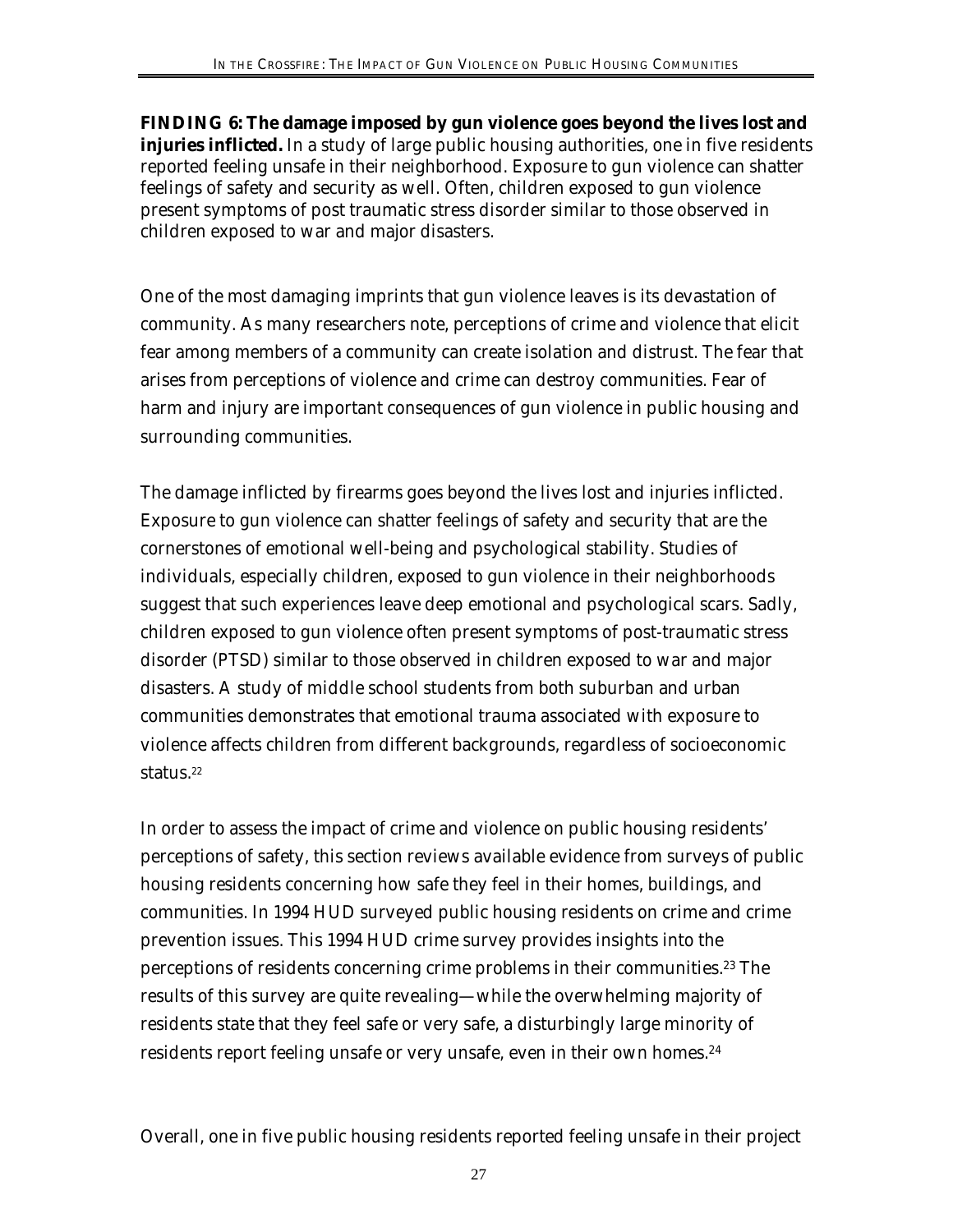or neighborhood. About 22 percent responded that their neighborhoods were either somewhat unsafe (13.5 percent) or very unsafe (9.0 percent). These rates are higher than the general population. According to the American Housing Survey, approximately 14 percent identified neighborhood crime as "bothersome" or so bothersome that they would like to move from their neighborhood.<sup>25</sup>

Furthermore, public housing residents cited gunshots as a major crime problem, demonstrating the impact of gun violence on an entire community—not just for victims of criminal acts. More than 50 percent of the residents of larger public housing authorities noted that gunshots were a major problem associated with crime in their community. Whether or not the fears of crime and violence noted by public housing residents are in fact warranted, these perceptions have a direct impact on the sense of community in public housing developments as well as their surrounding neighborhoods.

In the same 1994 HUD survey, public housing residents were asked not only about their perceptions of crime in their communities, but also about their opinions on what types of strategies were most effective for creating safe and livable environments. Personal safety was clearly a concern for many residents. Two-thirds of the respondents living in family public housing believed that crime would be reduced if police officers lived in their project/neighborhood. Overwhelmingly, when asked how crime prevention could best be improved, respondents in the survey asked for a greater police presence. In response to this concern, HUD worked with Congress to enact legislation that eased the ability of law enforcement officers to reside in public housing developments, thereby encouraging their involvement as regular members of public housing communities.26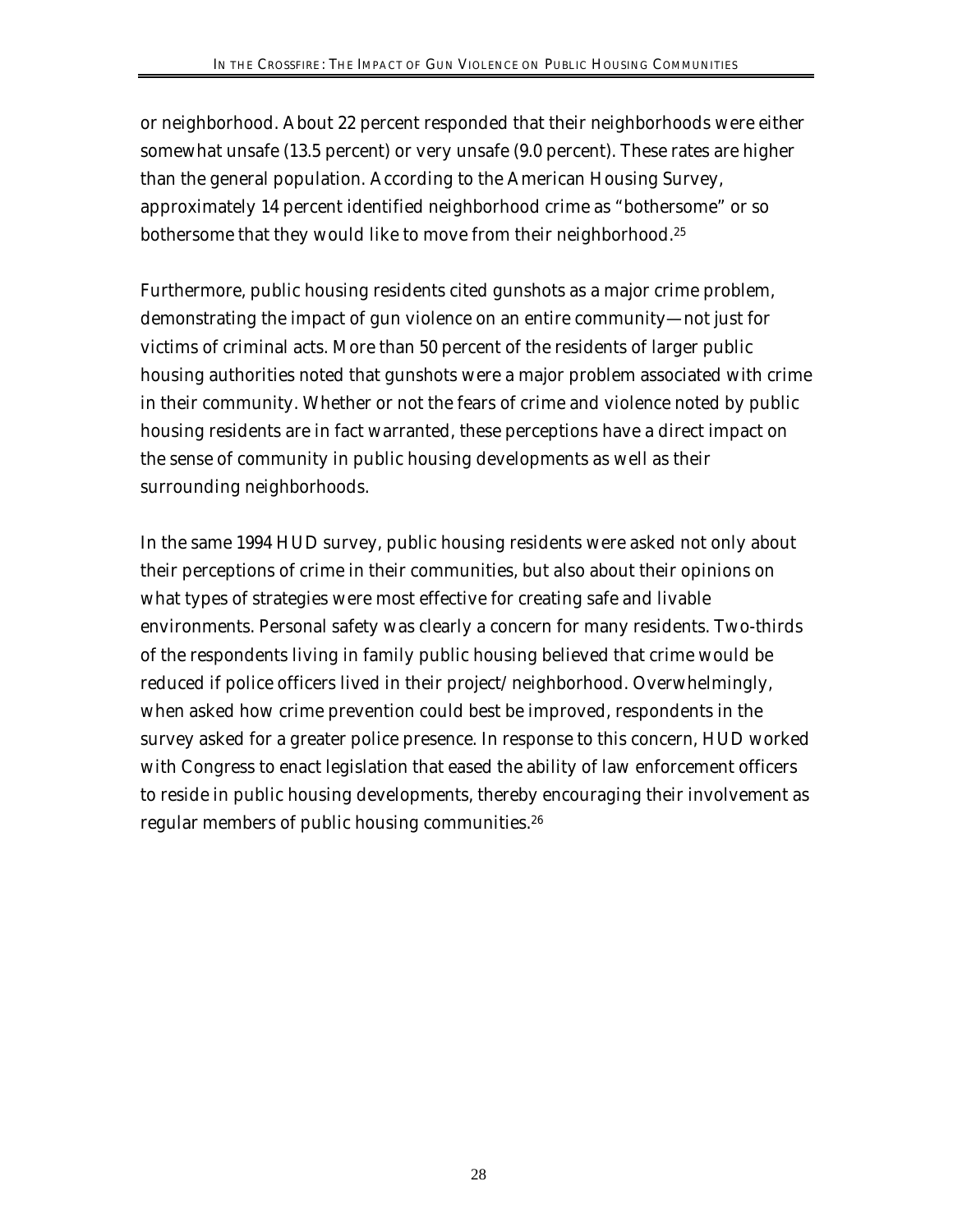# **SECTION III: CONCLUSION AND POLICY IMPLICATIONS: BUILDING A FOUNDATION FOR A BETTER FUTURE**

The Department of Housing and Urban Development bears a unique responsibility in ensuring that the 2.6 million residents of public housing are safe and secure in their homes. The sharp increases in gun-related homicides that took place in the late 1980s and early 1990s, particularly among adolescents, have largely been reversed by the steady progress of the last seven years. Public housing communities have seen significant reductions in crime during this period as well. The success in reducing crime in public housing can be attributed in part to the anti-crime initiatives advanced by HUD and Congress.

Nonetheless, as the findings of this report make clear, gun-related violence continues to disproportionately impact too many public housing communities and residents. In response to this situation, a large proportion of scarce Federal, State, and local affordable housing budgets are consumed by safety and security spending measures. This report—the first comprehensive analysis of gun and crime statistics in public housing communities—has been presented as an attempt to focus in greater detail on the specific challenges in assessing and reducing crime in public housing communities.

The findings of this report will guide future efforts so that we can build upon what we have learned. Thus, these findings are intended as a steppingstone for developing improved crime analysis techniques and a foundation for more sophisticated evaluation efforts in the future. As the specific concerns and needs of the 2.6 million residents of public housing are better understood, more effective responses targeted specifically at these unique challenges can be developed to help fulfill our responsibility to ensure the well-being and safety of these families.

There is a need for further crime-reduction and -prevention efforts in local communities. HUD bears the responsibility, as mandated by statute, to ensure that residents of communities receive the necessary support to eliminate gun violence in their neighborhoods. Indeed, the President's budget for FY2001 includes several key proposals to make this statutory mandate a reality.

Included in the President's FY2001 budget is an increase in the Public Housing Drug Elimination Program, from \$310 million last year, to \$345 million. This \$35 million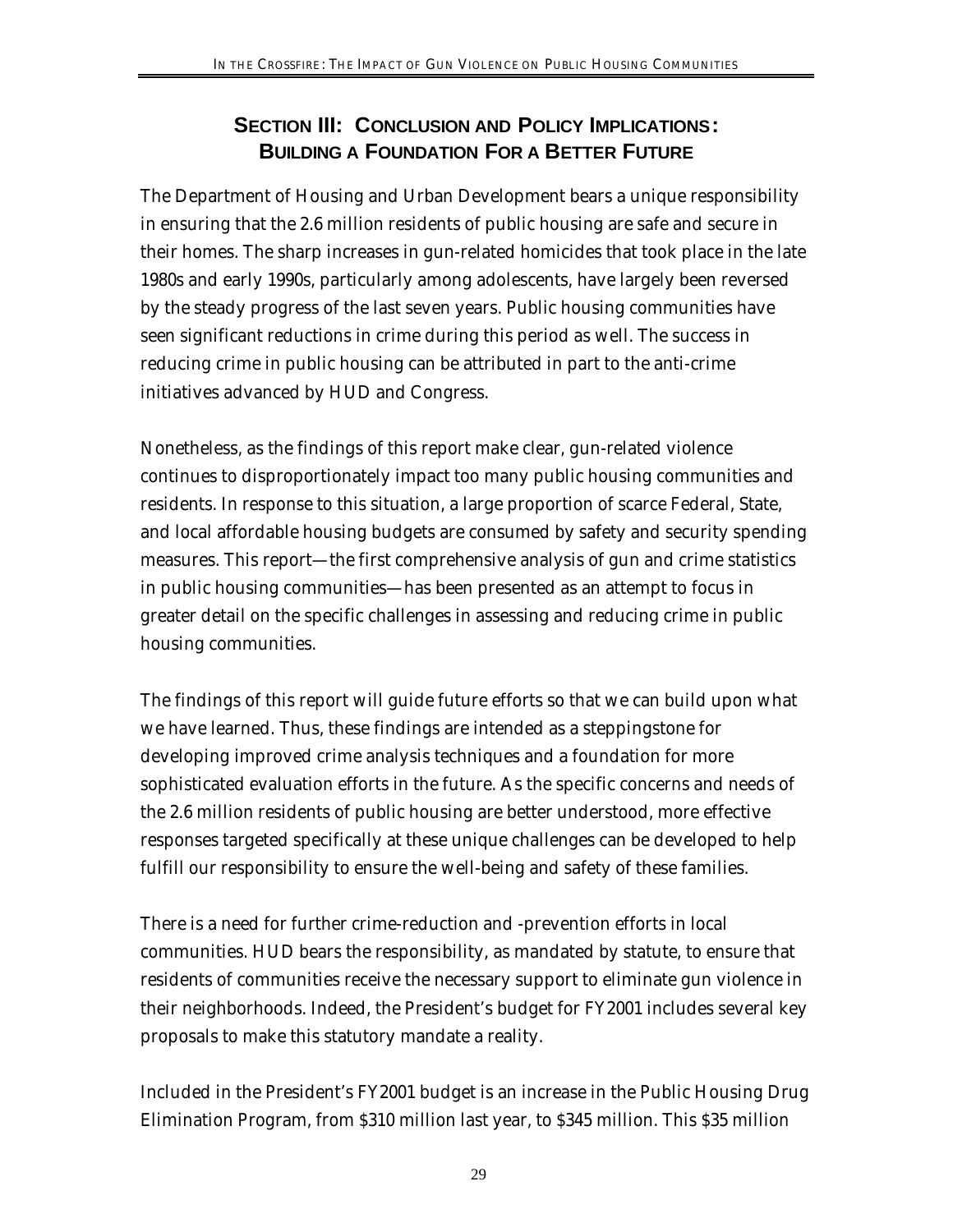increase will provide resources to local communities to develop crime reduction and prevention strategies tailored to meet their local needs. This funding increase will support:

- **An increase in formula grants** to support local anti-crime strategies, including increased law enforcement presence, community policing, increased security personnel, coordinated tenant patrols, physical security improvements, and crime prevention programs for at-risk youth;
- **A Community Gun Safety and Violence Reduction Initiative**, which will address the problem of gun violence, both criminal and accidental, through: improved local crime analysis, including Geographic Information Systems technology (see Appendix V), to enable local responses targeted to at-risk areas; education and outreach, using a variety of media, to better involve members of the community in developing effective strategies to counteract the hazards posed by firearms; and innovative performance-based crime reduction and prevention strategies; and
- **Crime Prevention Through Environmental Design**, which will help PHAs to incorporate architectural design features that promote safety and security.

This report helps to close an important information gap by addressing the scope of gun-related violence in public housing communities. The information collected here begins an effort that should contribute to furthering our understanding of the nature of the specific challenges in these communities, to better inform discussion of proposed policies and to improve evaluation of existing strategies. It is essential that the Federal Government fulfill its responsibility to protect its citizens and to provide State and local governments with the tools they need to implement effective community-based crime control strategies.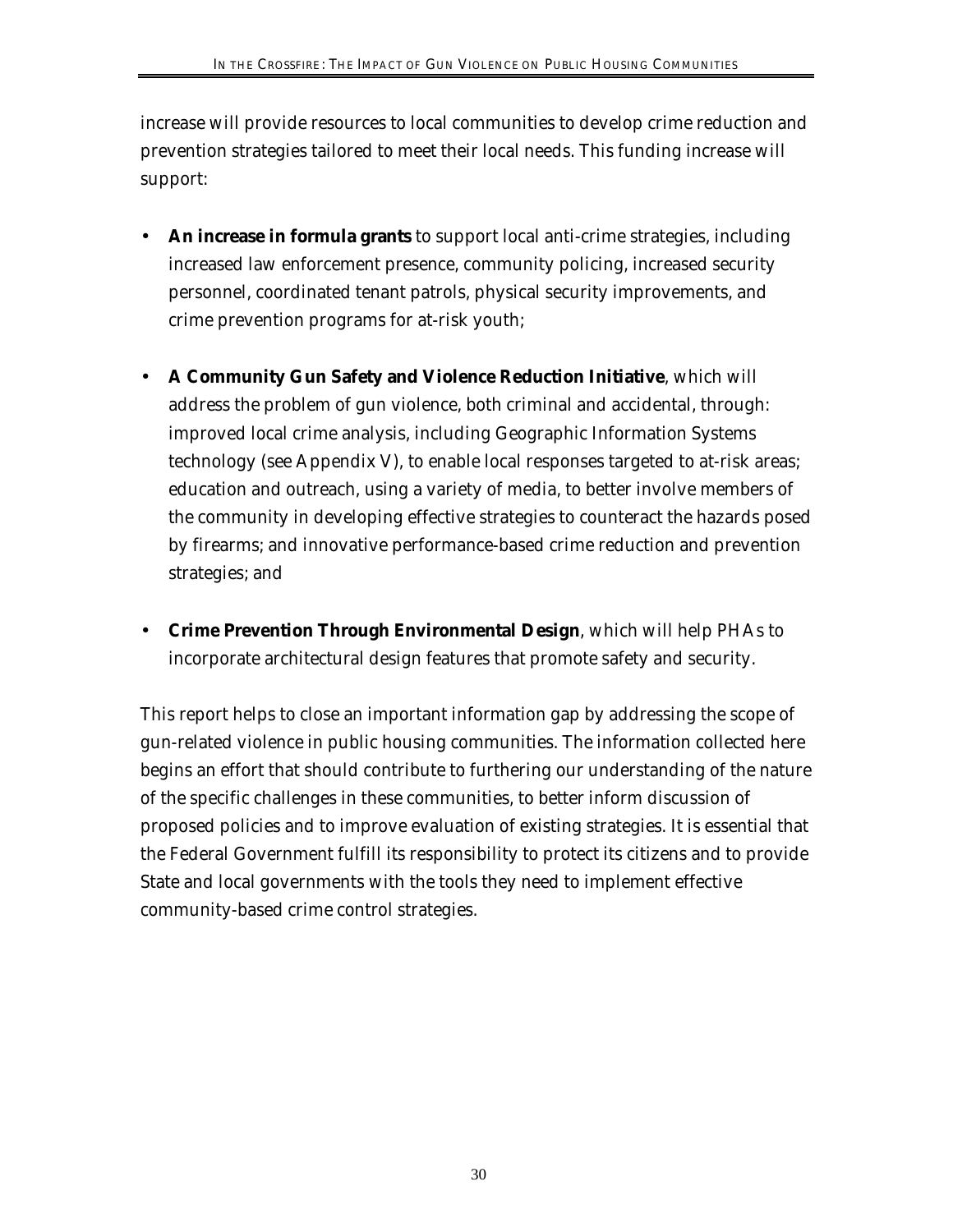## **APPENDIX I EXAMPLES OF GUN VIOLENCE IN PUBLIC HOUSING**

Gun violence in public housing across the country has become an all-toocommon tragedy. A search of newspaper articles over the years turns up thousands of stories about people who have been killed, people who have been wounded, and families living in fear. Here are brief summaries of a sample of news stories published in 1998 and 1999 about shootings in public housing.

#### **ALABAMA**

MONTGOMERY – 1999 – Police statistics show that 16 percent of the city's 32 homicides in 1998 occurred in public housing. In addition, about 12 percent of the city's aggravated assaults in 1998 were reported in public housing projects. *(Montgomery Advertiser 6-27-99)*

#### **CALIFORNIA**

RICHMOND – July 22, 1999 – Gaston Avila, 19, of Richmond was shot to death and three others—including a 15-year-old girl who was 9 months pregnant were shot during a birthday party at the Easter Hill public housing complex. *(San Francisco Chronicle 7-23-99)*

#### **CONNECTICUT**

BRIDGEPORT – February 1, 1999 – The body of Delmar Epps, 23, was found lying in the road near the Green Homes public housing development, with multiple gunshot wounds. *(Associated Press 2-23-99)*

#### **DISTRICT OF COLUMBIA**

WASHINGTON – October 21, 1998 – A 4-year-old girl named Javina Holmes, a resident of the Frederick Douglass Dwellings public housing development, was killed when her 8-year-old brother found a loaded shotgun inside their apartment and began shooting. *(The Washington Post 10-22-98)*

WASHINGTON – June 21, 1999 – A 55-year-old grandmother, Helen Foster-El, was gunned down by two stray bullets fired by feuding young men as she tried to usher neighborhood children to safety. Parents in the East Capitol Dwellings public housing development said they give their children survival instructions on what to do when shooting erupts, because it happens so often. *(The Washington Post 6-25-99)*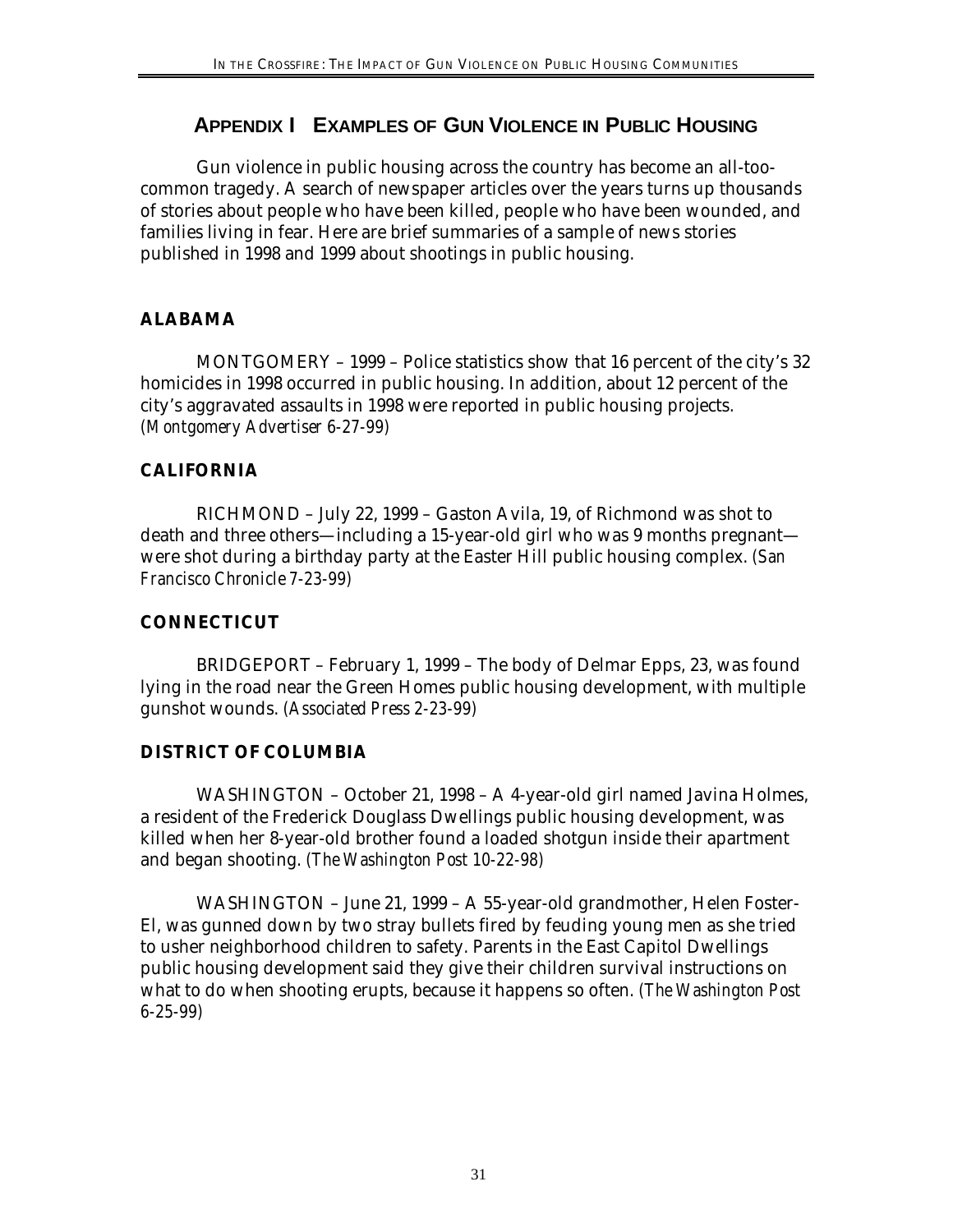#### **FLORIDA**

MIAMI – July 15, 1999 – A resident of the James E. Scott Homes, the largest public housing development in Florida, recounted the story of a boy who was shot by two men driving by in a car while the boy was buying ice cream. *(St. Petersburg Times 5-21-99)*

TAMPA – April 1, 1998 – One man was killed and two others were critically wounded during a shootout in the Riverview Terrace public housing development. Police said the incident initially appeared to be a drug deal gone bad, since drugs and guns were found in the car. The slaying was the third homicide in 3 weeks and the second in 2 days at Riverview Terrace. *(Tampa Tribune 4-2-98)*

#### **ILLINOIS**

CHICAGO – September 7, 1998 – Lavell Jones, 22, was shot and killed by a Chicago Housing Authority policeman after allegedly threatening the officer with a 9mm handgun at the Robert Taylor Homes public housing development. *(Chicago Sun-Times 9-8-98*)

#### **KENTUCKY**

LOUISVILLE – May 5, 1999 – Suspected gang member Corey J. Bell, 25, was shot to death in an apparent drug dispute at the Clarksdale public housing development. The suspect in the shooting, Ricky LaSalle Glass, 22, shot himself in the head after a 4-hour standoff with Louisville police and died later in the day. *(Courier-Journal 5-5-99)*

#### **LOUISIANA**

NEW ORLEANS – May 3, 1998 – A mother of seven children, Melissa Stone, was on her way to Jazzfest when she was abducted at gunpoint, raped, shot, and left to die in an abandoned apartment in the Desire public housing development. Her body was found several days later. A New Orleans man with no adult criminal record was convicted of manslaughter. *(Times-Pacayune 5-7-98)*

NEW ORLEANS – May 29, 1999 – A 14-year-old girl was admitted to Charity Hospital with a gunshot wound in the chest after a gun accidentally went off in the hands of a 14-year-old boy at the Fischer public housing complex. *(Times-Pacayune 5- 9-98)*

#### **MARYLAND**

ANNAPOLIS – April 12, 1999 – Bryon Antoine Jones, 22, was fatally shot near the front stoop of his girlfriend's Annapolis Gardens duplex. The shooting at the public housing community was apparently the result of an earlier altercation at Club Hollywood, a nearby nightclub. *(Baltimore Sun 5-13-99)*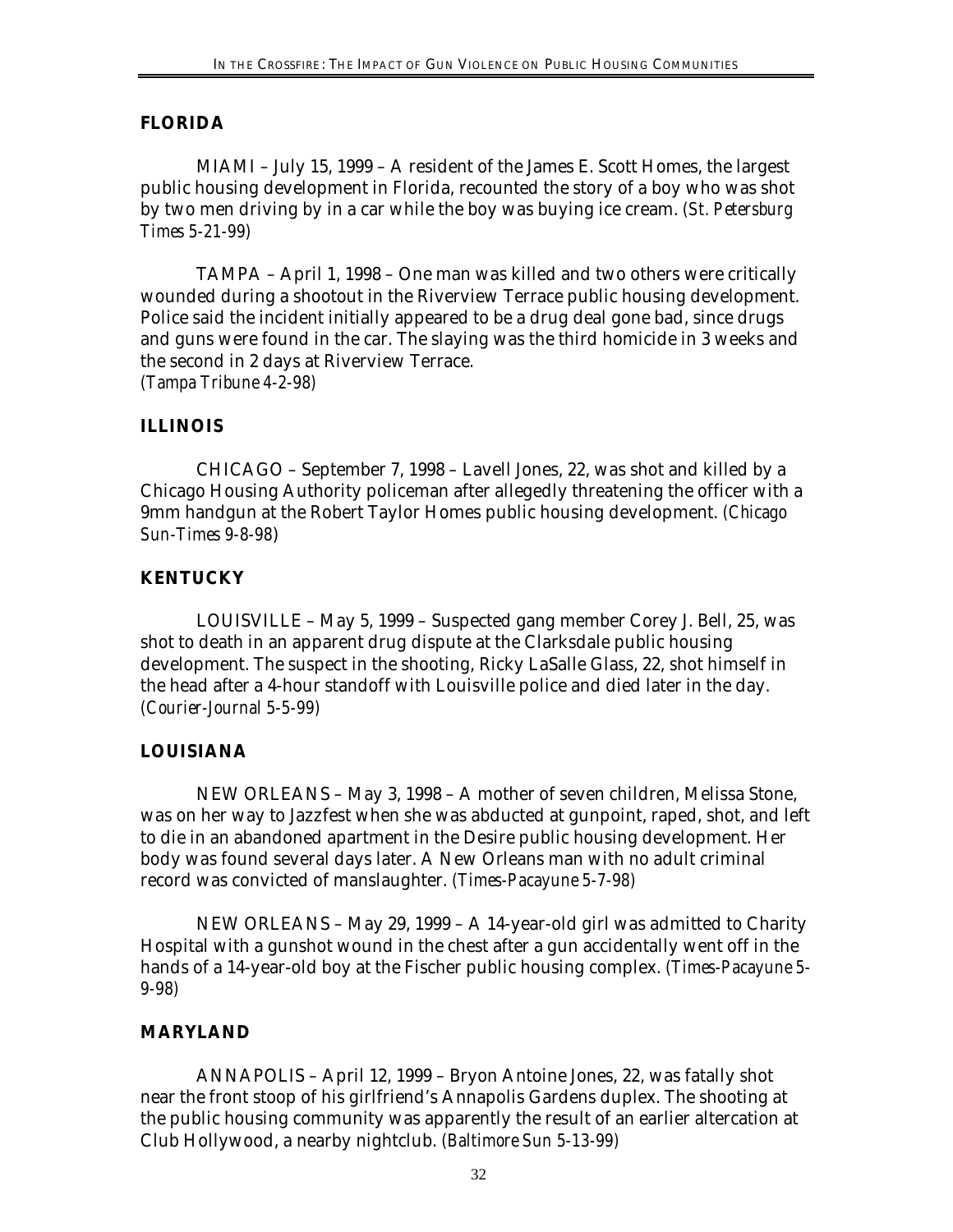#### **MASSACHUSETTS**

WORCESTER – March 27, 1998 – Luis A. Torres, 24, was shot in both legs while walking along a street in the Great Brook Valley public housing project. After being treated at the University of Massachusetts Hospital, Torres was arrested on criminal warrants. Police said the shooting by five assailants wearing ski masks coincides with the assumed arrival in the neighborhood of a cache of stolen handguns. *(Worcester Telegram-Gazette 4-27-98)*

#### **NEW JERSEY**

NEWARK – January 9, 1999 – Newark Police Officer Frederick Johnson was shot and wounded and Douglas Lamont Parker was killed in a shootout during a routine drug arrest in the Stella Wright Homes public housing development. While the officer was preparing to arrest several men during a drug deal, police said Parker burst through a back door and began firing. *(New York Times 1-10-99)*

PATERSON – June 24, 1999 – Benjamin Reyes, 26, was shot in his car by an unknown assailant at the Alexander Hamilton public housing complex. Reyes survived and he and a companion in the car were later charged with possession and distribution of heroin. *(The Record 6-29-99)*

#### **NEW YORK**

NEW YORK CITY – August 1, 1999 – Gerard Carter, a 28-year-old New York City police officer, died 4 days after being shot outside a building in the West Brighton Homes, a public housing development on Staten Island. The alleged gunman was Shatiek Johnson, 17. Carter and his partner were attempting to arrest Johnson on charges of shooting a 20-year-old man in July. Johnson was on parole for beating a homeless person to death 2 years earlier. *(New York Amsterdam News 8-12- 98)*

SCHENECTADY – June 20, 1999 – As children played nearby, 21-year-old Shawn Stevens was shot in the abdomen at a playground at the Steinmetz Homes public housing development. *(Albany Times Union 7-21-99)*

#### **NORTH CAROLINA**

ASHEVILLE – June 2, 1999 – A 17-year-old youth died after he was shot at Deaverview Apartments, a public housing development. The suspect is a 16-yearold boy. *(Asheville Citizen-Times 6-3-99)*

DURHAM – April 7, 1998 – While walking with his mother, a 5-year-old boy was hit by a stray bullet from a gunfight. The bullet severed his spine, and Taquan Mikell may never walk again. The bullet struck him more than a half-block away from the gunfight. *(Herald-Sun 4-9-98)*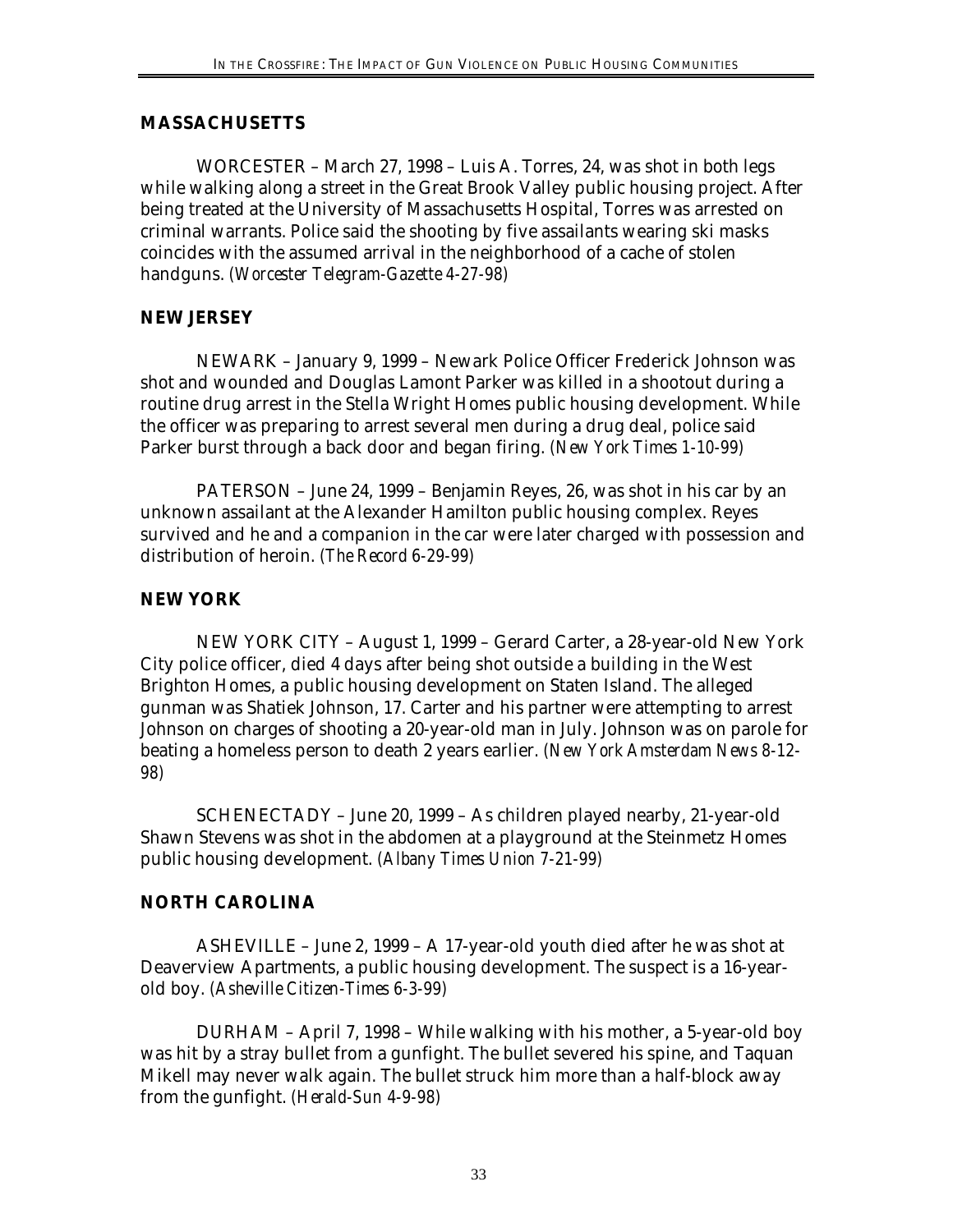#### **PENNSYLVANIA**

BETHLEHEM – July 7, 1998 – Police said Julio Hernandez, 39, shot and killed William Lopez, 21, at the Pembroke Village public housing development, shortly after Lopez shot and critically wounded Anthony Feliciano, 23, after an earlymorning argument. *(Morning Call 7-31-98)*

EASTON – June 16, 1998 – A New York City man was shot in the leg at the Delaware Terrace public housing development. The alleged assailant, Troy Alvin, 19, was also arrested in another shooting that injured two bystanders at a Stroudsburg restaurant and bar. At the time of the restaurant shooting, Alvin was awaiting trial for the shooting of the New York City man. *(Morning Call 6-24-98)*

MOUNT PLEASANT – October 10, 1998 – A 46-year-old man broke into a neighbor's apartment at the Pleasant Manor public housing development. He shot and killed 9-year-old Jeremy Barnhart and critically wounded the boy's 14-year-old sister, Cori Barnhart. The gunman, Alan Waterhouse, then returned to his own apartment and, after barricading himself inside for 12 hours, killed himself. Waterhouse was the former boyfriend of the children's mother. *(Pittsburgh Post-Gazette 10-11-98)*

#### **TENNESSEE**

MEMPHIS – June, 1999 – Two recent shootings of children at Fowler Homes public housing have increased public pressure for better protection, including a proposal to hire private security guards. In the past year, four homicides, 62 assaults, 133 burglaries, and other crimes have taken place at Memphis Housing Authority developments, according to the agency. *(Commercial Appeal 6-24-99)*

NASHVILLE – July 2, 1999 – Nashville teenager, Eric Harvey Hazelitt, was fatally shot in the chest when gunfire erupted at the John Henry Hale public housing complex in Nashville. Just 14 years old, Hazelitt was often seen riding his bike, helping older neighbors shop, or emptying the trash. Witnesses said Hazelitt got caught in the crossfire of two groups shooting at each other. *(The Tennessean 7-7- 99)*

#### **VIRGINIA**

PORTSMOUTH – July 10, 1999 – Linwood Scott killed a 28-year-old woman and himself, ending a 13-hour standoff with police at the Jeffrey Wilson Homes public housing development. The woman, Rene Childers, was one of four hostages held by Scott. *(Virginian Pilot 7-22-99)*

RICHMOND – May 25, 1999 – A 5-year-old boy who lives at the Hillside Court public housing development was shot accidentally in the lower back and admitted to the Medical College of Virginia's hospital. *(Richmond Times-Dispatch 4- 29-99)*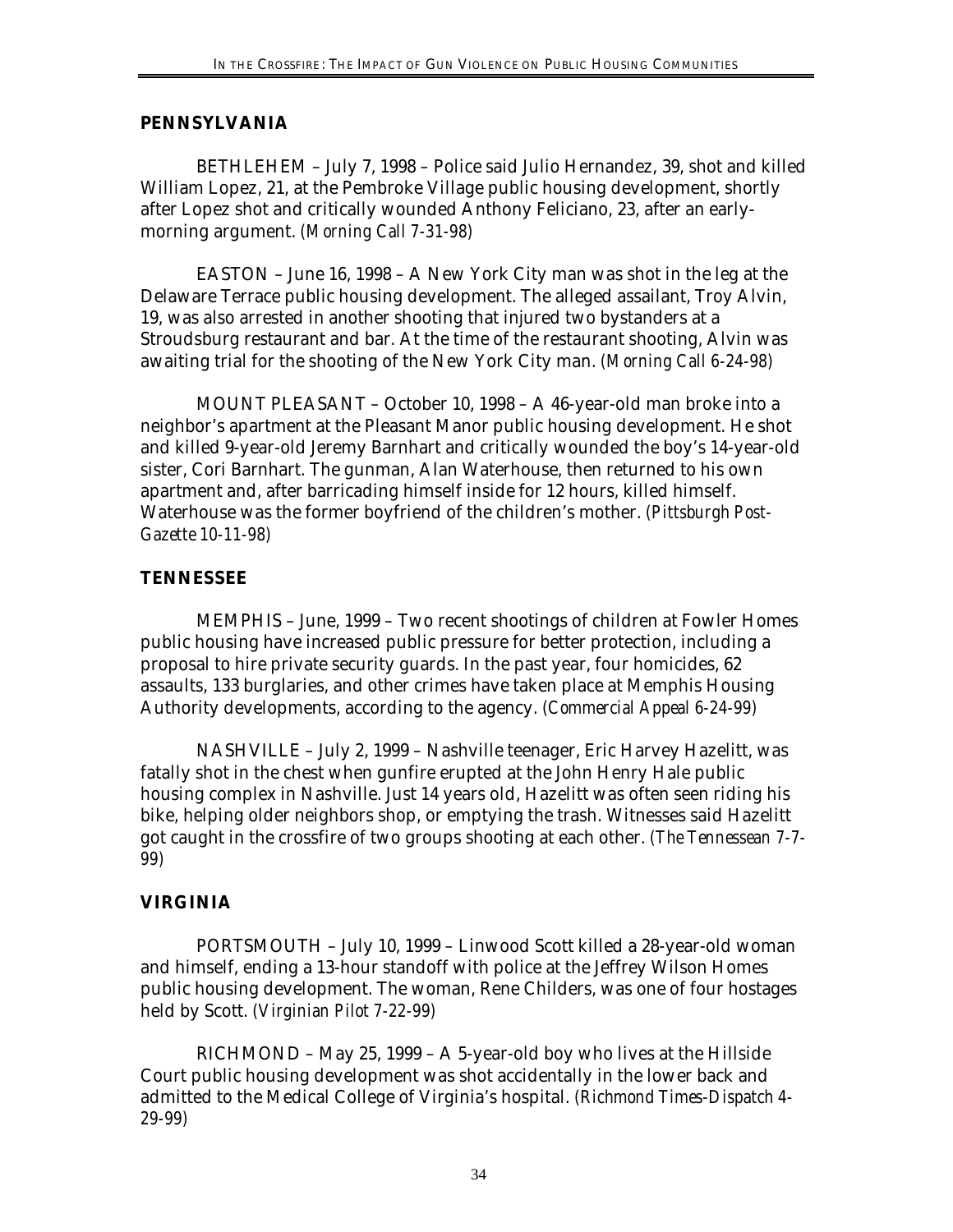RICHMOND – July 23, 1999 – A woman was shot in the head and killed at the Gilpin Court public housing development while standing next to a pay telephone. *(Richmond Times-Dispatch 7-23-99)*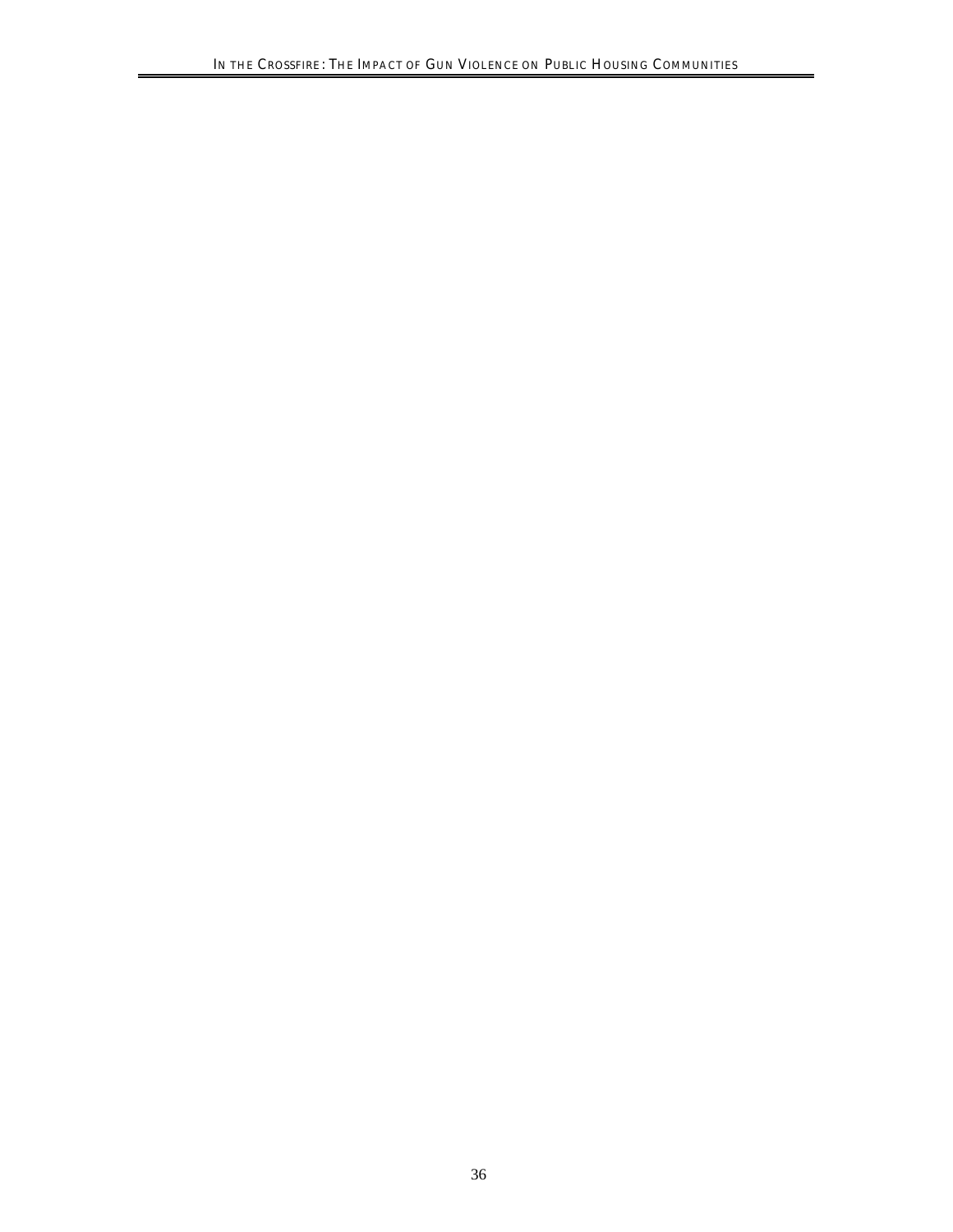# **APPENDIX II STATE BY STATE BREAKDOWN OF GUN-RELATED DEATHS**

| <b>State</b>                | Homicide | <b>Suicide</b> | <b>Unintentional</b><br>and Intent<br><b>Unknown</b> | All   | <b>Death</b><br><b>Rate Per</b><br>100,000 |
|-----------------------------|----------|----------------|------------------------------------------------------|-------|--------------------------------------------|
| ALABAMA                     | 374      | 391            | 83                                                   | 848   | 19.1                                       |
| <b>ALASKA</b>               | 31       | 85             | 11                                                   | 127   | 20.4                                       |
| ARIZONA                     | 305      | 497            | 51                                                   | 853   | 19.2                                       |
| <b>ARKANSAS</b>             | 201      | 242            | 31                                                   | 474   | 18.8                                       |
| <b>CALIFORNIA</b>           | 2,029    | 1,730          | 104                                                  | 3,863 | 12.3                                       |
| COLORADO                    | 102      | 348            | 15                                                   | 465   | 11.7                                       |
| CONNECTICUT                 | 81       | 106            | 1                                                    | 188   | 6                                          |
| DELAWARE                    | 15       | 34             | $\overline{a}$                                       | 51    | 6.9                                        |
| <b>DISTRICT OF COLUMBIA</b> | 202      | 13             | 5                                                    | 220   | 56.4                                       |
| <b>FLORIDA</b>              | 735      | 1,210          | 34                                                   | 1,979 | 13.2                                       |
| <b>GEORGIA</b>              | 451      | 645            | 72                                                   | 1,168 | 15.1                                       |
| <b>HAWAII</b>               | 18       | 40             | 0                                                    | 58    | 5.1                                        |
| <b>IDAHO</b>                | 27       | 143            | 12                                                   | 182   | 14.5                                       |
| <b>ILLINOIS</b>             | 839      | 411            | 40                                                   | 1,290 | 11.9                                       |
| <b>INDIANA</b>              | 325      | 450            | 39                                                   | 814   | 13.9                                       |
| <b>IOWA</b>                 | 30       | 212            | 9                                                    | 251   | 8.7                                        |
| <b>KANSAS</b>               | 108      | 182            | 14                                                   | 304   | 11.9                                       |
| <b>KENTUCKY</b>             | 168      | 356            | 570                                                  | 1,094 | 13.8                                       |
| LOUISIANA                   | 538      | 386            | 970                                                  | 1,894 | 22.9                                       |
| <b>MAINE</b>                | 11       | 82             | 94                                                   | 187   | $\overline{7}$                             |
| <b>MARYLAND</b>             | 428      | 270            | 710                                                  | 1,408 | 14.9                                       |
| <b>MASSACHUSETTS</b>        | 72       | 142            | 218                                                  | 432   | 4.6                                        |
| <b>MICHIGAN</b>             | 554      | 557            | 1,144                                                | 2,255 | 14                                         |
| <b>MINNESOTA</b>            | 79       | 257            | 346                                                  | 682   | 8.7                                        |
| <b>MISSISSIPPI</b>          | 285      | 271            | 606                                                  | 1,162 | 23.4                                       |
| <b>MISSOURI</b>             | 296      | 452            | 795                                                  | 1,543 | 16.3                                       |
| <b>MONTANA</b>              | 25       | 120            | 151                                                  | 296   | 18.1                                       |
| <b>NEBRASKA</b>             | 39       | 99             | 144                                                  | 282   | 10.4                                       |
| <b>NEVADA</b>               | 112      | 272            | 389                                                  | 773   | 25.6                                       |
| <b>NEW HAMPSHIRE</b>        | 12       | 70             | 85                                                   | 167   | 8.2                                        |
| NEW JERSEY                  | 197      | 189            | 402                                                  | 788   | 6                                          |
| <b>NEW MEXICO</b>           | 98       | 173            | 286                                                  | 557   | 18                                         |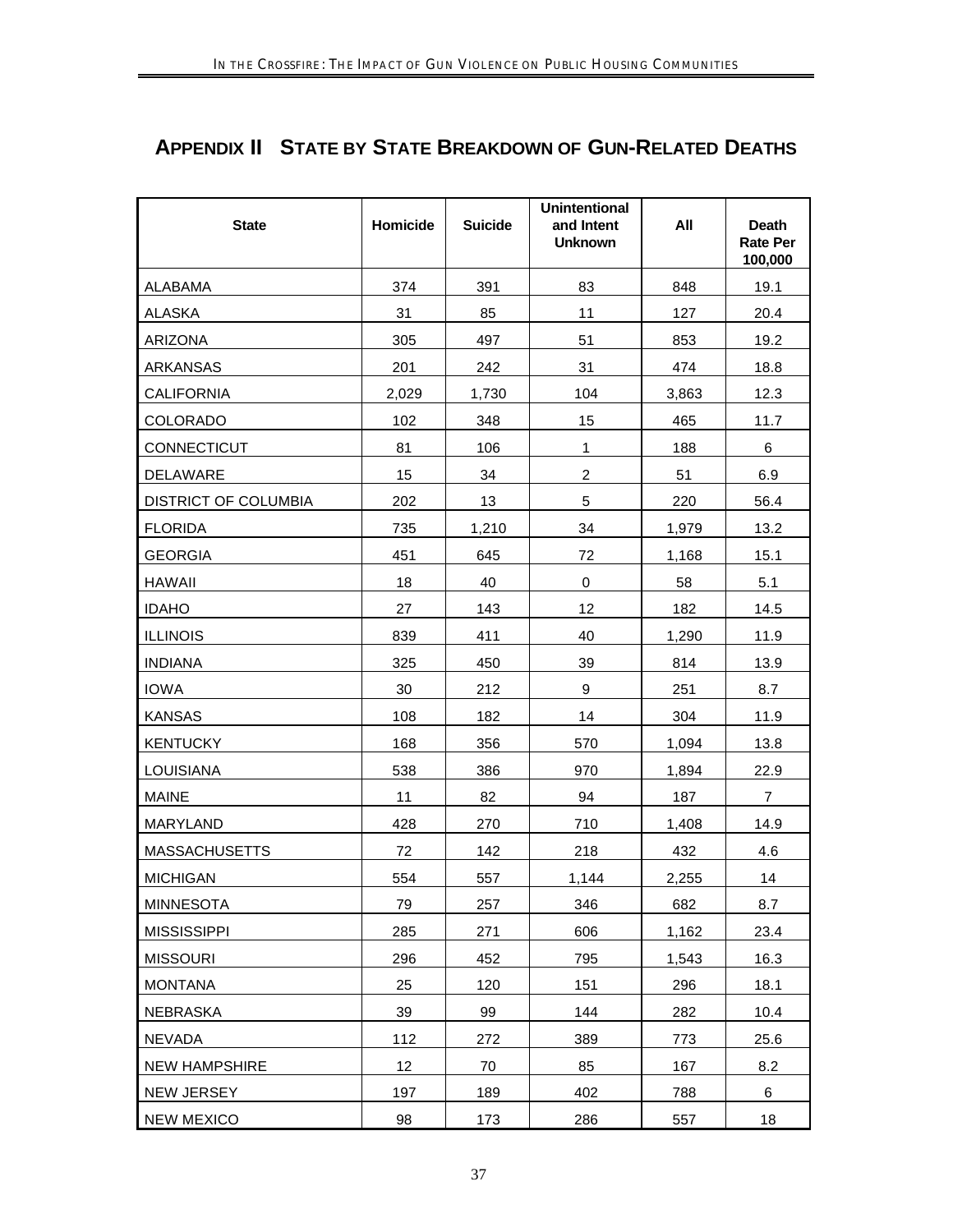| <b>State</b>          | Homicide       | <b>Suicide</b> | <b>Unintentional</b><br>and Intent<br><b>Unknown</b> | All   | <b>Death</b><br>Rate |
|-----------------------|----------------|----------------|------------------------------------------------------|-------|----------------------|
| <b>NEW YORK</b>       | 709            | 486            | 1,234                                                | 2,429 | 9.5                  |
| NORTH CAROLINA        | 454            | 616            | 1,103                                                | 2,173 | 15.8                 |
| NORTH DAKOTA          | $\overline{2}$ | 50             | 53                                                   | 105   | 11                   |
| <b>OHIO</b>           | 298            | 615            | 966                                                  | 1,879 | 9.4                  |
| <b>OKLAHOMA</b>       | 188            | 314            | 529                                                  | 1,031 | 15.9                 |
| <b>OREGON</b>         | 81             | 331            | 428                                                  | 840   | 13.6                 |
| PENNSYLVANIA          | 562            | 793            | 1,390                                                | 2,745 | 11.9                 |
| RHODE ISLAND          | 16             | 25             | 41                                                   | 82    | 6.1                  |
| <b>SOUTH CAROLINA</b> | 235            | 304            | 558                                                  | 1,097 | 14.4                 |
| <b>SOUTH DAKOTA</b>   | 6              | 73             | 85                                                   | 164   | 10.3                 |
| <b>TENNESSEE</b>      | 422            | 504            | 1,024                                                | 1,950 | 18.8                 |
| <b>TEXAS</b>          | 973            | 1,361          | 2,443                                                | 4,777 | 15.5                 |
| <b>UTAH</b>           | 38             | 168            | 209                                                  | 415   | 12.6                 |
| <b>VERMONT</b>        | 9              | 41             | 55                                                   | 105   | 9.8                  |
| <b>VIRGINIA</b>       | 377            | 499            | 902                                                  | 1,778 | 12.2                 |
| <b>WASHINGTON</b>     |                | 423            |                                                      |       | 12.1                 |
| <b>WEST VIRGINIA</b>  | 66             | 179            | 257                                                  | 502   | 15.9                 |
| <b>WISCONSIN</b>      | 128            | 279            | 422                                                  | 829   | 10.4                 |
| <b>WYOMING</b>        | 11             | 70             | 86                                                   | 167   | 16.3                 |

Source: Mortality Statistics from the Centers for Disease Control and Prevention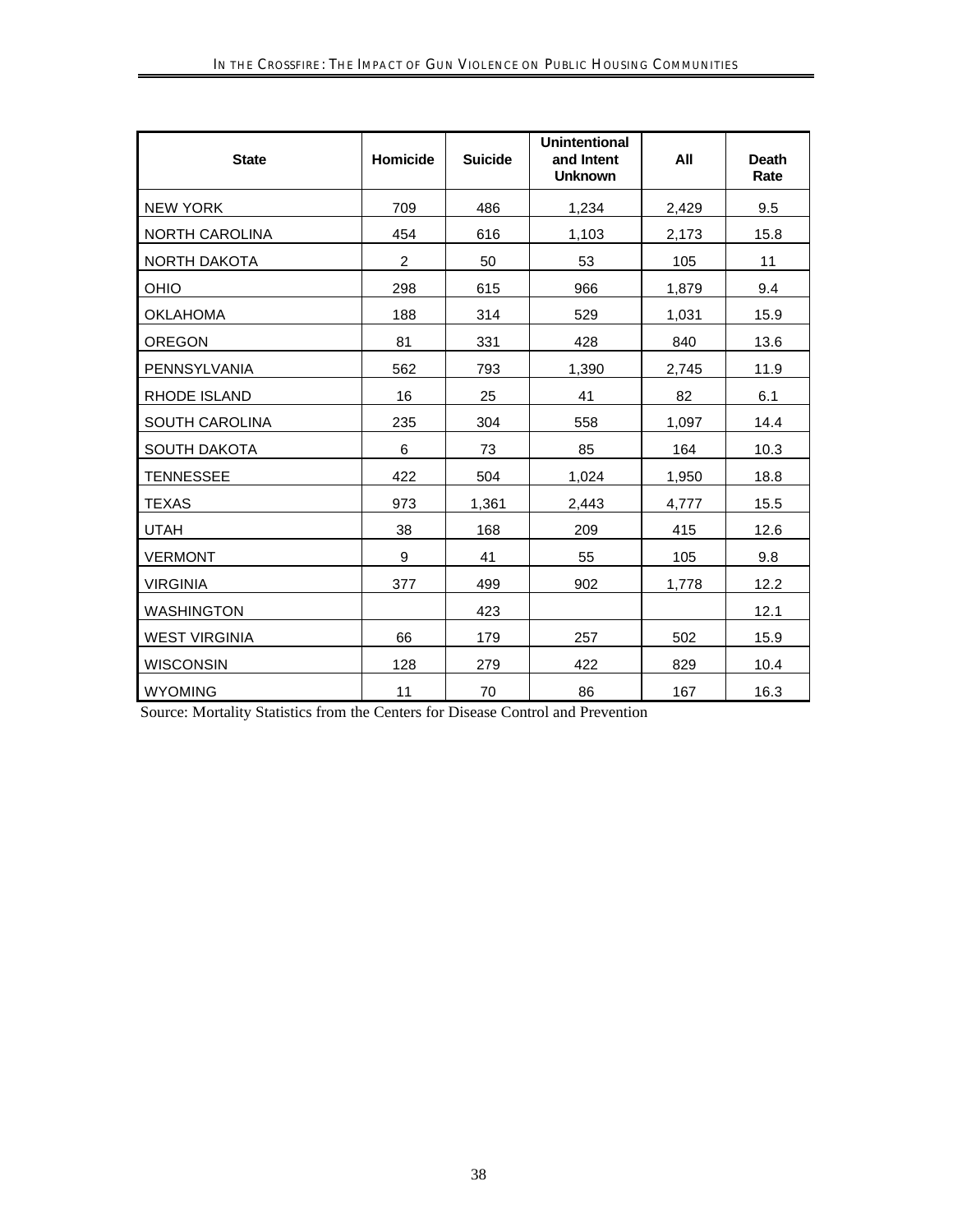# **APPENDIX III SOURCES OF DATA**

Until very recently, official crime statistics for public housing communities were a rare commodity. Traditionally, police departments have compiled statistics only on relatively large geographic areas such as precincts and districts (as well as for their parent jurisdictions). In fact, while many police departments continue to report data in this manner, many local law enforcement agencies have begun to collect data in progressively smaller geographic parcels. In addition, HUD's new Semi-Annual Performance Reporting System, which is designed to gather detailed crime data in order to measure the effectiveness of the Public Housing Drug Elimination Program, provides an additional new source of detailed local crime data. Significantly, local law enforcement cooperation with public housing authorities has been a critical part of this successful HUD data-gathering effort.

As discussed in the main findings, this report drew heavily on data from the PHDEP Semi-Annual Performance Funding System and the National Crime Victimization Survey. These two critical data sources and other critical sources of information used in the report are discussed below.

## **The PHDEP Semi-Annual Performance Reporting System**

In 1999, HUD's Community Safety and Conservation Division (CSCD), which is responsible for administering the Department's Public Housing Drug Elimination Program, implemented a new Semi-Annual Performance Reporting System. Beginning July 1, 1999, CSCD began requiring all Public Housing Agencies that received grants under PHDEP to submit electronic reports using this new system. This new Semiannual Performance Reporting System replaced the narrative progress reports, which were paper based. The system was part of the HUD 2020 Management Reform Plan under which all Divisions of HUD were to "establish new performance-based systems for HUD programs, operations, and employees."

This new system standardized collection of PHA performance information and has improved the reporting and monitoring process. The new system requires grantees to report on their progress toward reaching measurable goals, which they will establish for each of the various elements of their drug elimination program.

Specifically, PHDEP grantees are required to report the following pieces of information through the new system: crime data, including all Part I crimes (as defined by the FBI), selected Part II crimes, and drug arrests; law enforcement and security personnel funded through HUD programs; information on other PHDEPsupported activities, including physical improvements and prevention efforts; annual survey results from resident interviews based on standard survey questions; and measurable performance goals designed to gauge the effectiveness of program activities. The first electronic reports were submitted on July 30, 1999. These reports included crime data for the period between January 1, 1999 and June 30, 1999.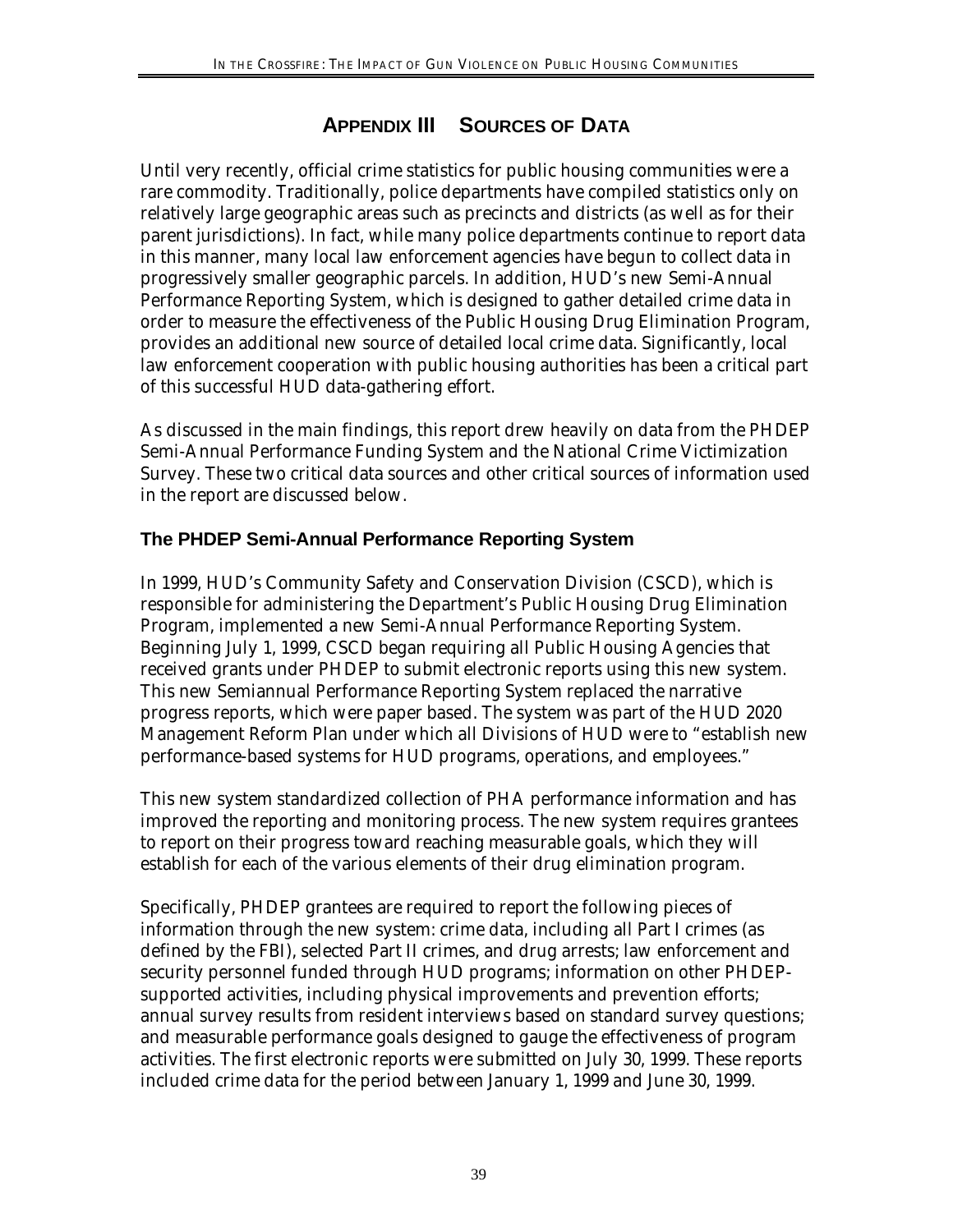## **National Crime Victimization Survey (NCVS)**

Started in 1973, and redesigned in 1992, the NCVS is the Nation's primary source of information on criminal victimization. The survey fully reports the likelihood of victimization by rape, sexual assault, robbery, assault, theft, household burglary, and motor vehicle theft for the population as a whole as well as for segments of the population such as women, the elderly, members of various racial groups, city dwellers, or other groups. The NCVS provides the largest national forum for victims to describe the impact of crime and characteristics of violent offenders. Because of the Survey's basic methodology (in which crime victims are surveyed), homicides are not included in the NCVS. The United States Department of Justice (USDOJ) has been conducting victimization surveys at the city and national level. The actual data collection is done by the U.S. Census Bureau on behalf of the Bureau of Justice Statistics (BJS). Each year, data are obtained from a nationally representative sample of roughly 43,000 households (comprising more than 80,000 persons) on the frequency, characteristics, and consequences of criminal victimization in the United States.

The NCVS is an ongoing survey of households throughout the U.S. Data are gathered from persons age 12 years and older about their exposure to crime and the consequences for them. There are 50,000 U.S. households in the national sample and each member of the household is interviewed twice in that year—over 200,000 interviews are conducted annually. In 1995, the NCVS began to gather data that separately identifies those respondents residing in public housing. This report is the first released analysis of preliminary data on public housing residents from the NCVS. The data provided by the NCVS are an aggregate of responses for the period 1995 through 1997. The data are aggregated to provide robust statistical results.

The NCVS appears to overcount the number of public housing residents. Respondents living in public housing usually report correctly that they live in public housing; but many people who do *not* live in public housing will incorrectly respond that they do. Some who report that they live in public housing in fact live in other types of HUD-assisted housing. (Mark Shroder and Marge Martin, "New Results from Administrative Data: Housing the Poor, Or, What They Don't Know Might Hurt Somebody," paper presented at the 1996 Mid-Year meeting of the American Real Estate and Urban Economics Association, Washington, D.C. May 29, 1996).

Those who correctly refer to themselves as public housing residents make up a majority of "public housing" respondents; this paper conforms to the NCVS protocol and identifies respondents as public housing residents if they identify themselves as such.

A major strength of estimates of crime rates from the NCVS is that these data do not rely on the victim's having reported the incident to the police. By asking its respondents if they reported their victimization to the police, the NCVS has revealed that only about one-half of all serious crime is reported to the police. NCVS' interviews also have provided the opportunity to learn more about the demographic and socioeconomic characteristics of victims and about the nature of the crime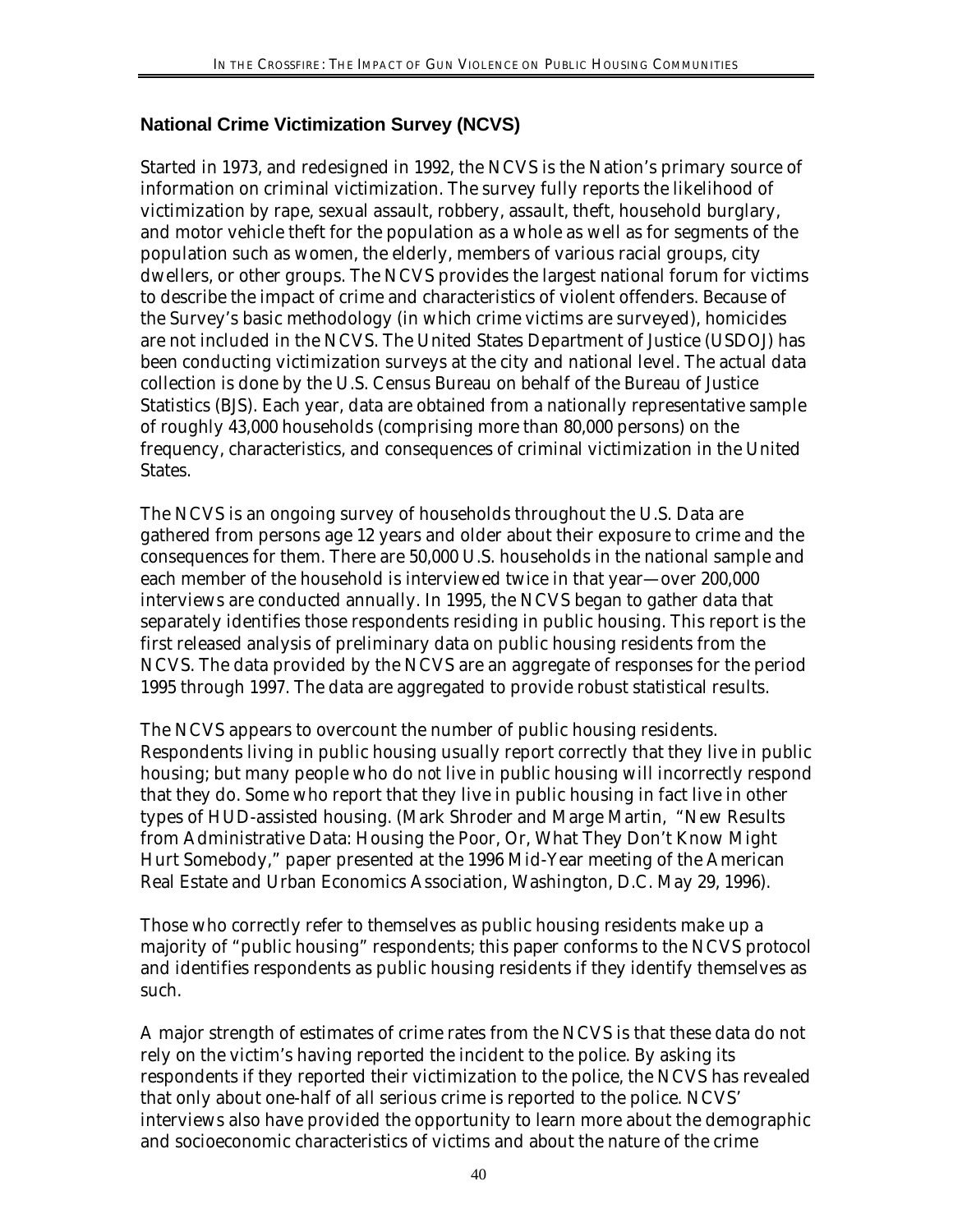incidents themselves, such as whether the victim knew the offender and whether the victim sustained any physical injuries.

The NCVS data used in this report were provided directly to HUD from BJS in the form of customized tabulations and thus were not available for study.

## **The Federal Bureau of Investigation's Uniform Crime Reports (UCR)**

The FBI's annual report *Crime in the United States* was a major source of data for this report. The vast majority of police agencies in the U.S. contribute their official statistics to the UCR. The bases of these official statistics are "crimes reported to the police." One of UCR's greatest strengths is the virtually complete picture of national crime patterns that it presents. In a number of situations, UCR data were blended with NCVS to produce the estimates of various aspects of criminal gun violence.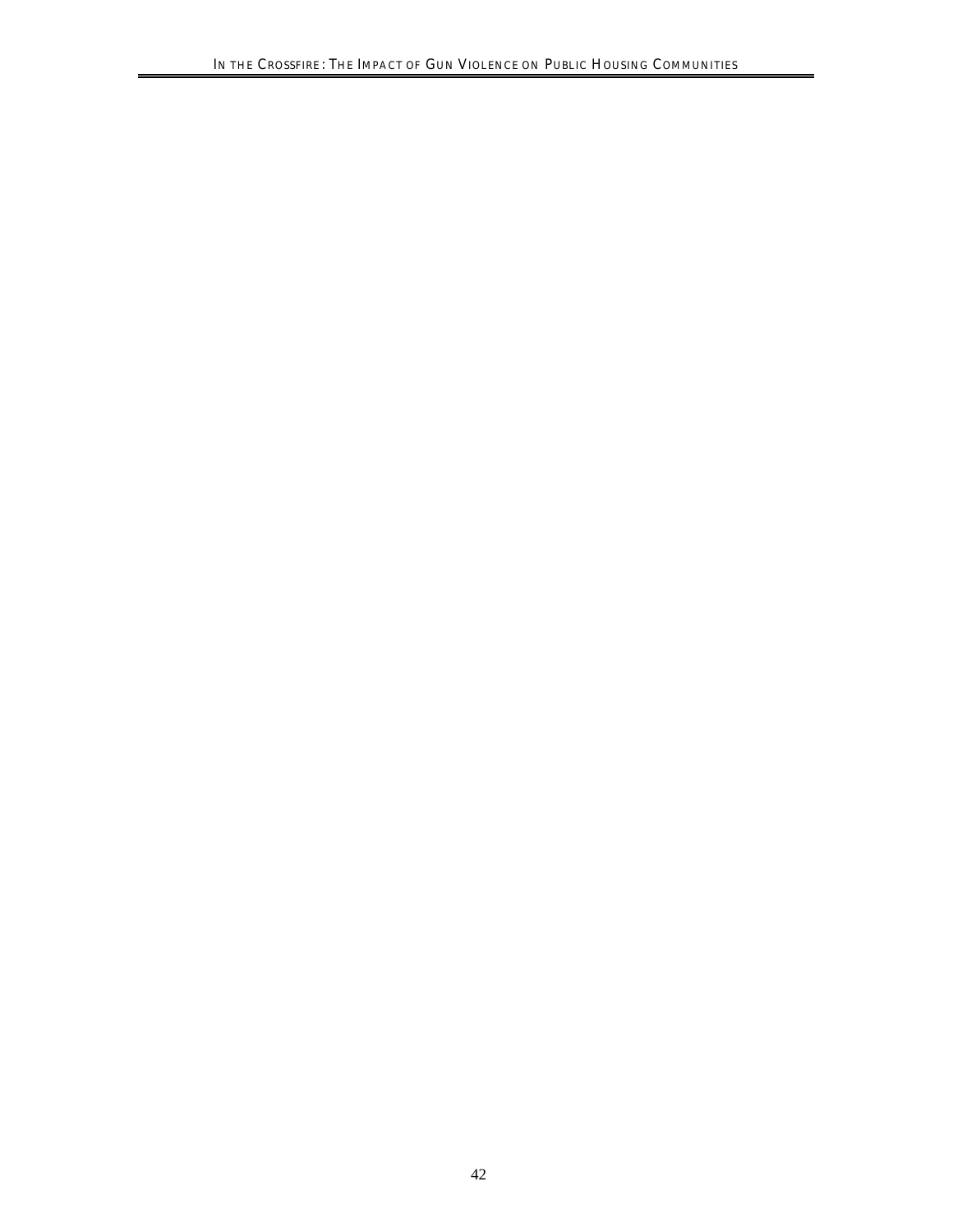# **APPENDIX IV LIST OF 100 LARGEST HOUSING AUTHORITIES, BY NUMBER OF UNITS**

| <b>Housing Authority</b>      | <b>Units</b> |
|-------------------------------|--------------|
| <b>NEW YORK CITY HA</b>       | 159652       |
| <b>CHICAGO HOUSING AU</b>     | 32404        |
| PHILADELPHIA HSNG             | 17934        |
| <b>BALTIMORE HSNG AUT</b>     | 16795        |
| <b>BOSTON HA</b>              | 11474        |
| <b>CUYAHOGA</b>               | 10513        |
| <b>DPAH WASH DC HSG A</b>     | 10418        |
| <b>DADE CO HA</b>             | 10348        |
| <b>ATLANTA HOUSING AU</b>     | 9753         |
| <b>NEW ORLEANS HA</b>         | 9306         |
| <b>NEWARK H A</b>             | 9225         |
| <b>LOS ANGELES CITY</b>       | 8189         |
| PITTSBURGH HSNG AU            | 7532         |
| <b>CINCINNATI METROPO</b>     | 7415         |
| <b>SAN ANTONIO</b>            | 6759         |
| <b>SAN FRANCISCO</b>          | 6757         |
| <b>SEATTLE HA</b>             | 6466         |
| <b>BIRMINGHAM HA</b>          | 6418         |
| <b>METRO DEV HSG AGEN</b>     | 6368         |
| <b>MINNEAPOLIS PHA</b>        | 6152         |
| <b>EL PASO</b>                | 6052         |
| <b>DETROIT HA</b>             | 5895         |
| <b>MEMPHIS HSG AUTH</b>       | 5769         |
| <b>HAWAII HOUSING AUT</b>     | 5386         |
| <b>TAMPA HA</b>               | 4925         |
| <b>AKRON MHA</b>              | 4796         |
| <b>MILWAUKEE HA</b>           | 4738         |
| <b>LOUISVILLE HA</b>          | 4683         |
| <b>DALLAS</b>                 | 4587         |
| <b>SAINT LOUIS</b>            | 4572         |
| <b>RICHMOND RED &amp; HSN</b> | 4495         |
| <b>BUFFALO MUNICIPAL</b>      | 4482         |
| <b>DAYTON METROPOLITA</b>     | 4342         |
| <b>ST. PAUL</b>               | 4276         |
| <b>MOBILE HOUSING BOA</b>     | 4177         |
| <b>COLUMBUS MHA</b>           | 4115         |
| <b>DENVER HA</b>              | 4088         |
| <b>NORFOLK RED &amp; HSNG</b> | 4085         |
| <b>KCDC</b>                   | 3917         |
| <b>ALLEGHENY CO HSNG</b>      | 3614         |
| <b>CHATTANOOGA HA</b>         | 3585         |
| <b>CHARLOTTE</b>              | 3507         |
| <b>JERSEY CITY H A</b>        | 3490         |
| <b>HOUSTON HA</b>             | 3364         |
| <b>OAKLAND CITY</b>           | 3300         |
| <b>KING COUNTY HA</b>         | 3275         |
| <b>NEW HAVEN HA</b>           | 3177         |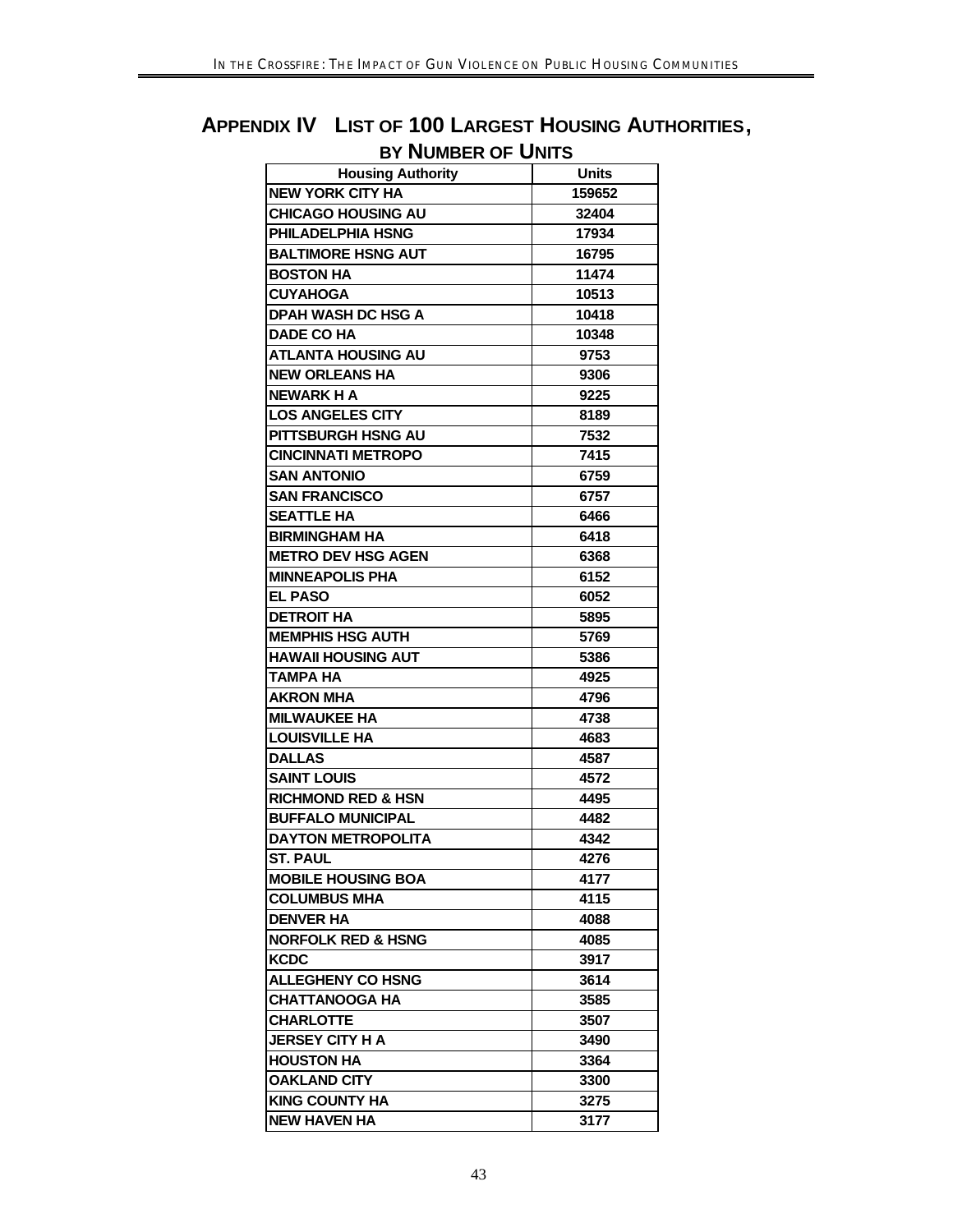| <b>Housing Authority</b>      | <b>Units</b> |
|-------------------------------|--------------|
| <b>OKLAHOMA CITY</b>          | 3142         |
| <b>LUCAS MHA</b>              | 3090         |
| <b>MONTGOMERY HA</b>          | 3017         |
| <b>L.A.COUNTY</b>             | 2907         |
| <b>AUGUSTA HOUSING AU</b>     | 2766         |
| <b>PORTLAND HA</b>            | 2714         |
| <b>SAVANNAH HOUSING A</b>     | 2655         |
| <b>OMAHA HSG AUTH</b>         | 2652         |
| <b>PHOENIX</b>                | 2620         |
| <b>PROVIDENCE HA</b>          | 2620         |
| YONKERS HA                    | 2609         |
| <b>STARK</b>                  | 2568         |
| <b>JACKSONVILLE HA</b>        | 2516         |
| <b>WILMINGTON HSNG AU</b>     | 2506         |
| <b>TULSA PHA</b>              | 2504         |
| <b>ROCHESTER HA</b>           | 2499         |
| <b>BRIDGEPORT HA</b>          | 2495         |
| <b>GREENSBORO</b>             | 2474         |
| <b>GARY</b>                   | 2420         |
| <b>COLUMBIA HA</b>            | 2394         |
| <b>SYRACUSE HA</b>            | 2358         |
| <b>LAS VEGAS</b>              | 2313         |
| <b>MACON HOUSING AUTH</b>     | 2246         |
| <b>INDIANAPOLIS</b>           | 2206         |
| <b>CAMDEN H A</b>             | 2195         |
| <b>NEWPORT NEWS RED &amp;</b> | 2189         |
| <b>COLUMBUS HA</b>            | 2172         |
| <b>COUNTY OF COOK HSN</b>     | 2170         |
| <b>KANSAS CITY KS HSG</b>     | 2170         |
| <b>WORCESTER HA</b>           | 2156         |
| <b>WINSTON SALEM</b>          | 2134         |
| <b>CITY EAST ST LOUIS</b>     | 2112         |
| <b>DURHAM</b>                 | 2099         |
| <b>CITY OF SACRAMENTO</b>     | 2064         |
| <b>ROCKFORD HOUSING A</b>     | 1992         |
| RALEIGH                       | 1968         |
| <b>TRENTON HA</b>             | 1954         |
| <b>CAMBRIDGE HA</b>           | 1952         |
| <b>CORPUS CHRISTI</b>         | 1946         |
| <b>PATERSON HA</b>            | 1931         |
| <b>AUSTIN</b>                 | 1928         |
| <b>WESTMORELAND CO HS</b>     | 1894         |
| <b>BEAVER CO HSNG AUT</b>     | 1886         |
| <b>ERIE HSNG AUTH</b>         | 1858         |
| <b>HUNTSVILLE HA</b>          | 1834         |
| <b>HARTFORD HA</b>            | 1806         |
| <b>MS REG HA VIII</b>         | 1769         |
| PEORIA HOUSING AUT            | 1768         |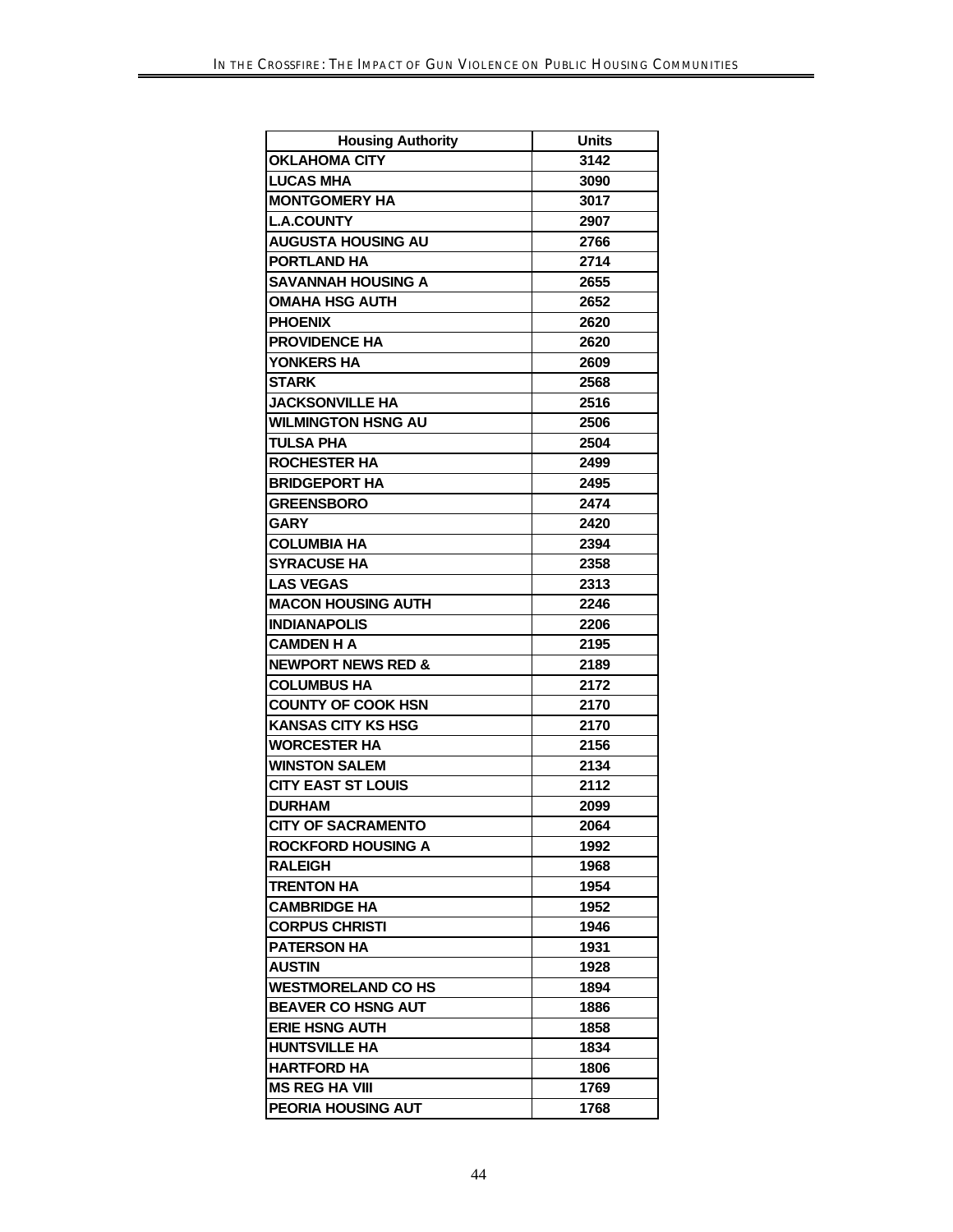| <b>Housing Authority</b>      | <b>Units</b> |
|-------------------------------|--------------|
| <b>HARRISBURG HSNG AU</b>     | 1735         |
| <b>SAN BERNARDINO COU</b>     | 1731         |
| <b>JOHNSTOWN HSNG AUT</b>     | 1728         |
| <b>LEXINGTON HA</b>           | 1716         |
| <b>FALL RIVER HA</b>          | 1707         |
| <b>YOUNGSTOWN</b>             | 1697         |
| <b>FAYETTE CO HSNG AU</b>     | 1694         |
| <b>ALBANY HA</b>              | 1691         |
| <b>ELIZABETH H A</b>          | 1666         |
| <b>PORTSMOUTH RED &amp; H</b> | 1664         |
| <b>LOWELL HA</b>              | 1638         |
| <b>NEW BEDFORD HA</b>         | 1638         |
| <b>ATLANTIC CITY HA</b>       | 1634         |
| <b>READING HSNG AUTH</b>      | 1625         |
| <b>ORLANDO HA</b>             | 1607         |
| <b>CHARLESTON HSNG AU</b>     | 1565         |
| <b>HSNG OPPORT COMM M</b>     | 1536         |
| <b>MONROE</b>                 | 1522         |
| <b>ASHEVILLE</b>              | 1512         |
| <b>SPARTANBURG HA</b>         | 1492         |
| <b>TUCSON</b>                 | 1482         |
| <b>WILMINGTON</b>             | 1470         |
| <b>ROANOKE RED &amp; HSNG</b> | 1467         |
| <b>BETHLEHEM HSNG AUT</b>     | 1466         |
| <b>KANSAS CITY MO HSG</b>     | 1461         |
| <b>LORAIN</b>                 | 1458         |
| <b>TACOMA HA</b>              | 1455         |
| <b>ALLENTOWN HSNG AUT</b>     | 1445         |
| <b>FORT WORTH</b>             | 1401         |
| <b>TRUMBULL</b>               | 1398         |
| <b>SAN DIEGO HSG COMM</b>     | 1390         |
| <b>LUZERNE CO HSNG AU</b>     | 1352         |
| <b>HOBOKEN H A</b>            | 1346         |
| <b>BAYONNE H A</b>            | 1329         |
| <b>HIGH POINT</b>             | 1329         |
| <b>CHARLESTON HA</b>          | 1327         |
| <b>SPRINGFIELD HA</b>         | 1327         |
| <b>E BATON ROUGE</b>          | 1326         |
| <b>SCRANTON HSNG AUTH</b>     | 1325         |
| <b>S C REGIONAL HA NO</b>     | 1324         |
| <b>TOWN OF HEMPSTEAD</b>      | 1309         |
| <b>WOONSOCKET HA</b>          | 1305         |
| <b>BUTLER METROPOLITA</b>     | 1302         |
| MERIDIAN HA                   | 1297         |
| <b>BESSEMER HA</b>            | 1288         |
| <b>ATHENS HOUSING AUT</b>     | 1270         |
| <b>BROCKTON HA</b>            | 1254         |
|                               |              |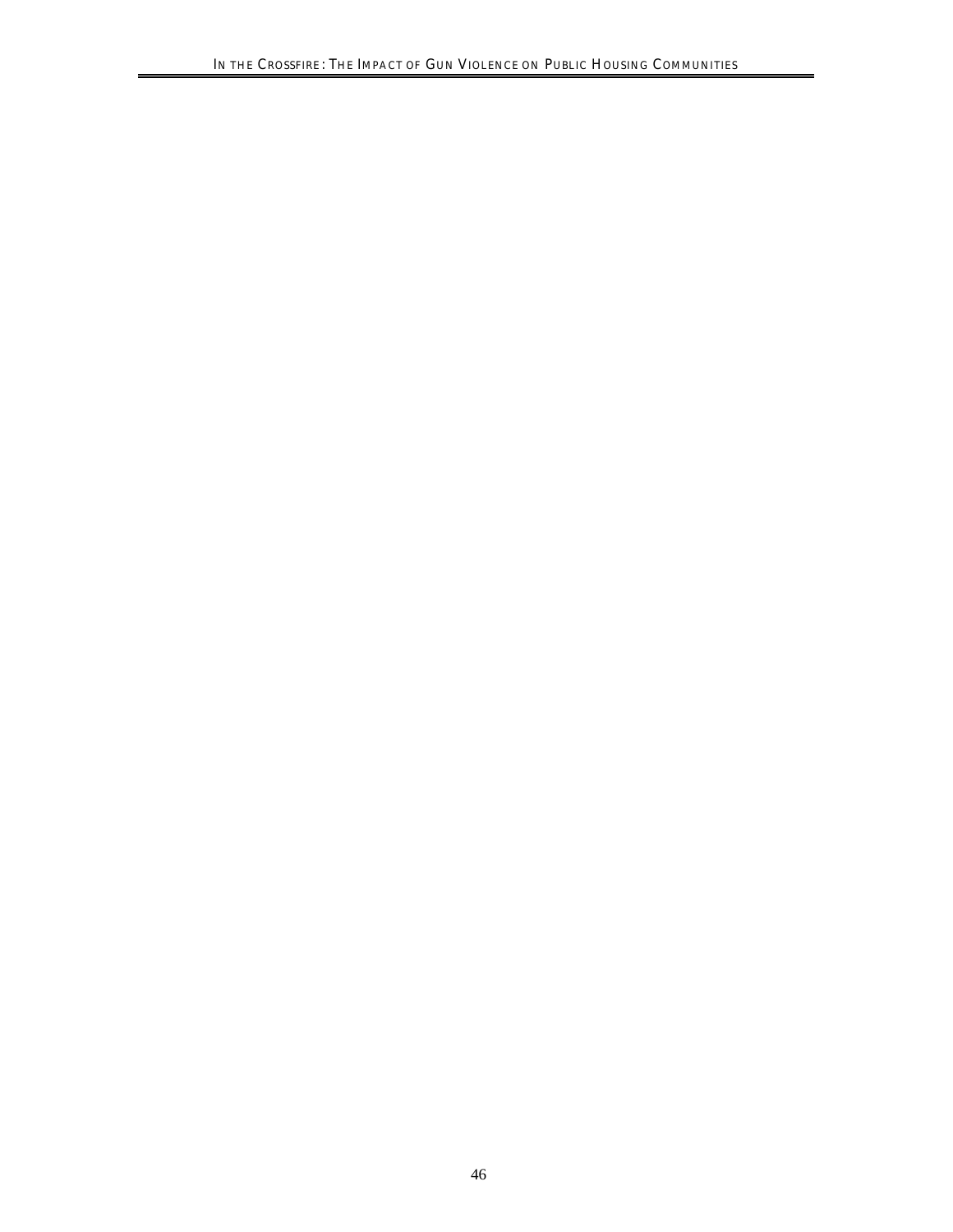# **APPENDIX V IDENTIFYING KEY AREAS FOR IMPROVED CRIME ANALYSIS**

HUD has a long-standing commitment to improving the living conditions for the 1.12 million families residing in the Nation's public housing. This commitment is reflected in HUD's efforts to reduce the incidence of crime, gun-related injury, and drug-related activity in this critical stock of affordable housing. One part of this effort has been the issuance of a series of HUD reports on crime issues and data collection and analysis of crime in public housing. Previous HUD studies in this area include: *Guidebook for Measuring Crime in Public Housing with Geographic Information Systems* (August 1999), which examined the use of computerized mapping of crime locations as a cost-effective tool for evaluating crime reduction and prevention programs at the local level; and, *A Guide to Evaluating Crime Control of Programs in Public Housing* (April 1997), which examined critical issues in local crime evaluation efforts, with a detailed look at the entire evaluation process from preparing for an evaluation and collecting information to reporting findings.

In an effort to better measure crime at the public housing development level and thereby enhance the evaluation for its crime prevention programs, HUD recently sponsored exploratory research on the use of computerized mapping, that is, geographic information systems (GIS). GIS data-collection techniques have been proven effective in generating crime counts on small parcels like public housing communities (Hyatt and Holzman, 1999), and research continues on using this new technology to "parse" public housing crime data from official police statistics.

Indeed, GIS crime-mapping technology was the central issue examined in HUD's recent report *Guidebook for Measuring Crime in Public Housing with Geographic Information Systems* (August 1999). This report, prepared for HUD's Office of Policy Development and Research, examined the means by which GIS could be effectively implemented at the local level and offered practical suggestions for its expanded use. A key Departmental priority for the coming year is the expansion of this critical new information-gathering tool at the local level.

In addition to expansion of GIS collection efforts, HUD should work in close cooperation with the Department of Justice to increase awareness of the unique issues and needs of public housing communities at the local level.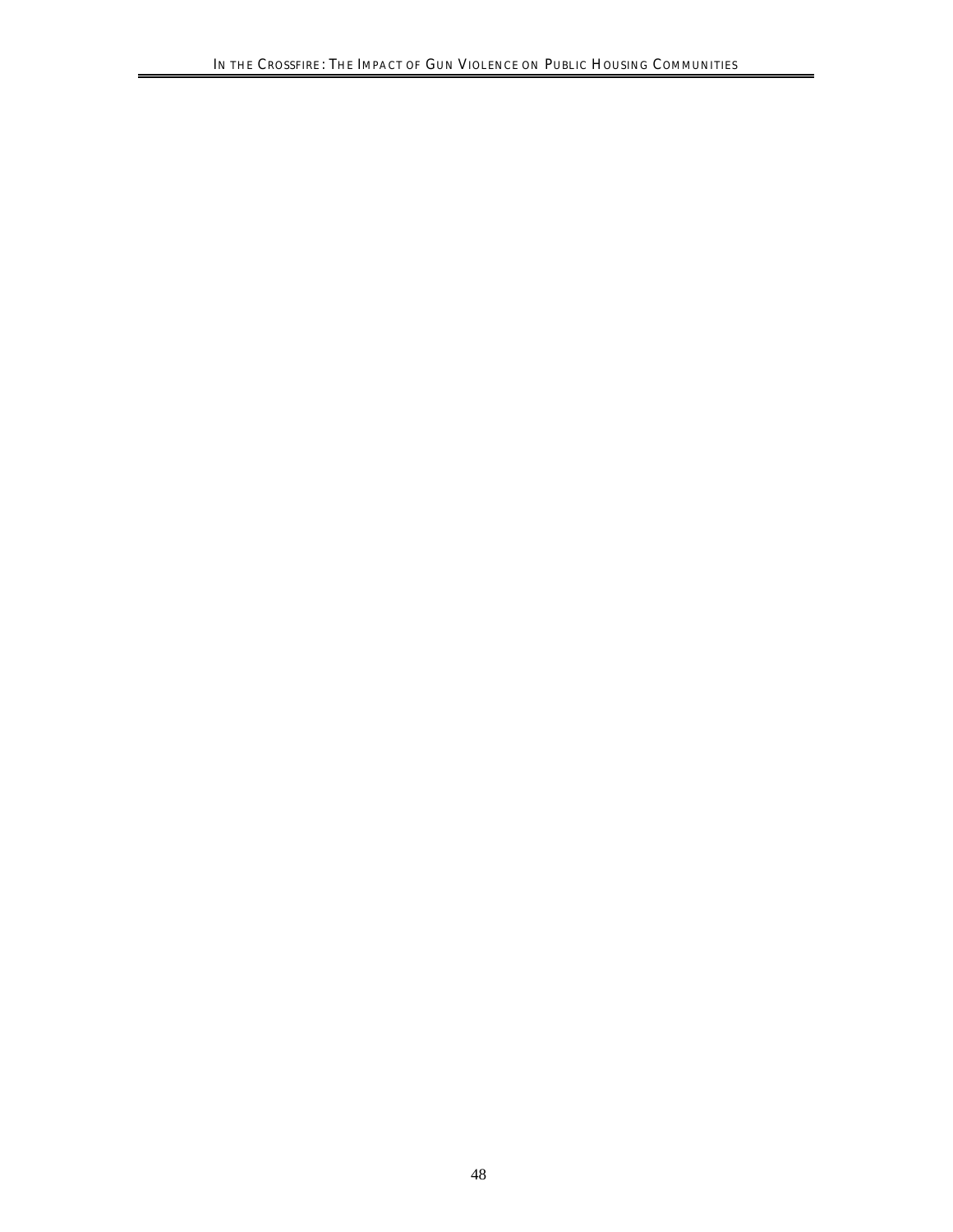#### **ENDNOTES**

6 Wintemute, G.J. "The Relationship Between Firearm Design and Firearm Violence," *The Journal of the American Medical Association*, 1996; 275:1749-1753.

<sup>7</sup> *National Survey of Private Ownership of Firearms in the United States*, The Police Foundation for the National Institute of Justice of the Department of Justice, 1996. According to the survey, there are 192 million guns in private hands, including at least 65 million handguns (about one-third of the total), 70 million rifles, and 49 million shotguns. Although there are enough guns to equip every American adult with one, only about one-fourth of all adults actually do so.

<sup>8</sup> Fagan, Jeffrey, Deanna L. Wilkinson, "The Role of Firearms in Violence 'Scripts': The Dynamics of Gun Events Among Adolescent Males," Law and Contemporary Problems, Vol. 59, #1, 1996.

<sup>9</sup> National Summary of Injury Mortality Data, 1987–1994. Atlanta, GA: Centers for Disease Control and Prevention, National Center for Injury Prevention and Control, November 1996.

<sup>10</sup> Blumstein, Alfred and Daniel Cork, "Linking Gun Availability to Youth Gun Violence," *Law and Contemporary Problems*, Vol. 59, No. 1, 1996.

<sup>11</sup> CDC, "Nonfatal and Fatal Firearm-Related Injuries – United States, 1993-1997," *Morbidity and Mortality Weekly Report*, November 19, 1999, Vol. 48, No. 45; 1029-1034

<sup>12</sup> Sherman, L.W., D. Gottfredson, S. MacKenzie, J. Eck, P. Reuter, S. Bushway (1997) *Preventing*

*Crime: What Works, What Doesn't , What's Promising*, Washington, D.C.: Office of Justice Programs.

 $^{13}$  A list of the 100 largest PHAs, in terms of numbers of affordable units, appears in Appendix II.

 $14$  Only 47 of the 55 public housing authorities reported both city-wide and public housing crime incidents for the 1994 through 1997 period.

<sup>15</sup> Ringel, C. (1997) *Criminal Victimization 1996: Changes 1995-1996 with Trends 1993-1996*, National Crime Victimization Survey, Bureau of Justice Statistics.

<sup>16</sup> According to the Bureau of Justice Statistics, to determine public housing households, respondents were asked, "Is this building owned by a public housing authority?" In addition, the interviewer is instructed to verify this by asking the building manager the same question. See Appendix I for a further discussion on this issue.

 $17$  For a description of the NCVS, see methodology.

-

<sup>18</sup> The FBI Uniform Crime Reporting System (UCR) defines a weapons violation as a Part II Offense that includes, "[a]ll violations of regulations or statutes controlling the carrying, using, possessing, furnishing, or manufacturing of deadly weapons or silencers. Included are attempts." In practice, a large proportion of such weapons violations are gun-related acts. Nevertheless, these acts were not included in our estimate of gun-related violent crimes because of their classification as "Part II Offenses"—a lesser offense category than the UCR's "Part I" "Violent Offenses" category.

<sup>19</sup> Amendments to the Anti-Drug Abuse Act of 1988 were included in Section 586 of the Quality Housing and Work Responsibility Act of 1998 (Public Law 105-276).

<sup>20</sup> National Commission on Severely Distressed Public Housing. 1992. *The Final Report of the National Commission on Severely Distressed Public Housing: A Report to the Congress and the Secretary of Housing and Urban Development.* Washington, D.C.

 $21$  The findings of the Commission make clear that high crime rates imposed severe burdens on management, reducing the ability of maintenance staff to gain access to buildings and units in need of

<sup>&</sup>lt;sup>1</sup> Ringel, C. (1997) *Criminal Victimization 1996: Changes 1995-1996 with Trends 1993-1996*, National Crime Victimization Survey, Bureau of Justice Statistics.

 $2^{2}$  Since the early 1970s, the United States Department of Justice (USDOJ) has been conducting victimization surveys at the city and national levels. The data collection is done by the U.S. Census Bureau for the Bureau of Justice Statistics (BJS). A more detailed description of the NCVS is presented in Appendix I, Methodology.

<sup>3</sup> *Crime Trends and Comparisons of the Public Housing Drug Elimination Program*, HUD's Community Safety and Conservation Division, March 1999.

<sup>4</sup> See, e.g., Blumstein, Alfred and Daniel Cork, "Linking Gun Availability to Youth Gun Violence," *Law and Contemporary Problems*, Vol. 59, No. 1, 1996.

<sup>&</sup>lt;sup>5</sup> Data on resident demographics from HUD's Multifamily Tenant Characteristics System (MTCS) data base, as of December 1999.